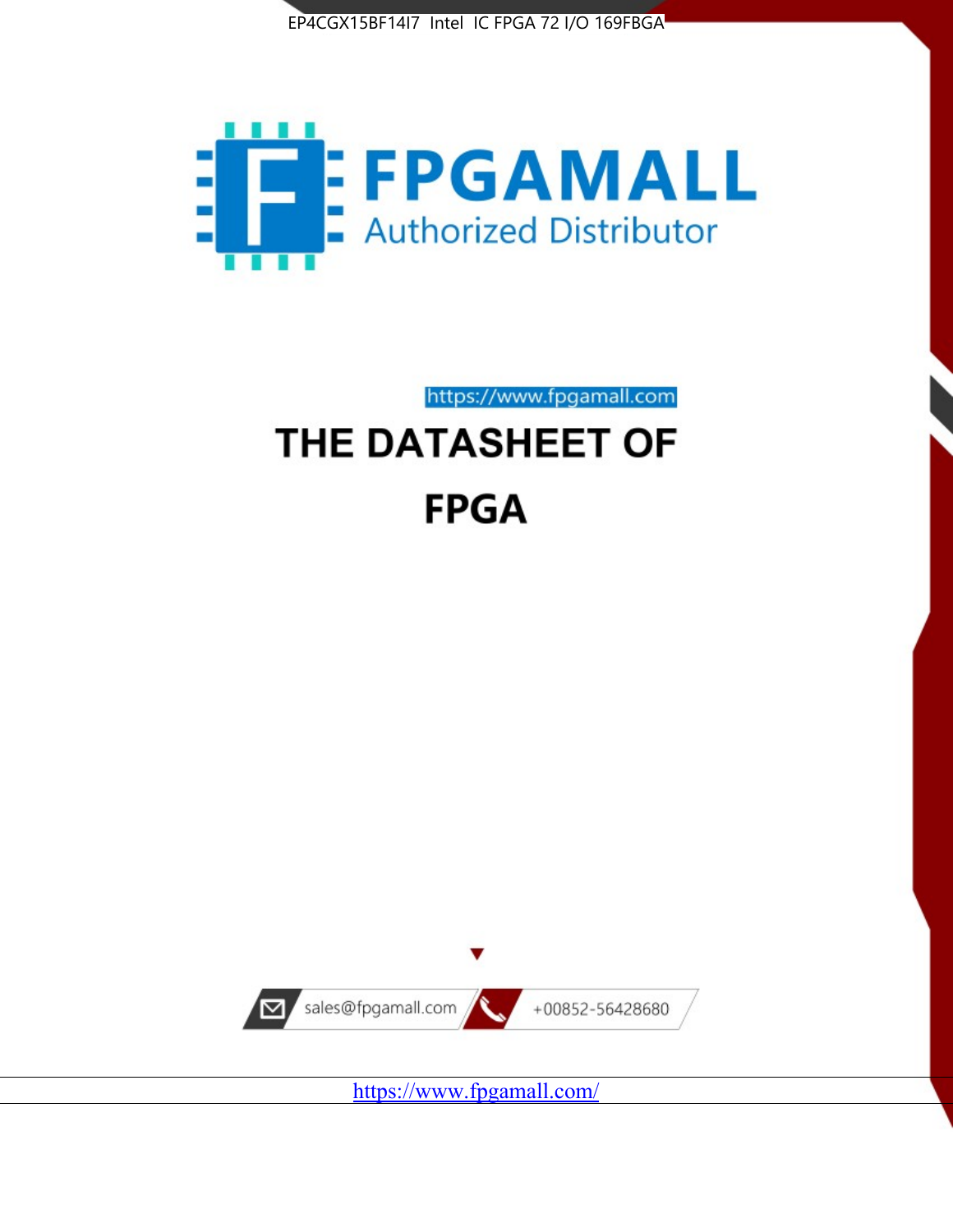

# **1. Cyclone IV Device Datasheet**

**CYIV-53001-2.0**

This chapter describes the electrical and switching characteristics for Cyclone<sup>®</sup> IV devices. Electrical characteristics include operating conditions and power consumption. Switching characteristics include transceiver specifications, core, and periphery performance. This chapter also describes I/O timing, including programmable I/O element (IOE) delay and programmable output buffer delay.

This chapter includes the following sections:

- "Operating Conditions" on page 1–1
- "Power Consumption" on page 1–16
- "Switching Characteristics" on page 1–16
- "I/O Timing" on page  $1-37$
- "Glossary" on page 1–37

# **Operating Conditions**

When Cyclone IV devices are implemented in a system, they are rated according to a set of defined parameters. To maintain the highest possible performance and reliability of Cyclone IV devices, you must consider the operating requirements described in this chapter.

Cyclone IV devices are offered in commercial, industrial, extended industrial and, automotive grades. Cyclone IV E devices offer –6 (fastest), –7, –8, –8L, and –9L speed grades for commercial devices, –8L speed grades for industrial devices, and –7 speed grade for extended industrial and automotive devices. Cyclone IV GX devices offer –6 (fastest), –7, and –8 speed grades for commercial devices and –7 speed grade for industrial devices.

**For more information about the supported speed grades for respective Cyclone IV** devices, refer to the *[Cyclone IV FPGA Device Family Overview](http://www.altera.com/literature/hb/cyclone-iv/cyiv-51001.pdf)* chapter.

 $\mathbb{I} \rightarrow \mathbb{C}$  Cyclone IV E devices are offered in core voltages of 1.0 and 1.2 V. Cyclone IV E devices with a core voltage of 1.0 V have an 'L' prefix attached to the speed grade.

In this chapter, a prefix associated with the operating temperature range is attached to the speed grades; commercial with a "C" prefix, industrial with an "I" prefix, and automotive with an "A" prefix. Therefore, commercial devices are indicated as C6, C7, C8, C8L, or C9L per respective speed grade. Industrial devices are indicated as I7, I8, or I8L. Automotive devices are indicated as A7.

@2016 Altera Corporation. All rights reserved. ALTERA, ARRIA, CYCLONE, HARDCOPY, MAX, MEGACORE, NIOS, QUARTUS and STRATIX words and logos are trademarks of Altera Corporation and registered in the U.S. Patent and Trademark



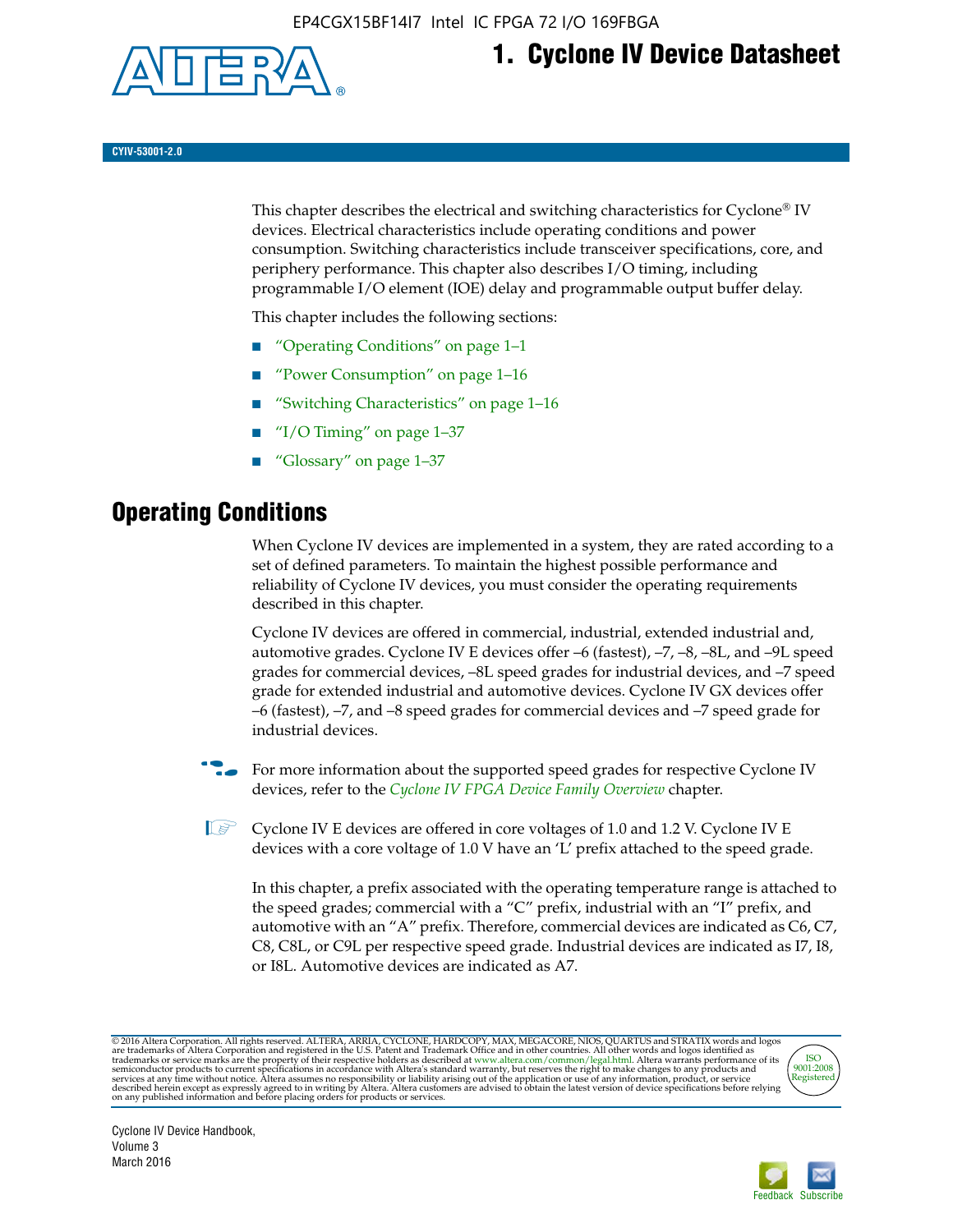**1 Cyclone IV E industrial devices I7 are offered with extended operating temperature** range.

### **Absolute Maximum Ratings**

Absolute maximum ratings define the maximum operating conditions for Cyclone IV devices. The values are based on experiments conducted with the device and theoretical modeling of breakdown and damage mechanisms. The functional operation of the device is not implied at these conditions. Table 1–1 lists the absolute maximum ratings for Cyclone IV devices.



Conditions beyond those listed in Table  $1-1$  cause permanent damage to the device. Additionally, device operation at the absolute maximum ratings for extended periods of time have adverse effects on the device.

| <b>Symbol</b>              | <b>Parameter</b>                                                                                                                             | Min    | <b>Max</b> | <b>Unit</b> |
|----------------------------|----------------------------------------------------------------------------------------------------------------------------------------------|--------|------------|-------------|
| <b>V<sub>CCINT</sub></b>   | Core voltage, PCI Express <sup>®</sup> (PCIe <sup>®</sup> ) hard IP<br>block, and transceiver physical coding sublayer<br>(PCS) power supply | $-0.5$ | 1.8        | V           |
| $V_{CCA}$                  | Phase-locked loop (PLL) analog power supply                                                                                                  | $-0.5$ | 3.75       | $\vee$      |
| $V_{\text{CCD\_PLL}}$      | PLL digital power supply                                                                                                                     | $-0.5$ | 1.8        | V           |
| V <sub>CCIO</sub>          | I/O banks power supply                                                                                                                       | $-0.5$ | 3.75       | V           |
| V <sub>CC_CLKIN</sub>      | Differential clock input pins power supply                                                                                                   | $-0.5$ | 4.5        | V           |
| $V_{\text{CCH_GXB}}$       | Transceiver output buffer power supply                                                                                                       | $-0.5$ | 3.75       | V           |
| $V_{\text{CCA\_GXB}}$      | Transceiver physical medium attachment (PMA)<br>and auxiliary power supply                                                                   | $-0.5$ | 3.75       | V           |
| $V_{CCL_GXB}$              | Transceiver PMA and auxiliary power supply                                                                                                   | $-0.5$ | 1.8        | $\vee$      |
| $V_{I}$                    | DC input voltage                                                                                                                             | $-0.5$ | 4.2        | V           |
| $I_{\text{OUT}}$           | DC output current, per pin                                                                                                                   | $-25$  | 40         | mA          |
| ${\mathsf T}_{\text{STG}}$ | Storage temperature                                                                                                                          | $-65$  | 150        | °C          |
| $T_{\rm J}$                | Operating junction temperature                                                                                                               | $-40$  | 125        | °C          |

**Table 1–1. Absolute Maximum Ratings for Cyclone IV Devices** *(1)*

**Note to Table 1–1:**

(1) Supply voltage specifications apply to voltage readings taken at the device pins with respect to ground, not at the power supply.

### **Maximum Allowed Overshoot or Undershoot Voltage**

During transitions, input signals may overshoot to the voltage shown in Table 1–2 and undershoot to –2.0 V for a magnitude of currents less than 100 mA and for periods shorter than 20 ns. Table 1–2 lists the maximum allowed input overshoot voltage and the duration of the overshoot voltage as a percentage over the lifetime of the device. The maximum allowed overshoot duration is specified as a percentage of high-time over the lifetime of the device.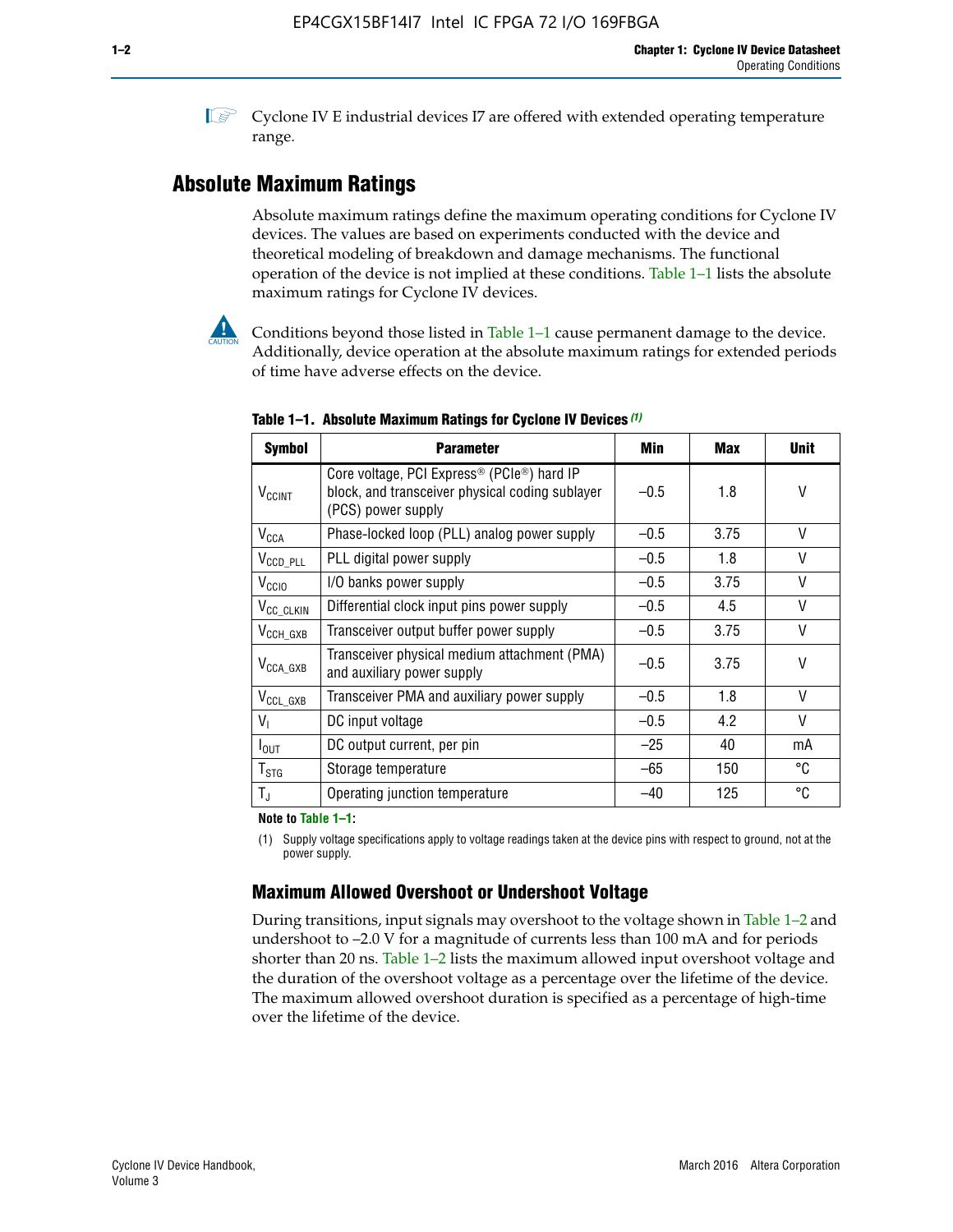$\mathbb{I}$  A DC signal is equivalent to 100% duty cycle. For example, a signal that overshoots to 4.3 V can only be at 4.3 V for 65% over the lifetime of the device; for a device lifetime of 10 years, this amounts to 65/10ths of a year.

| <b>Symbol</b> | <b>Parameter</b> | <b>Condition (V)</b> | <b>Overshoot Duration as % of High Time</b> | <b>Unit</b>   |              |    |
|---------------|------------------|----------------------|---------------------------------------------|---------------|--------------|----|
|               |                  | $V_1 = 4.20$         | 100                                         | $\%$          |              |    |
|               |                  | $V_1 = 4.25$         | 98                                          | $\%$          |              |    |
| $V_i$         |                  | $V_1 = 4.30$         | 65                                          | $\%$          |              |    |
|               |                  | $V_1 = 4.35$         | 43                                          | $\frac{0}{0}$ |              |    |
|               | Voltage          | <b>AC</b> Input      |                                             |               | $V_1 = 4.40$ | 29 |
|               |                  | $V_1 = 4.45$         | 20                                          | $\%$          |              |    |
|               |                  | $V_1 = 4.50$         | 13                                          | $\%$          |              |    |
|               |                  | $V_1 = 4.55$         | 9                                           | $\%$          |              |    |
|               |                  | $V_1 = 4.60$         | 6                                           | $\%$          |              |    |

**Table 1–2. Maximum Allowed Overshoot During Transitions over a 10**-**Year Time Frame for Cyclone IV Devices**

Figure 1–1 shows the methodology to determine the overshoot duration. The overshoot voltage is shown in red and is present on the input pin of the Cyclone IV device at over 4.3 V but below 4.4 V. From Table 1–2, for an overshoot of 4.3 V, the percentage of high time for the overshoot can be as high as 65% over a 10-year period. Percentage of high time is calculated as ([delta  $T$ ]/T)  $\times$  100. This 10-year period assumes that the device is always turned on with 100% I/O toggle rate and 50% duty cycle signal. For lower I/O toggle rates and situations in which the device is in an idle state, lifetimes are increased.



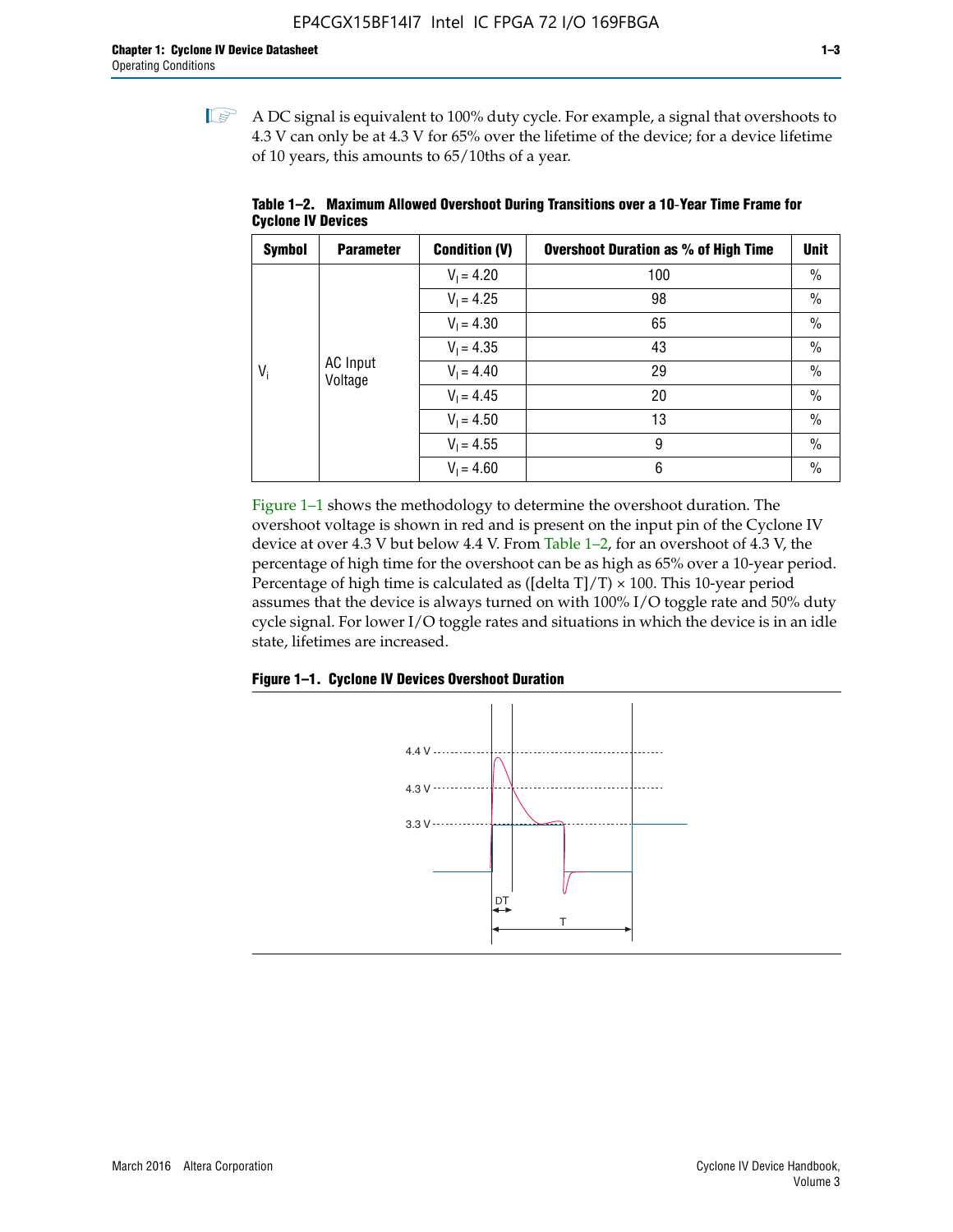# **Recommended Operating Conditions**

This section lists the functional operation limits for AC and DC parameters for Cyclone IV devices. Table 1–3 and Table 1–4 list the steady-state voltage and current values expected from Cyclone IV E and Cyclone IV GX devices. All supplies must be strictly monotonic without plateaus.

**Table 1–3. Recommended Operating Conditions for Cyclone IV E Devices** *(1)***,** *(2)* **(Part 1 of 2)**

| <b>Symbol</b>                               | <b>Parameter</b>                                      | <b>Conditions</b>                                                                                                                                                                                                                                                                                                                                                                                                                                                                                                                                          | <b>Min</b> | <b>Typ</b> | <b>Max</b> | <b>Unit</b>  |
|---------------------------------------------|-------------------------------------------------------|------------------------------------------------------------------------------------------------------------------------------------------------------------------------------------------------------------------------------------------------------------------------------------------------------------------------------------------------------------------------------------------------------------------------------------------------------------------------------------------------------------------------------------------------------------|------------|------------|------------|--------------|
|                                             | Supply voltage for internal logic,<br>1.2-V operation |                                                                                                                                                                                                                                                                                                                                                                                                                                                                                                                                                            | 1.15       | 1.2        | 1.25       | V            |
| $V_{CClNT}$ (3)                             | Supply voltage for internal logic,<br>1.0-V operation |                                                                                                                                                                                                                                                                                                                                                                                                                                                                                                                                                            | 0.97       | 1.0        | 1.03       | $\mathsf{V}$ |
|                                             | Supply voltage for output buffers,<br>3.3-V operation |                                                                                                                                                                                                                                                                                                                                                                                                                                                                                                                                                            | 3.135      | 3.3        | 3.465      | $\vee$       |
| $V_{\text{CCIO}}$ (3), (4)<br>$V_{CCA}$ (3) | Supply voltage for output buffers,<br>3.0-V operation |                                                                                                                                                                                                                                                                                                                                                                                                                                                                                                                                                            | 2.85       | 3          | 3.15       | V            |
|                                             | Supply voltage for output buffers,<br>2.5-V operation | 2.375<br>2.5<br>2.625<br>1.8<br>1.89<br>1.71<br>1.425<br>1.575<br>1.5<br>1.14<br>1.2<br>1.26<br>2.375<br>2.5<br>2.625<br>1.15<br>1.2<br>1.25<br>0.97<br>1.0<br>1.03<br>3.6<br>$-0.5$<br>$\equiv$<br>$\pmb{0}$<br>$V_{\rm CClO}$<br>$\mathbf 0$<br>85<br>For commercial use<br>For industrial use<br>$-40$<br>100<br>125<br>For extended temperature<br>$-40$<br>For automotive use<br>125<br>$-40$<br>$\qquad \qquad$<br>Standard power-on reset<br>$50 \mu s$<br>50 ms<br>$(POR)$ $(5)$<br>Fast POR (6)<br>$50 \mu s$<br>3 ms<br>$\overline{\phantom{0}}$ | $\vee$     |            |            |              |
|                                             | Supply voltage for output buffers,<br>1.8-V operation |                                                                                                                                                                                                                                                                                                                                                                                                                                                                                                                                                            |            |            |            | $\mathsf{V}$ |
|                                             | Supply voltage for output buffers,<br>1.5-V operation |                                                                                                                                                                                                                                                                                                                                                                                                                                                                                                                                                            |            |            |            | V            |
|                                             | Supply voltage for output buffers,<br>1.2-V operation |                                                                                                                                                                                                                                                                                                                                                                                                                                                                                                                                                            |            |            |            | V            |
|                                             | Supply (analog) voltage for PLL<br>regulator          |                                                                                                                                                                                                                                                                                                                                                                                                                                                                                                                                                            |            |            |            | $\vee$       |
|                                             | Supply (digital) voltage for PLL,<br>1.2-V operation  |                                                                                                                                                                                                                                                                                                                                                                                                                                                                                                                                                            |            |            |            | V            |
| $V_{\text{CCD\_PLL}}$ (3)                   | Supply (digital) voltage for PLL,<br>1.0-V operation  | Operating junction temperature                                                                                                                                                                                                                                                                                                                                                                                                                                                                                                                             |            |            | $\vee$     |              |
| $V_{I}$                                     | Input voltage                                         |                                                                                                                                                                                                                                                                                                                                                                                                                                                                                                                                                            |            |            |            | $\mathsf{V}$ |
| $V_0$                                       | Output voltage                                        |                                                                                                                                                                                                                                                                                                                                                                                                                                                                                                                                                            |            |            |            | V            |
|                                             |                                                       |                                                                                                                                                                                                                                                                                                                                                                                                                                                                                                                                                            |            |            |            | °C           |
|                                             |                                                       |                                                                                                                                                                                                                                                                                                                                                                                                                                                                                                                                                            |            |            |            | °C           |
| $T_{\rm J}$                                 |                                                       |                                                                                                                                                                                                                                                                                                                                                                                                                                                                                                                                                            |            |            |            | °C           |
|                                             |                                                       |                                                                                                                                                                                                                                                                                                                                                                                                                                                                                                                                                            |            |            |            | °C           |
| $t_{\rm{RAMP}}$                             | Power supply ramp time                                |                                                                                                                                                                                                                                                                                                                                                                                                                                                                                                                                                            |            |            |            |              |
|                                             |                                                       |                                                                                                                                                                                                                                                                                                                                                                                                                                                                                                                                                            |            |            |            |              |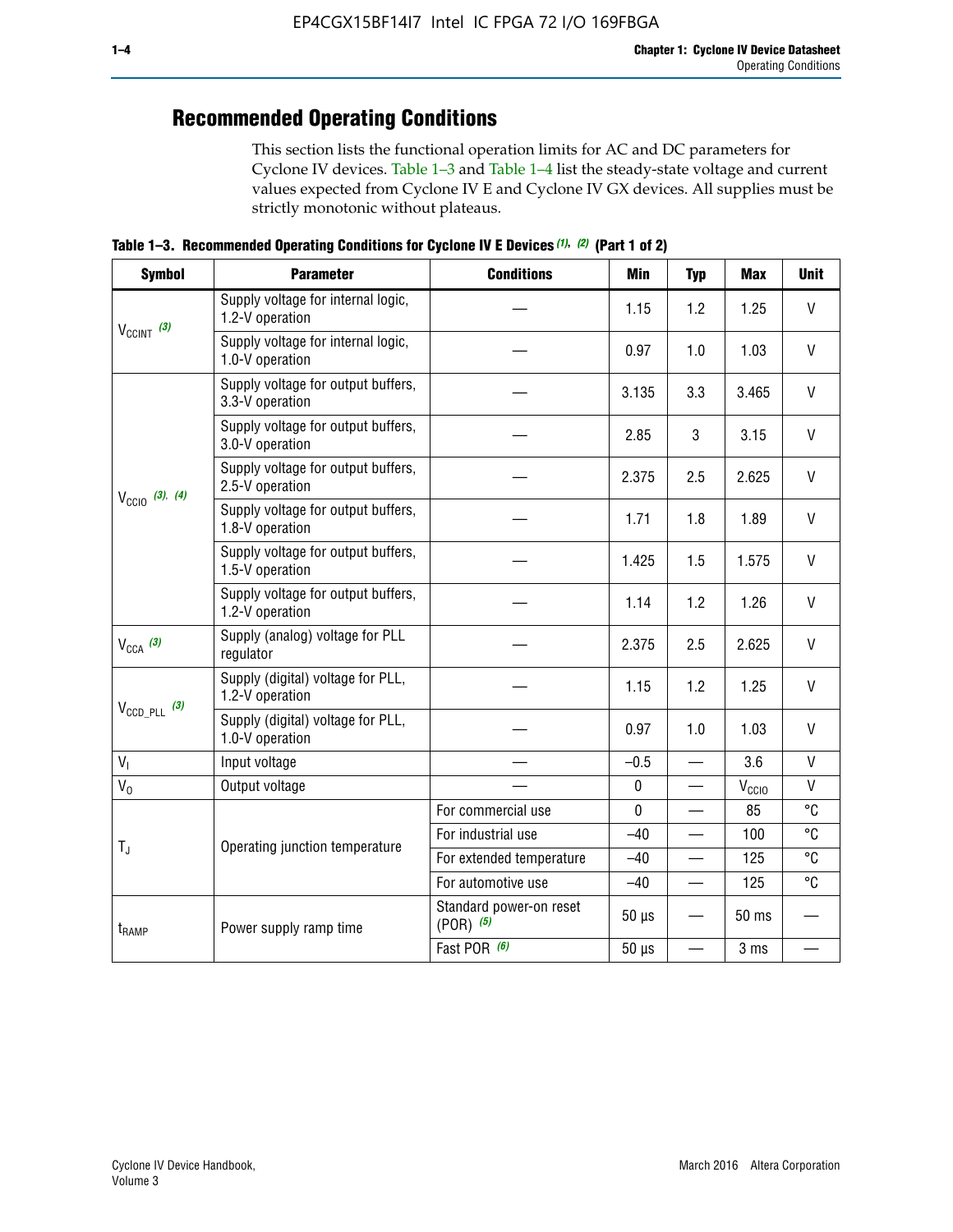| <b>Symbol</b>      | <b>Parameter</b>                                              | <b>Conditions</b> | Min | Typ | <b>Max</b> | Unit |
|--------------------|---------------------------------------------------------------|-------------------|-----|-----|------------|------|
| <sup>I</sup> Diode | Magnitude of DC current across<br>PCI-clamp diode when enable |                   |     | —   | 10         | mA   |

### **Notes to Table 1–3:**

(1) Cyclone IV E 1.0 V core voltage devices only support C8L, C9L, and I8L speed grades. Cyclone IV E 1.2 V core voltage devices only support C6, C7, C8, I7, and A7 speed grades.

(2)  $V_{CCIO}$  for all I/O banks must be powered up during device operation. All vcca pins must be powered to 2.5 V (even when PLLs are not used) and must be powered up and powered down at the same time.

(3)  $V_{CC}$  must rise monotonically.

(4)  $V_{\text{CCIO}}$  powers all input buffers.

(5) The POR time for Standard POR ranges between 50 and 200 ms. Each individual power supply must reach the recommended operating range within 50 ms.

(6) The POR time for Fast POR ranges between 3 and 9 ms. Each individual power supply must reach the recommended operating range within 3 ms.

| <b>Symbol</b>              | <b>Parameter</b>                                                      | <b>Conditions</b> | Min   | <b>Typ</b> | <b>Max</b> | <b>Unit</b>  |
|----------------------------|-----------------------------------------------------------------------|-------------------|-------|------------|------------|--------------|
| $V_{CClNT}$ (3)            | Core voltage, PCIe hard IP block, and<br>transceiver PCS power supply |                   | 1.16  | 1.2        | 1.24       | V            |
| $V_{CCA}$ (1), (3)         | PLL analog power supply                                               |                   | 2.375 | 2.5        | 2.625      | $\mathsf{V}$ |
| $V_{\text{CCD\_PLL}}$ (2)  | PLL digital power supply                                              |                   | 1.16  | 1.2        | 1.24       | $\mathsf{V}$ |
|                            | I/O banks power supply for 3.3-V<br>operation                         |                   | 3.135 | 3.3        | 3.465      | $\mathsf{V}$ |
| $V_{\text{CC10}}$ (3), (4) | I/O banks power supply for 3.0-V<br>operation                         |                   | 2.85  | 3          | 3.15       | V            |
|                            | I/O banks power supply for 2.5-V<br>operation                         |                   | 2.375 | 2.5        | 2.625      | V            |
|                            | I/O banks power supply for 1.8-V<br>operation                         |                   | 1.71  | 1.8        | 1.89       | V            |
|                            | I/O banks power supply for 1.5-V<br>operation                         |                   | 1.425 | 1.5        | 1.575      | V            |
|                            | I/O banks power supply for 1.2-V<br>operation                         |                   | 1.14  | 1.2        | 1.26       | $\vee$       |
|                            | Differential clock input pins power<br>supply for 3.3-V operation     |                   | 3.135 | 3.3        | 3.465      | V            |
|                            | Differential clock input pins power<br>supply for 3.0-V operation     |                   | 2.85  | 3          | 3.15       | $\mathsf{V}$ |
| V <sub>CC_CLKIN</sub>      | Differential clock input pins power<br>supply for 2.5-V operation     |                   | 2.375 | 2.5        | 2.625      | V            |
| (3), (5), (6)              | Differential clock input pins power<br>supply for 1.8-V operation     |                   | 1.71  | 1.8        | 1.89       | V            |
|                            | Differential clock input pins power<br>supply for 1.5-V operation     |                   | 1.425 | 1.5        | 1.575      | V            |
|                            | Differential clock input pins power<br>supply for 1.2-V operation     |                   | 1.14  | 1.2        | 1.26       | V            |
| $V_{CCH\_GXB}$             | Transceiver output buffer power supply                                |                   | 2.375 | 2.5        | 2.625      | $\mathsf{V}$ |

### **Table 1–4. Recommended Operating Conditions for Cyclone IV GX Devices (Part 1 of 2)**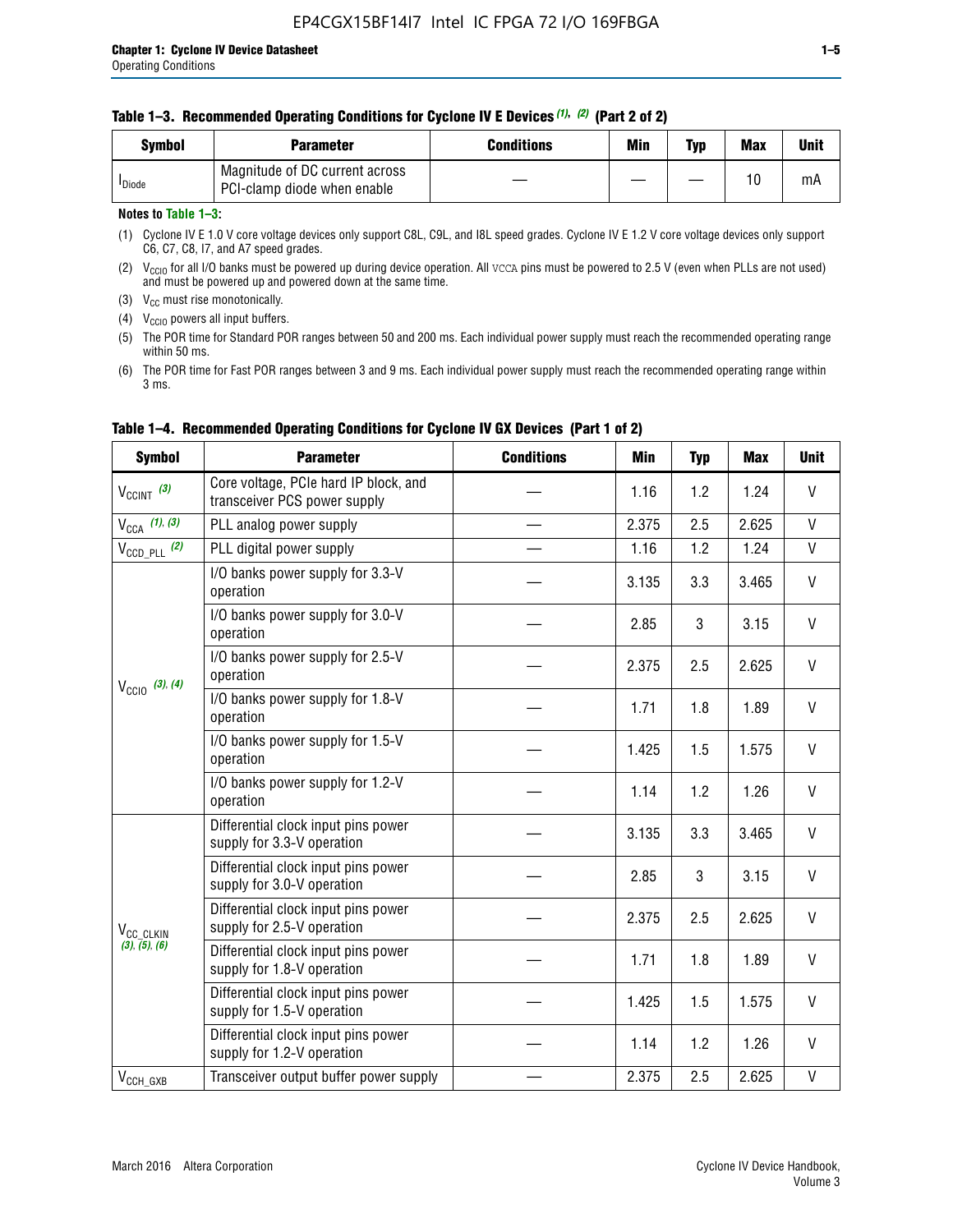| <b>Symbol</b>         | <b>Parameter</b>                                               | <b>Conditions</b>                        | Min          | <b>Typ</b> | Max               | <b>Unit</b> |
|-----------------------|----------------------------------------------------------------|------------------------------------------|--------------|------------|-------------------|-------------|
| $V_{\text{CCA\_GXB}}$ | Transceiver PMA and auxiliary power<br>supply                  |                                          | 2.375        | 2.5        | 2.625             | V           |
| $V_{\rm CCL\_GXB}$    | Transceiver PMA and auxiliary power<br>supply                  |                                          | 1.16         | 1.2        | 1.24              | V           |
| $V_{1}$               | DC input voltage                                               |                                          | $-0.5$       |            | 3.6               | V           |
| $V_0$                 | DC output voltage                                              |                                          | $\mathbf{0}$ |            | V <sub>CCIO</sub> | V           |
|                       | Operating junction temperature                                 | For commercial use                       | $\mathbf{0}$ |            | 85                | °C          |
| T,                    |                                                                | For industrial use                       | $-40$        |            | 100               | °C          |
| $t_{\rm{RAMP}}$       | Power supply ramp time                                         | Standard power-on reset<br>$(POR)$ $(7)$ | $50 \mu s$   |            | $50$ ms           |             |
|                       |                                                                | Fast POR (8)                             | $50 \mu s$   |            | 3 <sub>ms</sub>   |             |
| <b>I</b> Diode        | Magnitude of DC current across<br>PCI-clamp diode when enabled |                                          |              |            | 10                | mA          |

**Table 1–4. Recommended Operating Conditions for Cyclone IV GX Devices (Part 2 of 2)**

#### **Notes to Table 1–4:**

- (1) All VCCA pins must be powered to 2.5 V (even when PLLs are not used) and must be powered up and powered down at the same time.
- (2) You must connect  $V_{CCD-PLL}$  to  $V_{CCINT}$  through a decoupling capacitor and ferrite bead.
- (3) Power supplies must rise monotonically.
- (4)  $V_{\text{CCIO}}$  for all I/O banks must be powered up during device operation. Configurations pins are powered up by V<sub>CCIO</sub> of I/O Banks 3, 8, and 9 where I/O Banks 3 and 9 only support V<sub>CCIO</sub> of 1.5, 1.8, 2.5, 3.0, and 3.3 V. For fast passive parallel (FPP) configuration mode, the V<sub>CCIO</sub> level of I/O<br>Bank 8 must be powered up to 1.5, 1.8, 2.5, 3.0, and 3.3 V.
- (5) You must set  $V_{CC_CCLKIN}$  to 2.5 V if you use CLKIN as a high-speed serial interface (HSSI) refclk or as a DIFFCLK input.
- (6) The CLKIN pins in I/O Banks 3B and 8B can support single-ended I/O standard when the pins are used to clock left PLLs in non-transceiver applications.
- (7) The POR time for Standard POR ranges between 50 and 200 ms.  $V_{\text{CCIA}}$ ,  $V_{\text{CCIA}}$ , and  $V_{\text{CCIO}}$  of I/O Banks 3, 8, and 9 must reach the recommended operating range within 50 ms.
- (8) The POR time for Fast POR ranges between 3 and 9 ms.  $V_{\text{CCH},T}$ ,  $V_{\text{CCA}}$ , and  $V_{\text{CCI}}$  of I/O Banks 3, 8, and 9 must reach the recommended operating range within 3 ms.

### **ESD Performance**

This section lists the electrostatic discharge (ESD) voltages using the human body model (HBM) and charged device model (CDM) for Cyclone IV devices general purpose I/Os (GPIOs) and high-speed serial interface (HSSI) I/Os. Table 1–5 lists the ESD for Cyclone IV devices GPIOs and HSSI I/Os.

|  |  |  |  | Table 1–5. ESD for Cyclone IV Devices GPIOs and HSSI I/Os |  |
|--|--|--|--|-----------------------------------------------------------|--|
|--|--|--|--|-----------------------------------------------------------|--|

| <b>Symbol</b>  | <b>Parameter</b>                      | <b>Passing Voltage</b> | <b>Unit</b> |
|----------------|---------------------------------------|------------------------|-------------|
|                | ESD voltage using the HBM (GPIOs) (1) | ± 2000                 |             |
| <b>VESDHBM</b> | ESD using the HBM (HSSI I/Os) (2)     | ± 1000                 |             |
|                | ESD using the CDM (GPIOs)             | ± 500                  |             |
| <b>VESDCDM</b> | ESD using the CDM (HSSI I/Os) (2)     | ± 250                  |             |

#### **Notes to Table 1–5:**

(1) The passing voltage for EP4CGX15 and EP4CGX30 row I/Os is ±1000V.

(2) This value is applicable only to Cyclone IV GX devices.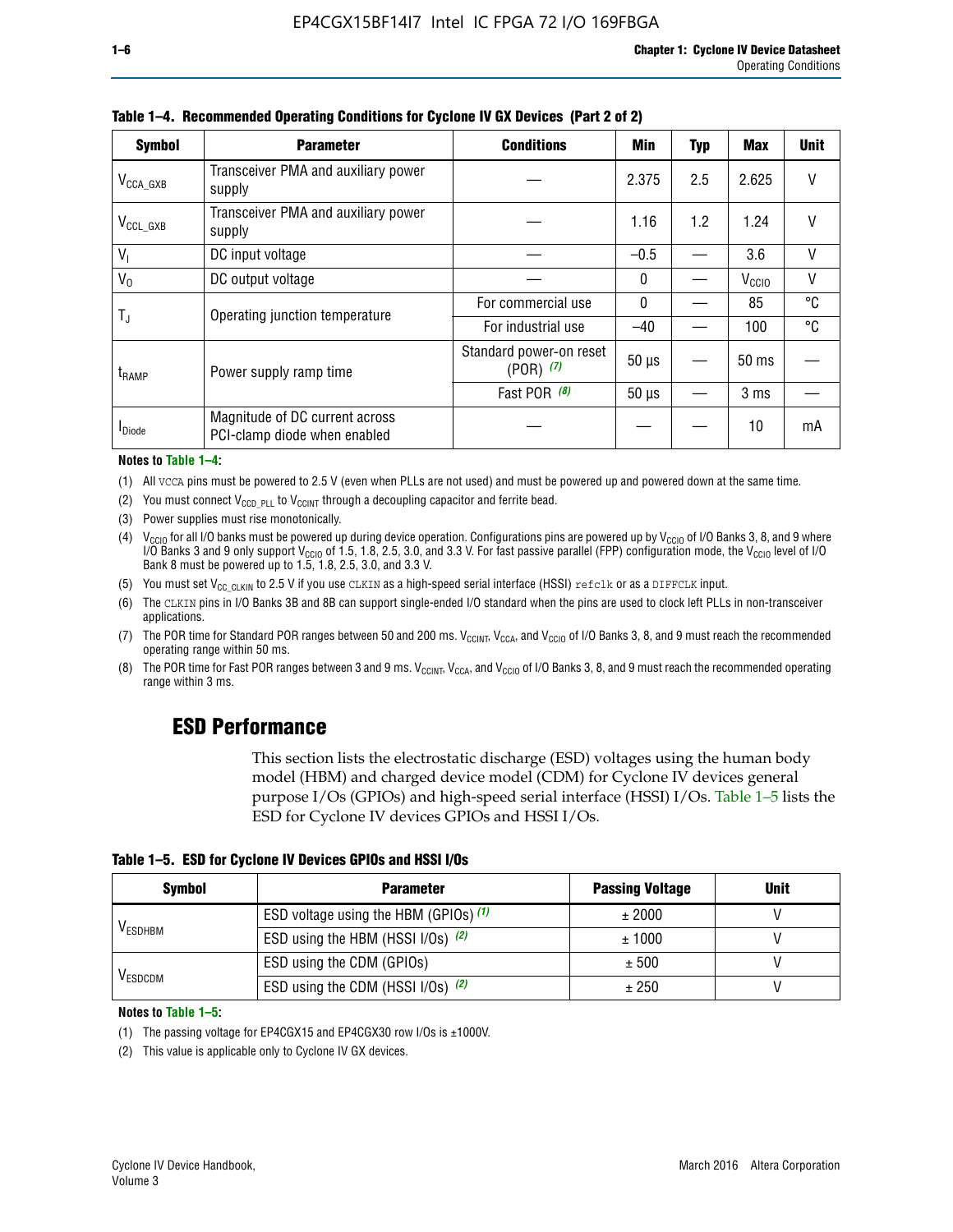### **DC Characteristics**

This section lists the I/O leakage current, pin capacitance, on-chip termination (OCT) tolerance, and bus hold specifications for Cyclone IV devices.

### **Supply Current**

The device supply current requirement is the minimum current drawn from the power supply pins that can be used as a reference for power size planning. Use the Excel-based early power estimator (EPE) to get the supply current estimates for your design because these currents vary greatly with the resources used. Table 1–6 lists the I/O pin leakage current for Cyclone IV devices.

**Table 1–6. I/O Pin Leakage Current for Cyclone IV Devices** *(1)***,** *(2)*

| <b>Symbol</b> | <b>Parameter</b>                     | <b>Conditions</b>            | <b>Device</b> | Min   | Typ | <b>Max</b> | <b>Unit</b> |
|---------------|--------------------------------------|------------------------------|---------------|-------|-----|------------|-------------|
|               | Input pin leakage current            | $V_1 = 0$ V to $V_{CGIOMAX}$ |               | $-10$ |     | 10         | μA          |
| $I_{0Z}$      | Tristated I/O pin leakage<br>current | $V_0 = 0 V to V_{CCIOMAX}$   |               | $-10$ |     | 10         | μA          |

**Notes to Table 1–6:**

(1) This value is specified for normal device operation. The value varies during device power-up. This applies for all V<sub>CCIO</sub> settings (3.3, 3.0, 2.5, 1.8, 1.5, and 1.2 V).

(2) The 10 µA I/O leakage current limit is applicable when the internal clamping diode is off. A higher current can be observed when the diode is on.

### **Bus Hold**

The bus hold retains the last valid logic state after the source driving it either enters the high impedance state or is removed. Each I/O pin has an option to enable bus hold in user mode. Bus hold is always disabled in configuration mode.

Table 1–7 lists bus hold specifications for Cyclone IV devices.

|                                                   |                                  |            | $V_{CClO}$ (V) |       |            |            |            |            |            |       |            |       |            |             |
|---------------------------------------------------|----------------------------------|------------|----------------|-------|------------|------------|------------|------------|------------|-------|------------|-------|------------|-------------|
| <b>Parameter</b>                                  | <b>Condition</b>                 | 1.2        |                | 1.5   |            | 1.8        |            | 2.5        |            | 3.0   |            | 3.3   |            | <b>Unit</b> |
|                                                   |                                  | <b>Min</b> | <b>Max</b>     | Min   | <b>Max</b> | <b>Min</b> | <b>Max</b> | <b>Min</b> | <b>Max</b> | Min   | <b>Max</b> | Min   | <b>Max</b> |             |
| <b>Bus hold</b><br>low,<br>sustaining<br>current  | $V_{IN}$ > $V_{IL}$<br>(maximum) | 8          |                | 12    |            | $30\,$     |            | 50         |            | 70    |            | 70    |            | μA          |
| <b>Bus hold</b><br>high,<br>sustaining<br>current | $V_{IN}$ < $V_{IL}$<br>(minimum) | $-8$       |                | $-12$ |            | $-30$      |            | $-50$      |            | $-70$ |            | $-70$ |            | μA          |
| <b>Bus hold</b><br>low,<br>overdrive<br>current   | $0 V < V_{IN} < V_{CG10}$        |            | 125            |       | 175        |            | 200        |            | 300        |       | 500        |       | 500        | μA          |
| <b>Bus hold</b><br>high,<br>overdrive<br>current  | $0 V < V_{IN} < V_{CG10}$        |            | $-125$         |       | $-175$     |            | $-200$     |            | $-300$     |       | $-500$     |       | $-500$     | μA          |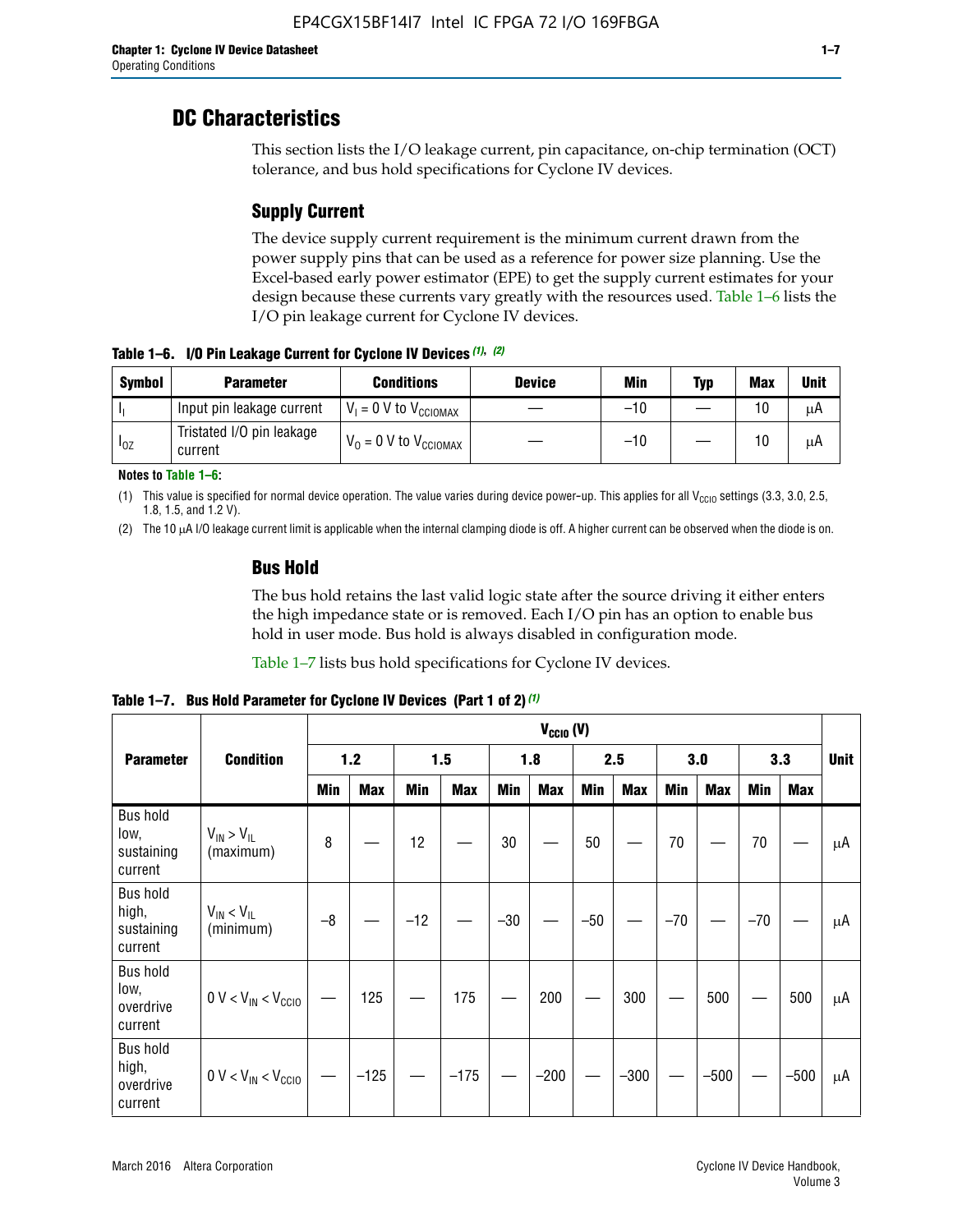| <b>Parameter</b>       | <b>Condition</b> |            | $V_{CClO}$ (V) |            |            |      |            |     |     |     |            |            |     |   |
|------------------------|------------------|------------|----------------|------------|------------|------|------------|-----|-----|-----|------------|------------|-----|---|
|                        |                  | 1.2        |                |            | 1.5        |      | 1.8        |     | 2.5 |     | 3.0        |            | 3.3 |   |
|                        |                  | <b>Min</b> | Max            | <b>Min</b> | <b>Max</b> | Min  | <b>Max</b> | Min | Max | Min | <b>Max</b> | <b>Min</b> | Max |   |
| Bus hold trip<br>point |                  | 0.3        | 0.9            | 0.375      | 1.125      | 0.68 | 1.07       | 0.7 | 1.7 | 0.8 | ŋ          | 0.8        |     | V |

**Table 1–7. Bus Hold Parameter for Cyclone IV Devices (Part 2 of 2)** *(1)*

**Note to Table 1–7:**

(1) Bus hold trip points are based on the calculated input voltages from the JEDEC standard.

### **OCT Specifications**

Table 1–8 lists the variation of OCT without calibration across process, temperature, and voltage (PVT).

**Table 1–8. Series OCT Without Calibration Specifications for Cyclone IV Devices**

|                                   |                       | <b>Resistance Tolerance</b> |                                                                             |               |
|-----------------------------------|-----------------------|-----------------------------|-----------------------------------------------------------------------------|---------------|
| <b>Description</b>                | $V_{\text{CCIO}}$ (V) | <b>Commercial Maximum</b>   | <b>Industrial, Extended</b><br>industrial, and<br><b>Automotive Maximum</b> | <b>Unit</b>   |
|                                   | 3.0                   | ±30                         | ±40                                                                         | $\frac{0}{0}$ |
|                                   | 2.5                   | ±30                         | ±40                                                                         | $\frac{0}{0}$ |
| Series OCT without<br>calibration | 1.8                   | ±40                         | ±50                                                                         | $\frac{0}{0}$ |
|                                   | 1.5                   | ±50                         | ±50                                                                         | $\frac{0}{0}$ |
|                                   | 1.2                   | ±50                         | ±50                                                                         | $\frac{0}{0}$ |

OCT calibration is automatically performed at device power-up for OCT-enabled I/Os.

Table 1–9 lists the OCT calibration accuracy at device power-up.

|  | Table 1–9.  Series OCT with Calibration at Device Power-Up Specifications for Cyclone IV Devices |  |  |  |
|--|--------------------------------------------------------------------------------------------------|--|--|--|
|--|--------------------------------------------------------------------------------------------------|--|--|--|

|                       |                | <b>Calibration Accuracy</b> |                                                                             |               |
|-----------------------|----------------|-----------------------------|-----------------------------------------------------------------------------|---------------|
| <b>Description</b>    | $V_{CGI0} (V)$ | <b>Commercial Maximum</b>   | <b>Industrial, Extended</b><br>industrial, and<br><b>Automotive Maximum</b> | Unit          |
|                       | 3.0            | ±10                         | ±10                                                                         | $\%$          |
| Series OCT with       | 2.5            | ±10                         | ±10                                                                         | $\%$          |
| calibration at device | 1.8            | ±10                         | ±10                                                                         | $\frac{0}{0}$ |
| power-up              | 1.5            | ±10                         | ±10                                                                         | $\frac{0}{0}$ |
|                       | 1.2            | ±10                         | ±10                                                                         | $\frac{0}{0}$ |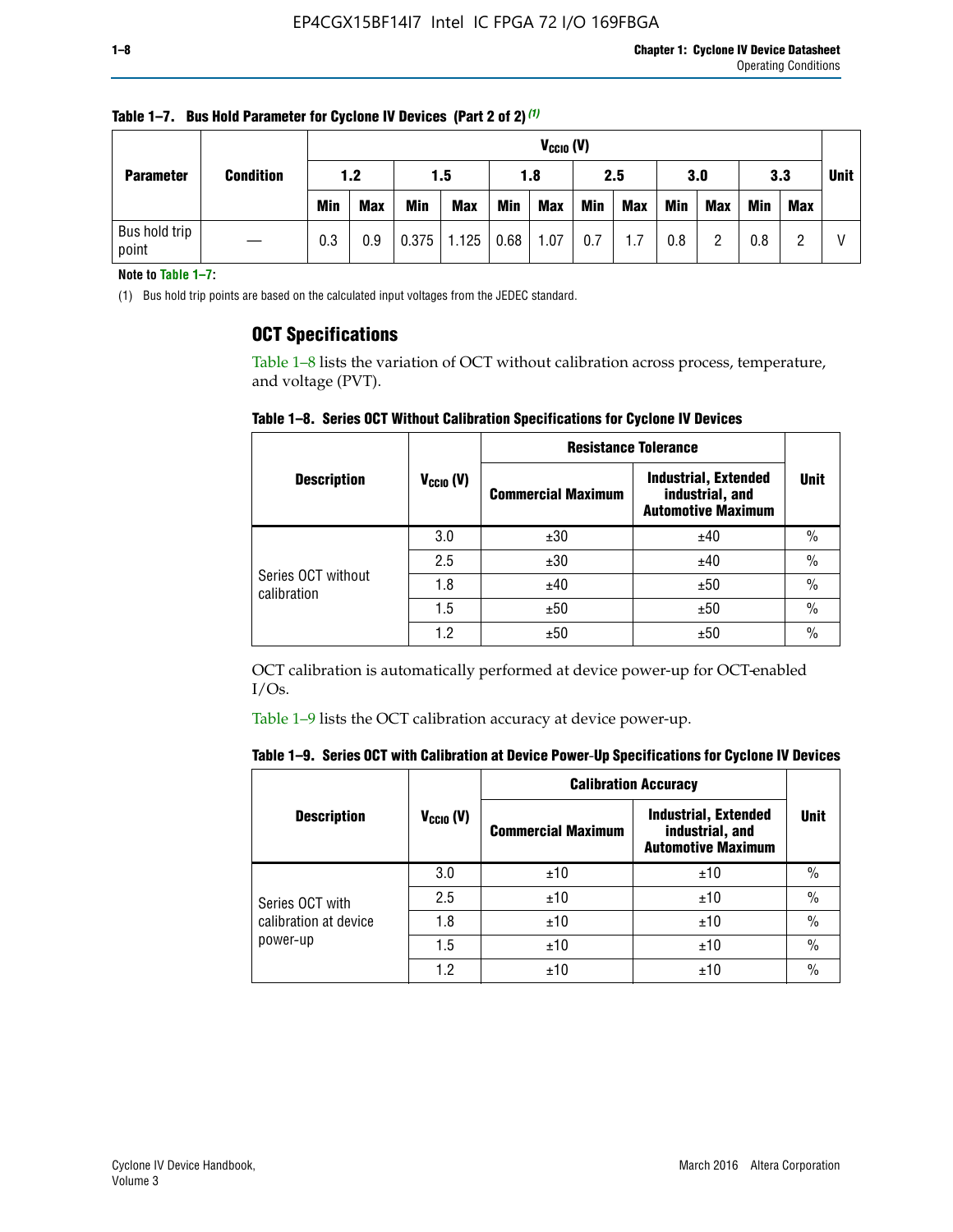The OCT resistance may vary with the variation of temperature and voltage after calibration at device power-up. Use Table 1–10 and Equation 1–1 to determine the final OCT resistance considering the variations after calibration at device power-up. Table 1–10 lists the change percentage of the OCT resistance with voltage and temperature.

**Table 1–10. OCT Variation After Calibration at Device Power**-**Up for Cyclone IV Devices**

| <b>Nominal Voltage</b> | dR/dT (%/°C) | $dR/dV$ (%/mV) |
|------------------------|--------------|----------------|
| 3.0                    | 0.262        | $-0.026$       |
| 2.5                    | 0.234        | $-0.039$       |
| 1.8                    | 0.219        | $-0.086$       |
| 1.5                    | 0.199        | $-0.136$       |
| 1.2                    | 0.161        | $-0.288$       |

#### **Equation 1–1. Final OCT Resistance** *(1)***,** *(2)***,** *(3)***,** *(4)***,** *(5)***,** *(6)*

 $\Delta R_V = (V_2 - V_1) \times 1000 \times dR/dV$  ––––––––––––(7)  $\Delta R_T = (T_2 - T_1) \times dR/dT$  ––––––– (8) For  $\Delta R_x < 0$ ; MF<sub>x</sub> = 1/ ( $|\Delta R_x|/100 + 1$ ) –––––– (9) For  $\Delta R_x > 0$ ;  $\text{MF}_x = \Delta R_x / 100 + 1$  ——– (10)  $MF = MF_V \times MF_T$  –––––––––––(11) Rfinal = Rinitial × MF ––––– *(12)*

#### **Notes to Equation 1–1:**

- (1)  $T_2$  is the final temperature.
- (2)  $T_1$  is the initial temperature.
- (3) MF is multiplication factor.
- (4)  $R<sub>final</sub>$  is final resistance.
- (5) Rinitial is initial resistance.
- (6) Subscript x refers to both  $\sqrt{v}$  and  $\sqrt{v}$ .
- (7)  $\Delta R_V$  is a variation of resistance with voltage.
- (8)  $\Delta R_T$  is a variation of resistance with temperature.
- (9) dR/dT is the change percentage of resistance with temperature after calibration at device power-up.
- (10) dR/dV is the change percentage of resistance with voltage after calibration at device power-up.
- (11)  $V_2$  is final voltage.
- (12)  $V_1$  is the initial voltage.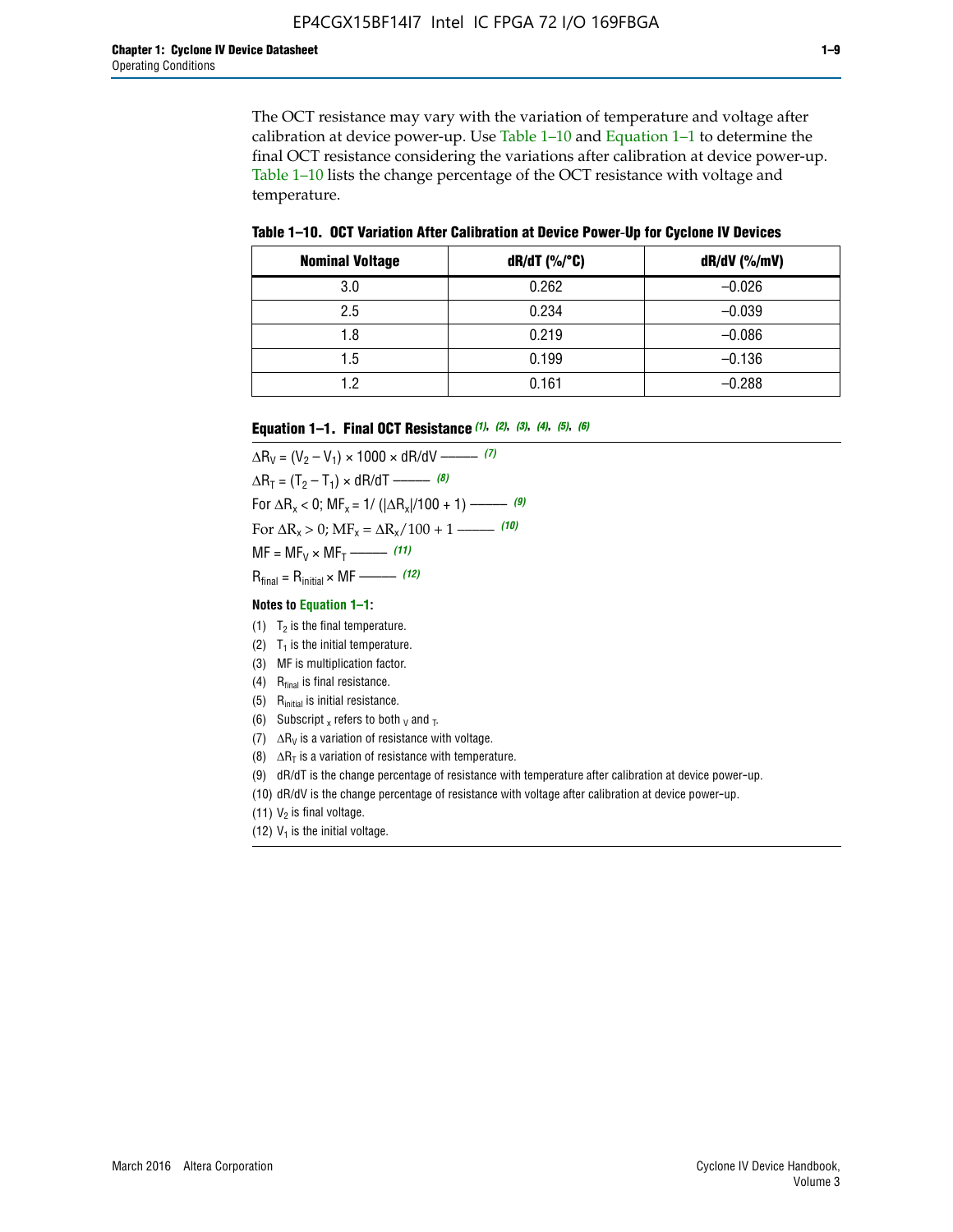Example 1-1 shows how to calculate the change of  $50$ - $\Omega$  I/O impedance from 25°C at 3.0 V to 85°C at 3.15 V.

### **Example 1–1. Impedance Change**

 $\Delta R_V = (3.15 - 3) \times 1000 \times -0.026 = -3.83$  $\Delta R_T = (85 - 25) \times 0.262 = 15.72$ Because  $\Delta R_V$  is negative,  $MF_V = 1 / (3.83/100 + 1) = 0.963$ Because  $\Delta R_T$  is positive,  $MF_T = 15.72/100 + 1 = 1.157$  $MF = 0.963 \times 1.157 = 1.114$  $R_{final} = 50 \times 1.114 = 55.71 \Omega$ 

### **Pin Capacitance**

Table 1–11 lists the pin capacitance for Cyclone IV devices.

**Table 1–11. Pin Capacitance for Cyclone IV Devices** *(1)*

| <b>Symbol</b>       | <b>Parameter</b>                                                                                    | Typical-<br><b>Quad Flat</b><br><b>Pack</b><br>(QFP) | Typical-<br><b>Quad Flat</b><br><b>No Leads</b><br>(QFN) | Typical-<br><b>Ball-Grid</b><br><b>Array</b><br>(BGA) | <b>Unit</b> |
|---------------------|-----------------------------------------------------------------------------------------------------|------------------------------------------------------|----------------------------------------------------------|-------------------------------------------------------|-------------|
| C <sub>IOTB</sub>   | Input capacitance on top and bottom I/O pins                                                        |                                                      |                                                          | 6                                                     | рF          |
| $C_{IOLR}$          | Input capacitance on right I/O pins                                                                 |                                                      |                                                          | 5                                                     | pF          |
| $C_{LVDSLR}$        | Input capacitance on right I/O pins with dedicated LVDS output                                      | 8                                                    | 8                                                        | 7                                                     | рF          |
| $C_{VREFLR}$<br>(2) | Input capacitance on right dual-purpose VREF pin when used as<br>$V_{BFF}$ or user I/O pin          | 21                                                   | 21                                                       | 21                                                    | pF          |
| $C_{VREFTB}$<br>(2) | Input capacitance on top and bottom dual-purpose VREF pin when<br>used as $V_{BFF}$ or user I/O pin | 23(3)                                                | 23                                                       | 23                                                    | рF          |
| $C_{CLKTB}$         | Input capacitance on top and bottom dedicated clock input pins                                      |                                                      | 7                                                        | 6                                                     | рF          |
| $C_{CLKLR}$         | Input capacitance on right dedicated clock input pins                                               | 6                                                    | 6                                                        | 5                                                     | рF          |

#### **Notes to Table 1–11:**

(1) The pin capacitance applies to FBGA, UBGA, and MBGA packages.

(2) When you use the VREF pin as a regular input or output, you can expect a reduced performance of toggle rate and  $t_{\rm CO}$  because of higher pin capacitance.

(3) CVREFTB for the EP4CE22 device is 30 pF.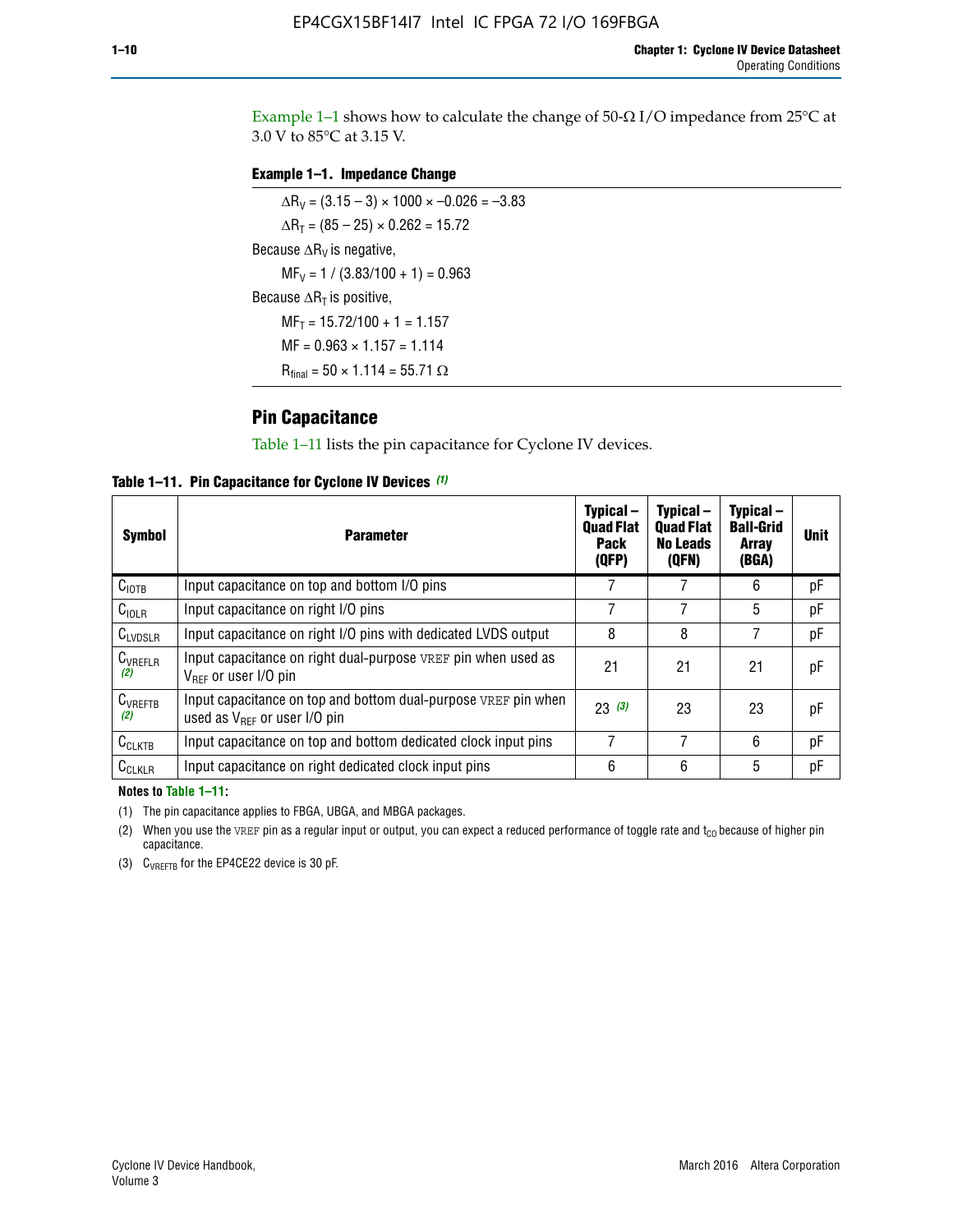### **Internal Weak Pull-Up and Weak Pull-Down Resistor**

Table 1–12 lists the weak pull-up and pull-down resistor values for Cyclone IV devices.

**Table 1–12. Internal Weak Pull**-**Up and Weak Pull**-**Down Resistor Values for Cyclone IV Devices** *(1)*

| <b>Symbol</b> | <b>Parameter</b>                                                            | <b>Conditions</b>                                  | Min | Typ | <b>Max</b> | <b>Unit</b> |
|---------------|-----------------------------------------------------------------------------|----------------------------------------------------|-----|-----|------------|-------------|
|               |                                                                             | $V_{\text{CC10}} = 3.3 \text{ V} \pm 5\%$ (2), (3) |     | 25  | 41         | kΩ          |
|               | Value of the I/O pin pull-up resistor                                       | $V_{\text{CC10}} = 3.0 \text{ V} \pm 5\%$ (2), (3) | 7   | 28  | 47         | $k\Omega$   |
|               | before and during configuration, as                                         | $V_{\text{CC10}} = 2.5 V \pm 5\%$ (2), (3)         | 8   | 35  | 61         | kΩ          |
| $R_{PU}$      | well as user mode if you enable the<br>programmable pull-up resistor option | $V_{\text{CC10}} = 1.8 V \pm 5\%$ (2), (3)         | 10  | 57  | 108        | kΩ          |
|               |                                                                             | $V_{\text{CC10}} = 1.5 V \pm 5\%$ (2), (3)         | 13  | 82  | 163        | kΩ          |
|               |                                                                             | $V_{\text{CC10}} = 1.2 \text{ V} \pm 5\%$ (2), (3) | 19  | 143 | 351        | kΩ          |
|               |                                                                             | $V_{\text{CC10}} = 3.3 V \pm 5\%$ (4)              | 6   | 19  | 30         | kΩ          |
|               |                                                                             | $V_{\text{CC10}} = 3.0 V \pm 5\%$ (4)              | 6   | 22  | 36         | kΩ          |
| $R_{PD}$      | Value of the I/O pin pull-down resistor<br>before and during configuration  | $V_{\text{CC10}} = 2.5 V \pm 5\%$ (4)              | 6   | 25  | 43         | kΩ          |
|               |                                                                             | $V_{\text{CC10}} = 1.8 \text{ V} \pm 5\%$ (4)      | 7   | 35  | 71         | kΩ          |
|               |                                                                             | $V_{\text{CC10}} = 1.5 V \pm 5\%$ (4)              | 8   | 50  | 112        | kΩ          |

#### **Notes to Table 1–12:**

- (1) All I/O pins have an option to enable weak pull-up except the configuration, test, and JTAG pins. The weak pull-down feature is only available for JTAG TCK.
- (2) Pin pull-up resistance values may be lower if an external source drives the pin higher than  $V_{\text{CCIO}}$ .
- (3)  $R_{PU} = (V_{CC10} V_1)/I_{R_PU}$ Minimum condition: –40°C; V<sub>CCIO</sub> = V<sub>CC</sub> + 5%, V<sub>I</sub> = V<sub>CC</sub> + 5% – 50 mV; Typical condition: 25°C; V<sub>CCIO</sub> = V<sub>CC</sub>, V<sub>I</sub> = 0 V; Maximum condition: 100°C;  $V_{\text{CCIO}} = V_{\text{CC}} - 5\%$ ,  $V_1 = 0$  V; in which V<sub>I</sub> refers to the input voltage at the I/O pin.
- (4)  $R_{PD} = V_I/I_{R_PD}$ Minimum condition:  $-40^{\circ}$ C; V<sub>CCIO</sub> = V<sub>CC</sub> + 5%, V<sub>I</sub> = 50 mV; Typical condition: 25°C;  $V_{\text{CCIO}} = V_{\text{CC}}$ ,  $V_{\text{I}} = V_{\text{CC}} - 5\%$ ; Maximum condition: 100°C; V<sub>CClO</sub> = V<sub>CC</sub> – 5%, V<sub>I</sub> = V<sub>CC</sub> – 5%; in which V<sub>I</sub> refers to the input voltage at the I/O pin.

### **Hot-Socketing**

Table 1–13 lists the hot-socketing specifications for Cyclone IV devices.

**Table 1–13. Hot**-**Socketing Specifications for Cyclone IV Devices**

| <b>Symbol</b> | <b>Parameter</b>                  | <b>Maximum</b> |
|---------------|-----------------------------------|----------------|
| $I$ IOPIN(DC) | DC current per I/O pin            | $300 \mu A$    |
| $I$ IOPIN(AC) | AC current per I/O pin            | 8 mA $(1)$     |
| IXCVRTX(DC)   | DC current per transceiver TX pin | 100 mA         |
| IXCVRRX(DC)   | DC current per transceiver RX pin | 50 mA          |

**Note to Table 1–13:**

(1) The I/O ramp rate is 10 ns or more. For ramp rates faster than 10 ns, |IIOPIN| = C dv/dt, in which C is the I/O pin capacitance and dv/dt is the slew rate.

 $\mathbb{I} \rightarrow \mathbb{I}$  During hot-socketing, the I/O pin capacitance is less than 15 pF and the clock pin capacitance is less than 20 pF.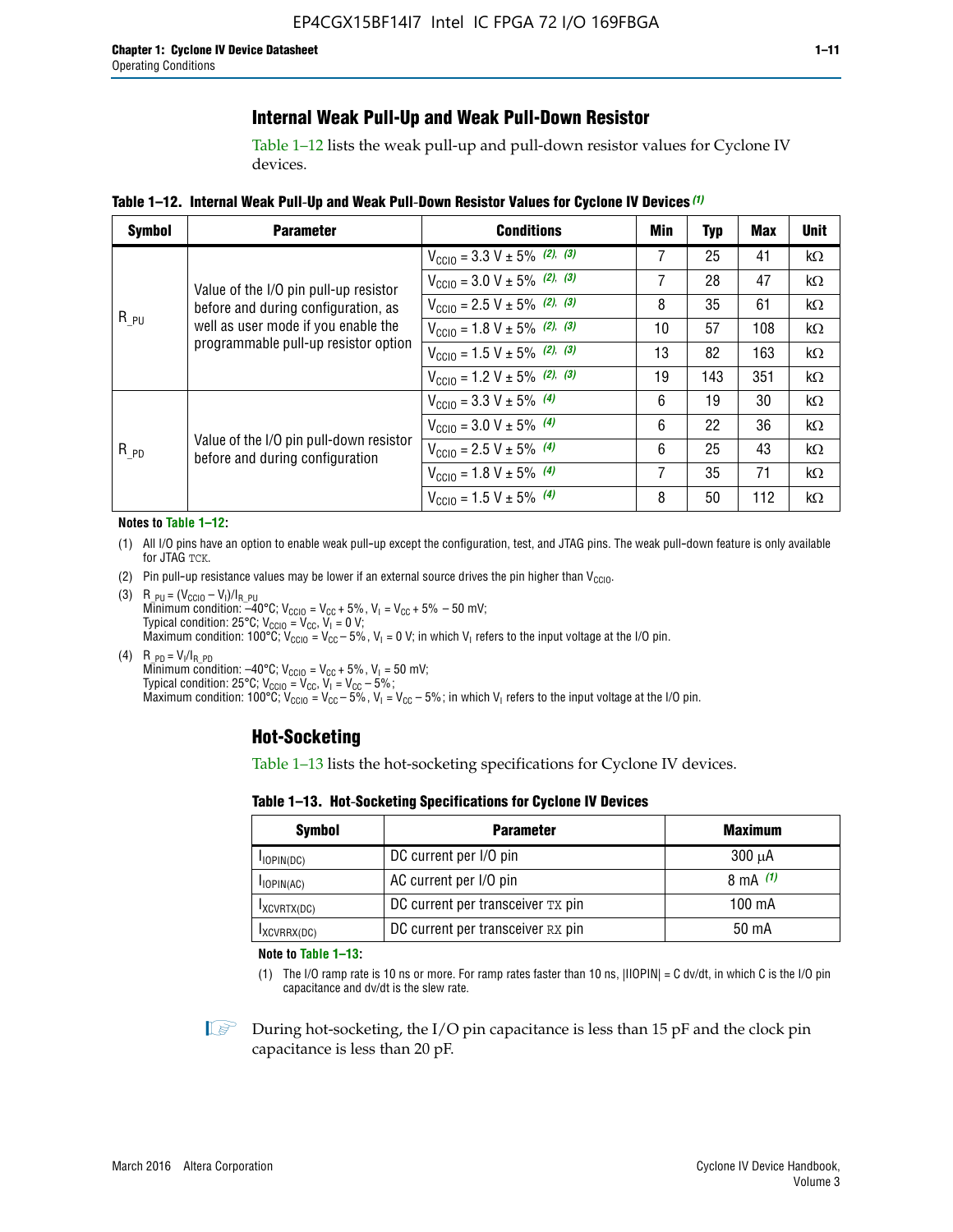### **Schmitt Trigger Input**

Cyclone IV devices support Schmitt trigger input on the TDI, TMS, TCK, nSTATUS, nCONFIG, nCE, CONF\_DONE, and DCLK pins. A Schmitt trigger feature introduces hysteresis to the input signal for improved noise immunity, especially for signals with slow edge rate. Table 1–14 lists the hysteresis specifications across the supported  $V<sub>CCIO</sub>$  range for Schmitt trigger inputs in Cyclone IV devices.

**Table 1–14. Hysteresis Specifications for Schmitt Trigger Input in Cyclone IV Devices**

| <b>Symbol</b>        | <b>Parameter</b>               | <b>Conditions (V)</b>   | <b>Minimum</b> | <b>Unit</b> |
|----------------------|--------------------------------|-------------------------|----------------|-------------|
| V <sub>SCHMITT</sub> |                                | $V_{\text{CCIO}} = 3.3$ | 200            | mV          |
|                      | Hysteresis for Schmitt trigger | $V_{\text{CGI0}} = 2.5$ | 200            | mV          |
|                      | input                          | $V_{\text{CCIO}} = 1.8$ | 140            | mV          |
|                      |                                | $V_{\text{CCIO}} = 1.5$ | 110            | mV          |

# **I/O Standard Specifications**

The following tables list input voltage sensitivities ( $V<sub>IH</sub>$  and  $V<sub>II</sub>$ ), output voltage ( $V<sub>OH</sub>$ and  $V_{OL}$ ), and current drive characteristics ( $I_{OH}$  and  $I_{OL}$ ), for various I/O standards supported by Cyclone IV devices. Table 1–15 through Table 1–20 provide the I/O standard specifications for Cyclone IV devices.

|                    | $V_{CClO}(V)$ |     |       | $V_{IL}(V)$ |                            | $V_{IH} (V)$               | $V_{OL}(V)$             | $V_{OH} (V)$                                    | l <sub>ol</sub>              | $I_{0H}$       |                          |
|--------------------|---------------|-----|-------|-------------|----------------------------|----------------------------|-------------------------|-------------------------------------------------|------------------------------|----------------|--------------------------|
| I/O Standard       | <b>Min</b>    | Typ | Max   | Min         | Max                        | Min                        | <b>Max</b>              | Max                                             | Min                          | (mA)<br>(4)    | (mA)<br>$\left(4\right)$ |
| 3.3-V LVTTL (3)    | 3.135         | 3.3 | 3.465 |             | 0.8                        | 1.7                        | 3.6                     | 0.45                                            | 2.4                          | 4              | $-4$                     |
| 3.3-V LVCMOS $(3)$ | 3.135         | 3.3 | 3.465 |             | 0.8                        | 1.7                        | 3.6                     | 0.2                                             | $V_{\text{CC10}} - 0.2$      | $\overline{2}$ | $-2$                     |
| 3.0-V LVTTL (3)    | 2.85          | 3.0 | 3.15  | $-0.3$      | 0.8                        | 1.7                        | $V_{\text{CC10}} + 0.3$ | 0.45                                            | 2.4                          | 4              | $-4$                     |
| 3.0-V LVCMOS (3)   | 2.85          | 3.0 | 3.15  | $-0.3$      | 0.8                        | 1.7                        | $V_{\text{CC10}} + 0.3$ | 0.2                                             | $V_{\text{CC10}} - 0.2$      | 0.1            | $-0.1$                   |
| $2.5 V$ (3)        | 2.375         | 2.5 | 2.625 | $-0.3$      | 0.7                        | 1.7                        | $V_{\text{CGI0}} + 0.3$ | 0.4                                             | 2.0                          | 1              | $-1$                     |
| 1.8V               | 1.71          | 1.8 | 1.89  | $-0.3$      | 0.35x<br>V <sub>CCIO</sub> | 0.65x<br>V <sub>CCIO</sub> | 2.25                    | 0.45                                            | $V_{CGIO}$ –<br>0.45         | $\overline{2}$ | $-2$                     |
| 1.5V               | 1.425         | 1.5 | 1.575 | $-0.3$      | 0.35x<br>V <sub>CCIO</sub> | 0.65x<br>V <sub>CCIO</sub> | $V_{\text{CC10}} + 0.3$ | 0.25x<br>V <sub>CCIO</sub>                      | 0.75x<br>V <sub>CCIO</sub>   | $\overline{2}$ | $-2$                     |
| 1.2V               | 1.14          | 1.2 | 1.26  | $-0.3$      | 0.35x<br>V <sub>CCIO</sub> | 0.65x<br>V <sub>CCIO</sub> | $V_{\text{CC10}} + 0.3$ | 0.25x<br>V <sub>CCIO</sub>                      | 0.75x<br>V <sub>CCIO</sub>   | $\overline{2}$ | $-2$                     |
| 3.0-V PCI          | 2.85          | 3.0 | 3.15  |             | 0.3x<br>V <sub>CCIO</sub>  | 0.5x<br>V <sub>CCIO</sub>  | $V_{\text{CCI0}} + 0.3$ | $0.1 \times V_{\text{CC10}}$                    | $0.9 \times V_{\text{CC10}}$ | 1.5            | $-0.5$                   |
| $3.0 - V$ PCI-X    | 2.85          | 3.0 | 3.15  |             | 0.35x<br>V <sub>CCIO</sub> | 0.5x<br>V <sub>CCIO</sub>  |                         | $V_{\text{CC10}} + 0.3$ 0.1 x $V_{\text{CC10}}$ | $0.9 \times V_{\text{CC10}}$ | 1.5            | $-0.5$                   |

**Table 1–15. Single**-**Ended I/O Standard Specifications for Cyclone IV Devices** *(1)***,** *(2)*

#### **Notes to Table 1–15:**

(1) For voltage-referenced receiver input waveform and explanation of terms used in Table 1–15, refer to "Glossary" on page 1–37.

(2) AC load  $CL = 10$  pF

(3) For more information about interfacing Cyclone IV devices with 3.3/3.0/2.5-V LVTTL/LVCMOS I/O standards, refer to *[AN 447: Interfacing Cyclone III](http://www.altera.com/literature/an/an447.pdf)  [and Cyclone IV Devices with 3.3/3.0/2.5-V LVTTL/LVCMOS I/O Systems](http://www.altera.com/literature/an/an447.pdf)*.

(4) To meet the IOL and IOH specifications, you must set the current strength settings accordingly. For example, to meet the **3.3-V LVTTL** specification (4 mA), set the current strength settings to 4 mA or higher. Setting at lower current strength may not meet the lou and lon specifications in the handbook.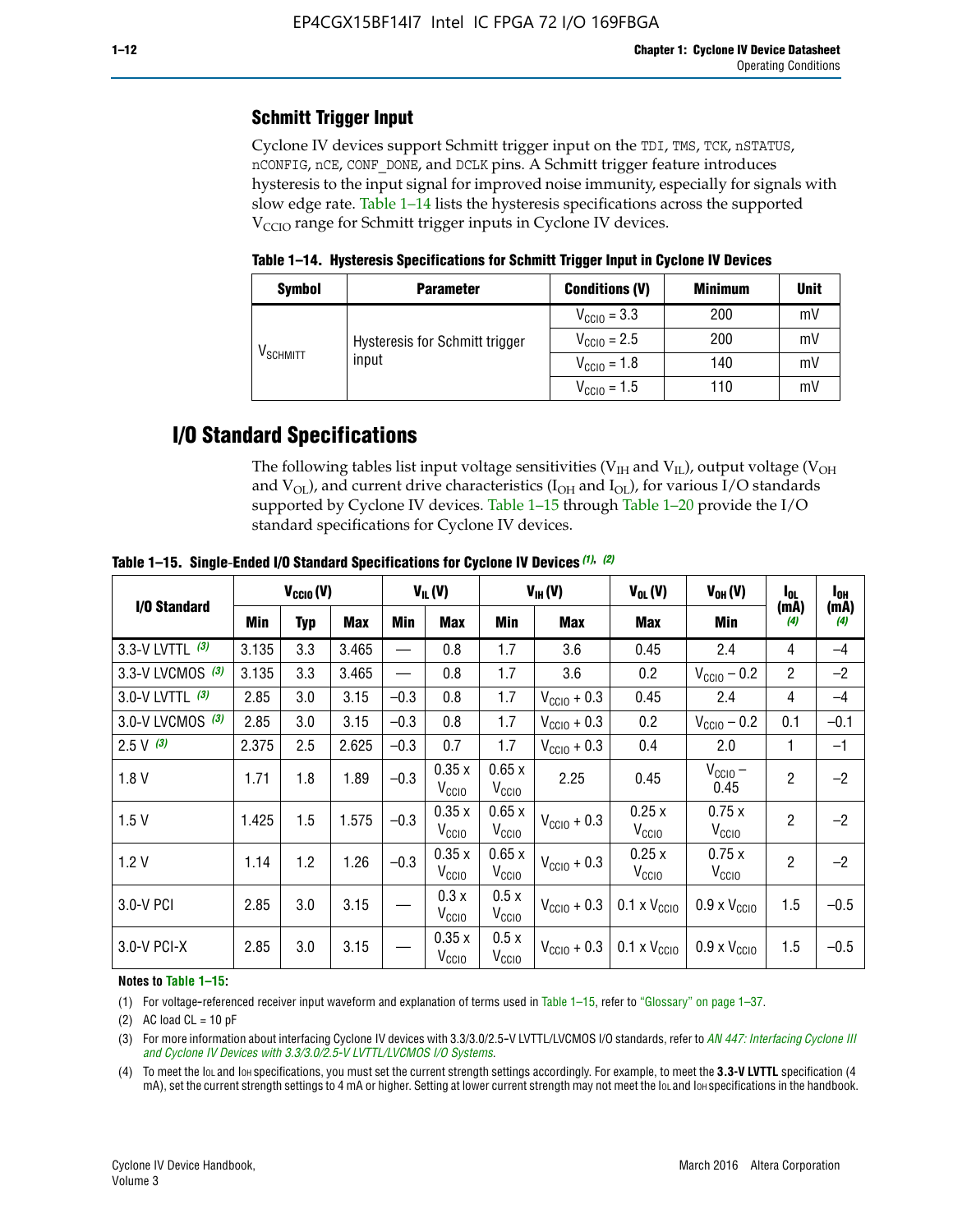| 1/0<br><b>Standard</b>        | $V_{\text{CCIO}}(V)$ |     |            |                                                                        | $V_{REF}(V)$                                                         | $V_{TT} (V)$ (2)                                                       |                     |                           |                     |
|-------------------------------|----------------------|-----|------------|------------------------------------------------------------------------|----------------------------------------------------------------------|------------------------------------------------------------------------|---------------------|---------------------------|---------------------|
|                               | Min                  | Typ | <b>Max</b> | Min                                                                    | <b>Typ</b>                                                           | <b>Max</b>                                                             | Min                 | <b>Typ</b>                | <b>Max</b>          |
| SSTL-2<br>Class I, II         | 2.375                | 2.5 | 2.625      | 1.19                                                                   | 1.25                                                                 | 1.31                                                                   | $V_{REF}$ –<br>0.04 | V <sub>REF</sub>          | $V_{REF}$ +<br>0.04 |
| SSTL-18<br>Class I, II        | 1.7                  | 1.8 | 1.9        | 0.833                                                                  | 0.9                                                                  | 0.969                                                                  | $V_{REF}$ –<br>0.04 | V <sub>REF</sub>          | $V_{REF}$ +<br>0.04 |
| HSTL-18<br>Class I, II        | 1.71                 | 1.8 | 1.89       | 0.85                                                                   | 0.9                                                                  | 0.95                                                                   | 0.85                | 0.9                       | 0.95                |
| <b>HSTL-15</b><br>Class I, II | 1.425                | 1.5 | 1.575      | 0.71                                                                   | 0.79<br>0.75                                                         |                                                                        | 0.71                | 0.75                      | 0.79                |
| HSTL-12<br>Class I, II        | 1.14                 | 1.2 | 1.26       | $0.48 \times V_{\text{CC10}}$ (3)<br>$0.47 \times V_{\text{CC10}}$ (4) | $0.5 \times V_{\text{CC10}}$ (3)<br>$0.5 \times V_{\text{CC10}}$ (4) | $0.52 \times V_{\text{CC10}}$ (3)<br>$0.53 \times V_{\text{CC10}}$ (4) |                     | 0.5x<br>V <sub>CCIO</sub> |                     |

### **Table 1–16. Single**-**Ended SSTL and HSTL I/O Reference Voltage Specifications for Cyclone IV Devices** *(1)*

#### **Notes to Table 1–16:**

(1) For an explanation of terms used in Table 1–16, refer to "Glossary" on page 1–37.

(2)  $V_{TT}$  of the transmitting device must track  $V_{REF}$  of the receiving device.

(3) Value shown refers to DC input reference voltage,  $V_{REF(DC)}$ .

(4) Value shown refers to AC input reference voltage,  $V_{REF(AC)}$ .

|  |  |  |  |  | Table 1–17.  Single-Ended SSTL and HSTL I/O Standards Signal Specifications for Cyclone IV Devices |
|--|--|--|--|--|----------------------------------------------------------------------------------------------------|
|--|--|--|--|--|----------------------------------------------------------------------------------------------------|

| I/O                        |            | $V_{IL(DC)}(V)$      |                      | $V_{IH(DC)}(V)$   | $V_{IL(AC)}(V)$ |                     | $V_{IH(AC)}(V)$     |                      | $V_{OL}(V)$                        | $V_{OH} (V)$                       | $I_{0L}$ | $I_{0H}$ |
|----------------------------|------------|----------------------|----------------------|-------------------|-----------------|---------------------|---------------------|----------------------|------------------------------------|------------------------------------|----------|----------|
| <b>Standard</b>            | <b>Min</b> | Max                  | Min                  | <b>Max</b>        | Min             | Max                 | Min                 | <b>Max</b>           | <b>Max</b>                         | Min                                | (mA)     | (mA)     |
| SSTL-2<br>Class I          |            | $V_{REF}$ –<br>0.18  | $V_{REF} +$<br>0.18  |                   |                 | $V_{REF}-$<br>0.35  | $V_{REF} +$<br>0.35 |                      | $V_{TT}$ –<br>0.57                 | $V_{TT}$ +<br>0.57                 | 8.1      | $-8.1$   |
| SSTL-2<br>Class II         |            | $V_{REF}$ –<br>0.18  | $V_{REF} +$<br>0.18  |                   |                 | $V_{REF}$ –<br>0.35 | $V_{REF} +$<br>0.35 |                      | $V_{TT}$ –<br>0.76                 | $V_{TT}$ +<br>0.76                 | 16.4     | $-16.4$  |
| <b>SSTL-18</b><br>Class I  |            | $V_{REF}$ –<br>0.125 | $V_{REF}$ +<br>0.125 |                   |                 | $V_{REF}$ –<br>0.25 | $V_{REF}$ +<br>0.25 |                      | $V_{TT}$ –<br>0.475                | $V_{TT}$ +<br>0.475                | 6.7      | $-6.7$   |
| <b>SSTL-18</b><br>Class II |            | $V_{REF}$ –<br>0.125 | $V_{REF}$ +<br>0.125 |                   |                 | $V_{REF}$ –<br>0.25 | $V_{REF}$ +<br>0.25 |                      | 0.28                               | $V_{CC10}$ –<br>0.28               | 13.4     | $-13.4$  |
| HSTL-18<br>Class I         |            | $V_{REF}$ –<br>0.1   | $V_{REF}$ +<br>0.1   |                   |                 | $V_{REF}$ –<br>0.2  | $V_{REF}$ +<br>0.2  |                      | 0.4                                | $V_{CCIO}$ –<br>0.4                | 8        | $-8$     |
| HSTL-18<br>Class II        |            | $V_{REF}$ –<br>0.1   | $V_{REF}$ +<br>0.1   |                   |                 | $V_{REF}$ –<br>0.2  | $V_{REF}$ +<br>0.2  |                      | 0.4                                | $V_{CC10}$ –<br>0.4                | 16       | $-16$    |
| HSTL-15<br>Class I         |            | $V_{REF}$ –<br>0.1   | $V_{REF}$ +<br>0.1   |                   |                 | $V_{REF}$ –<br>0.2  | $V_{REF}$ +<br>0.2  |                      | 0.4                                | $V_{\text{CC10}} -$<br>0.4         | 8        | $-8$     |
| HSTL-15<br>Class II        |            | $V_{REF}$ –<br>0.1   | $V_{REF} +$<br>0.1   |                   |                 | $V_{REF}$ –<br>0.2  | $V_{REF} +$<br>0.2  |                      | 0.4                                | $V_{CC10}$ –<br>0.4                | 16       | $-16$    |
| <b>HSTL-12</b><br>Class I  | $-0.15$    | $V_{REF}-$<br>0.08   | $V_{REF} +$<br>0.08  | $V_{CGI0} + 0.15$ | $-0.24$         | $V_{REF}$ –<br>0.15 | $V_{REF} +$<br>0.15 | $V_{CC10}$ +<br>0.24 | $0.25 \times$<br>V <sub>CCIO</sub> | $0.75 \times$<br>V <sub>CCIO</sub> | 8        | $-8$     |
| <b>HSTL-12</b><br>Class II | $-0.15$    | $V_{REF}$ –<br>0.08  | $V_{REF} +$<br>0.08  | $V_{CGI0} + 0.15$ | $-0.24$         | $V_{REF}$ –<br>0.15 | $V_{REF} +$<br>0.15 | $V_{CC10}$ +<br>0.24 | $0.25 \times$<br>V <sub>CCIO</sub> | $0.75 \times$<br>V <sub>CCIO</sub> | 14       | $-14$    |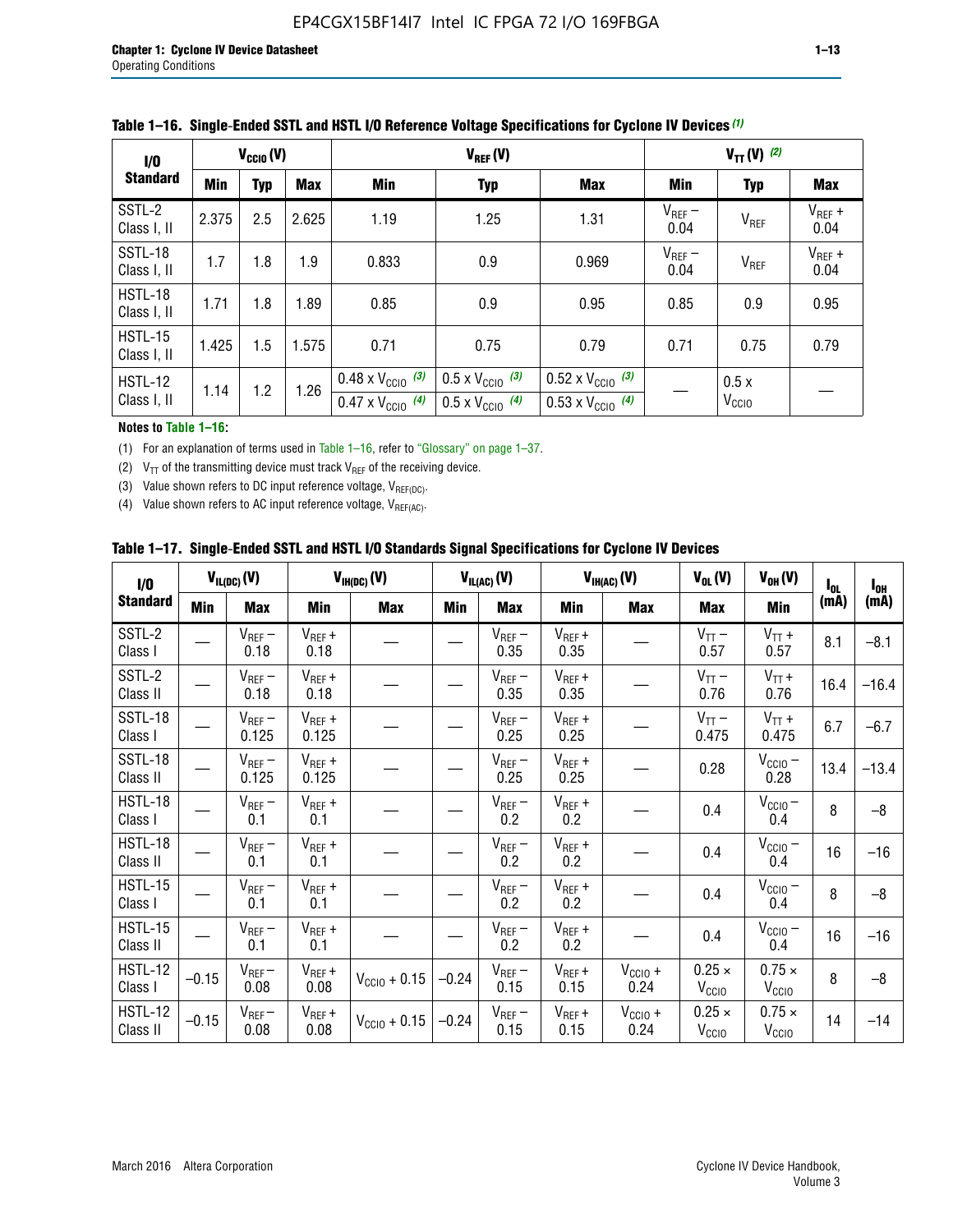**f For more information about receiver input and transmitter output waveforms, and for** other differential I/O standards, refer to the *[I/O Features in Cyclone IV Devices](http://www.altera.com/literature/hb/cyclone-iv/cyiv-51006.pdf)* chapter*.*

**Table 1–18. Differential SSTL I/O Standard Specifications for Cyclone IV Devices** *(1)*

| I/O Standard           |       | $V_{CCl0}(V)$ |            |      | $V_{\text{Swing(DC)}}(V)$<br>$V_{X(AC)}(V)$ |                                |            |                                 |            | $V_{\text{Swing(AC)}}$<br>(V) |                                | $V_{OX(AC)}(V)$ |                                 |
|------------------------|-------|---------------|------------|------|---------------------------------------------|--------------------------------|------------|---------------------------------|------------|-------------------------------|--------------------------------|-----------------|---------------------------------|
|                        | Min   | Typ           | <b>Max</b> | Min  | <b>Max</b>                                  | <b>Min</b>                     | <b>Typ</b> | <b>Max</b>                      | <b>Min</b> | <b>Max</b>                    | Min                            | <b>Typ</b>      | <b>Max</b>                      |
| SSTL-2<br>Class I, II  | 2.375 | 2.5           | 2.625      | 0.36 | V <sub>CCIO</sub>                           | $V_{\text{CC10}}/2 - 0.2$      |            | $V_{\text{CC1O}}/2$<br>$+0.2$   | 0.7        | $V_{\rm CCI}$                 | $V_{\text{CC10}}/2 -$<br>0.125 |                 | $V_{\text{CC10}}/2$<br>$+0.125$ |
| SSTL-18<br>Class I, II | 1.7   | .8            | .90        | 0.25 | V <sub>CCIO</sub>                           | $V_{\text{CC10}}/2 -$<br>0.175 |            | $V_{\text{CC10}}/2$<br>$+0.175$ | 0.5        | $V_{\rm CCI}$                 | $V_{\text{CC10}}/2 -$<br>0.125 |                 | $V_{\text{CC10}}/2$<br>$+0.125$ |

#### **Note to Table 1–18:**

(1) Differential SSTL requires a  $V_{REF}$  input.

**Table 1–19. Differential HSTL I/O Standard Specifications for Cyclone IV Devices** *(1)*

|                               | $V_{CClO}(V)$ |     |            | $V_{CM(DC)}(V)$<br>$V_{X(AC)}(V)$<br>$V_{\text{DIF(DC)}}(V)$ |                   |                               |            |                            | $V_{\text{DIF(AC)}}(V)$    |            |                            |         |                            |
|-------------------------------|---------------|-----|------------|--------------------------------------------------------------|-------------------|-------------------------------|------------|----------------------------|----------------------------|------------|----------------------------|---------|----------------------------|
| I/O Standard                  | Min           | Typ | <b>Max</b> | Min                                                          | <b>Max</b>        | Min                           | <b>Typ</b> | <b>Max</b>                 | Min                        | <b>Typ</b> | <b>Max</b>                 | Mi<br>n | <b>Max</b>                 |
| HSTL-18<br>Class I, II        | 1.71          | 1.8 | .89        | 0.2                                                          |                   | 0.85                          |            | 0.95                       | 0.85                       |            | 0.95                       | 0.4     |                            |
| <b>HSTL-15</b><br>Class I, II | 1.425         | 1.5 | .575       | $0.2\,$                                                      |                   | 0.71                          |            | 0.79                       | 0.71                       |            | 0.79                       | 0.4     |                            |
| <b>HSTL-12</b><br>Class I, II | 1.14          | 1.2 | 1.26       | 0.16                                                         | V <sub>CCIO</sub> | $0.48 \times V_{\text{CC10}}$ |            | 0.52x<br>V <sub>CCIO</sub> | 0.48x<br>V <sub>CCIO</sub> |            | 0.52x<br>V <sub>CCIO</sub> | 0.3     | 0.48x<br>V <sub>CCIO</sub> |

### **Note to Table 1–19:**

(1) Differential HSTL requires a  $V_{REF}$  input.

**Table 1–20. Differential I/O Standard Specifications for Cyclone IV Devices** *(1)* **(Part 1 of 2)**

| I/O Standard                            |       | $V_{CCl0} (V)$ |            |            | $V_{ID}$ (mV)           |      | $V_{\text{lcm}}(V)^{(2)}$                  |            | $V_{0D}$ (mV) $(3)$ |     |     |       | $V_{0S} (V)^{(3)}$ |       |
|-----------------------------------------|-------|----------------|------------|------------|-------------------------|------|--------------------------------------------|------------|---------------------|-----|-----|-------|--------------------|-------|
|                                         | Min   | Typ            | <b>Max</b> | <b>Min</b> | Max                     | Min  | <b>Condition</b>                           | <b>Max</b> | Min                 | Typ | Max | Min   | <b>Typ</b>         | Max   |
|                                         |       |                |            |            |                         | 0.05 | $D_{MAX} \leq 500$ Mbps                    | 1.80       |                     |     |     |       |                    |       |
| <b>LVPECL</b><br>(Row I/Os)<br>(6)      | 2.375 | 2.5            | 2.625      | 100        | 0.55<br>$\leq$ 700 Mbps |      | 500 Mbps $\leq D_{MAX}$                    | 1.80       |                     |     |     |       |                    |       |
|                                         |       |                |            |            |                         | 1.05 | $D_{MAX}$ > 700 Mbps                       | 1.55       |                     |     |     |       |                    |       |
|                                         |       |                |            |            |                         | 0.05 | $D_{MAX} \leq 500$ Mbps                    | 1.80       |                     |     |     |       |                    |       |
| <b>LVPECL</b><br>(Column<br>$1/Os)$ (6) | 2.375 | 2.5            | 2.625      | 100        | 0.55<br>$\leq$ 700 Mbps |      | 500 Mbps $\leq D_{MAX}$                    | 1.80       |                     |     |     |       |                    |       |
|                                         |       |                |            |            |                         | 1.05 | $D_{MAX}$ > 700 Mbps                       | 1.55       |                     |     |     |       |                    |       |
|                                         |       |                |            |            |                         | 0.05 | $D_{MAX} \leq 500$ Mbps                    | 1.80       |                     |     |     |       |                    |       |
| LVDS (Row<br>I/Os)                      | 2.375 | 2.5            | 2.625      | 100        |                         | 0.55 | 500 Mbps $\leq D_{MAX}$<br>$\leq 700$ Mbps | 1.80       | 247                 |     | 600 | 1.125 | 1.25               | 1.375 |
|                                         |       |                |            |            |                         | 1.05 | $D_{MAX}$ > 700 Mbps                       | 1.55       |                     |     |     |       |                    |       |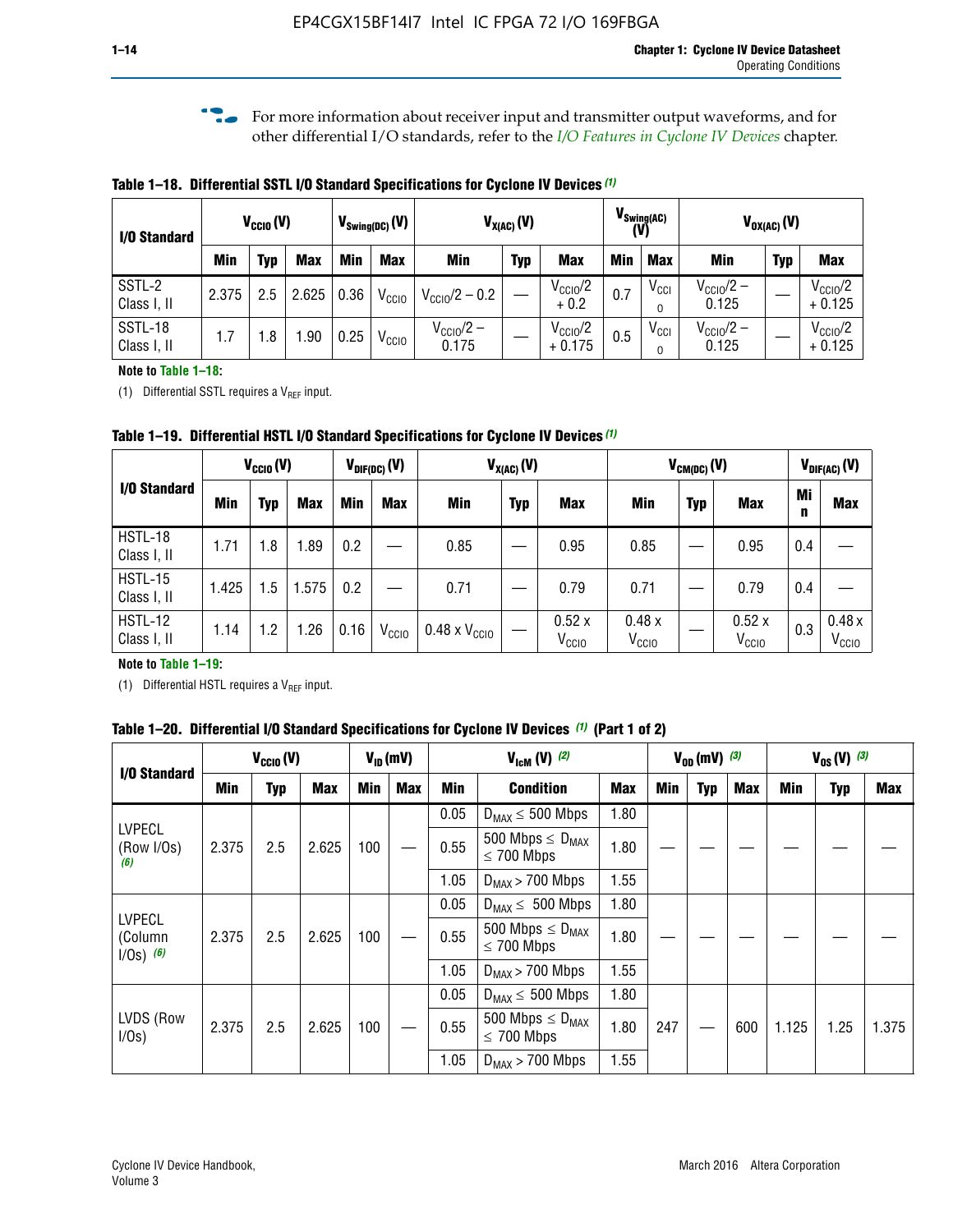### EP4CGX15BF14I7 Intel IC FPGA 72 I/O 169FBGA

| I/O Standard                             |       | $V_{CClO}(V)$ |            |            | $V_{ID}(mV)$ |            | $V_{\text{lcm}}(V)^{(2)}$                  |            |     | $V_{OD}$ (mV) $(3)$ |            |            | $V_{0S} (V)$ (3) |       |
|------------------------------------------|-------|---------------|------------|------------|--------------|------------|--------------------------------------------|------------|-----|---------------------|------------|------------|------------------|-------|
|                                          | Min   | <b>Typ</b>    | <b>Max</b> | <b>Min</b> | <b>Max</b>   | <b>Min</b> | <b>Condition</b>                           | <b>Max</b> | Min | <b>Typ</b>          | <b>Max</b> | <b>Min</b> | <b>Typ</b>       | Max   |
|                                          |       |               |            |            |              | 0.05       | $D_{MAX} \leq 500$ Mbps                    | 1.80       |     |                     |            |            |                  |       |
| <b>LVDS</b><br>(Column<br>$I/Os$ )       | 2.375 | 2.5           | 2.625      | 100        |              | 0.55       | 500 Mbps $\leq D_{MAX}$<br>$\leq 700$ Mbps | 1.80       | 247 |                     | 600        | 1.125      | 1.25             | 1.375 |
|                                          |       |               |            |            |              | 1.05       | $D_{MAX}$ > 700 Mbps                       | 1.55       |     |                     |            |            |                  |       |
| <b>BLVDS (Row</b><br>$1/0s)$ (4)         | 2.375 | 2.5           | 2.625      | 100        |              |            |                                            |            |     |                     |            |            |                  |       |
| <b>BLVDS</b><br>(Column<br>$1/0s)$ (4)   | 2.375 | 2.5           | 2.625      | 100        |              |            |                                            |            |     |                     |            |            |                  |       |
| mini-LVDS<br>(Row I/Os)<br>(5)           | 2.375 | 2.5           | 2.625      |            |              |            |                                            |            | 300 |                     | 600        | 1.0        | 1.2              | 1.4   |
| mini-LVDS<br>(Column<br>$1/0s)$ $(5)$    | 2.375 | 2.5           | 2.625      |            |              |            |                                            |            | 300 |                     | 600        | 1.0        | 1.2              | 1.4   |
| RSDS <sup>®</sup> (Row<br>$1/0s$ ) $(5)$ | 2.375 | 2.5           | 2.625      |            |              |            |                                            |            | 100 | 200                 | 600        | 0.5        | 1.2              | 1.5   |
| <b>RSDS</b><br>(Column<br>$1/Os)$ (5)    | 2.375 | 2.5           | 2.625      |            |              |            |                                            |            | 100 | 200                 | 600        | 0.5        | 1.2              | 1.5   |
| PPDS (Row<br>$1/0s)$ (5)                 | 2.375 | 2.5           | 2.625      |            |              |            |                                            |            | 100 | 200                 | 600        | 0.5        | 1.2              | 1.4   |
| <b>PPDS</b><br>(Column<br>$1/Os)$ (5)    | 2.375 | 2.5           | 2.625      |            |              |            |                                            |            | 100 | 200                 | 600        | 0.5        | 1.2              | 1.4   |

### **Table 1–20. Differential I/O Standard Specifications for Cyclone IV Devices** *(1)* **(Part 2 of 2)**

### **Notes to Table 1–20:**

(1) For an explanation of terms used in Table 1–20, refer to "Glossary" on page 1–37.

(2)  $V_{IN}$  range: 0  $V \le V_{IN} \le 1.85$  V.

(3) R<sub>L</sub> range:  $90 \le R_L \le 110 \Omega$ .

(4) There are no fixed  $V_{IN}$ ,  $V_{OD}$ , and  $V_{OS}$  specifications for BLVDS. They depend on the system topology.

(5) The Mini-LVDS, RSDS, and PPDS standards are only supported at the output pins.

(6) The LVPECL I/O standard is only supported on dedicated clock input pins. This I/O standard is not supported for output pins.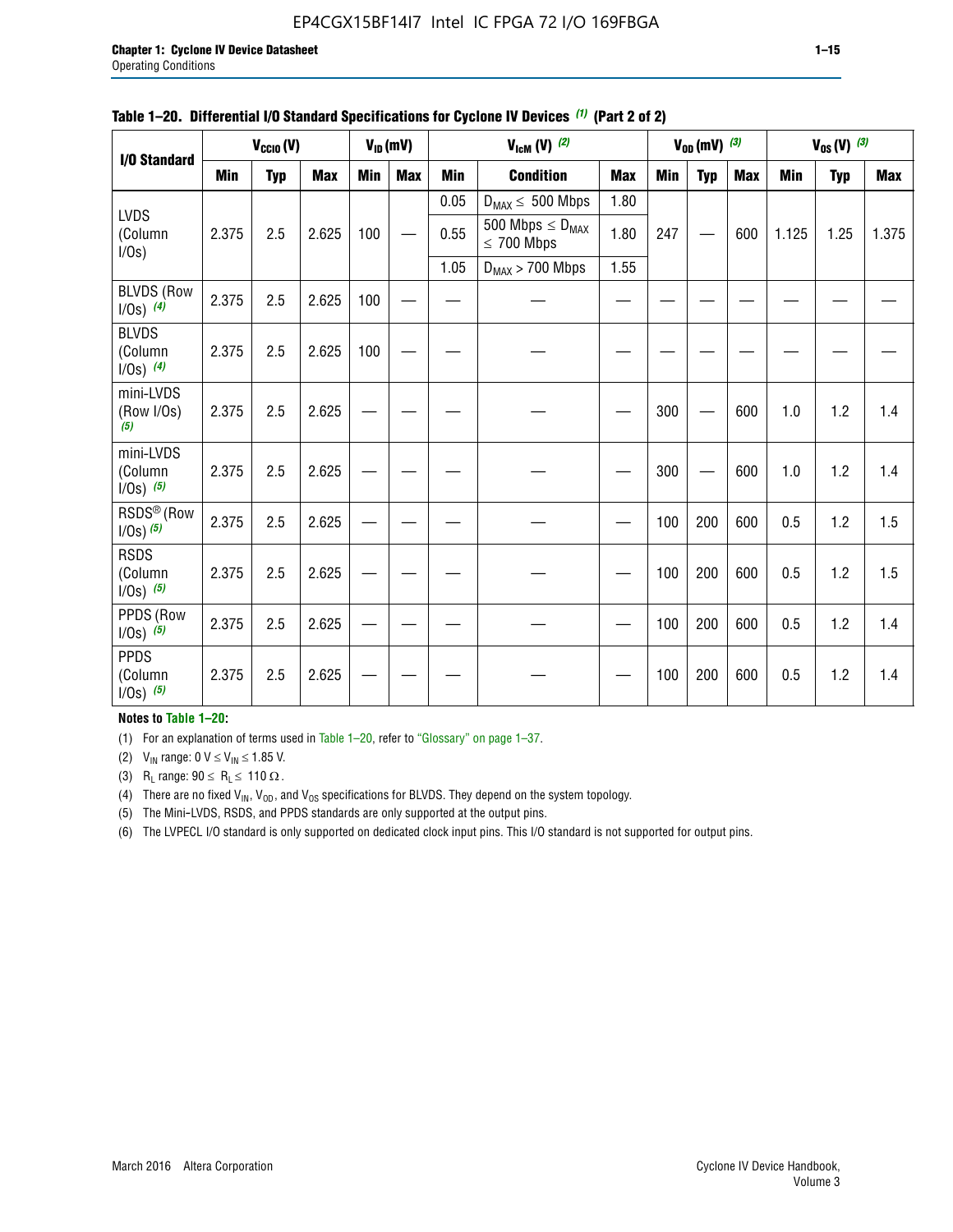# **Power Consumption**

Use the following methods to estimate power for a design:

- the Excel-based EPE
- the Quartus® II PowerPlay power analyzer feature

The interactive Excel-based EPE is used prior to designing the device to get a magnitude estimate of the device power. The Quartus II PowerPlay power analyzer provides better quality estimates based on the specifics of the design after place-and-route is complete. The PowerPlay power analyzer can apply a combination of user-entered, simulation-derived, and estimated signal activities that, combined with detailed circuit models, can yield very accurate power estimates.

**For more information about power estimation tools, refer to the** *Early Power Estimator* **<b>For a** *[User Guide](http://www.altera.com/literature/ug/ug_epe.pdf
)* and the *[PowerPlay Power Analysis](http://www.altera.com/literature/hb/qts/qts_qii53013.pdf)* chapter in volume 3 of the *Quartus II Handboo*k.

# **Switching Characteristics**

This section provides performance characteristics of Cyclone IV core and periphery blocks for commercial grade devices.

These characteristics can be designated as Preliminary or Final.

- Preliminary characteristics are created using simulation results, process data, and other known parameters. The upper-right hand corner of these tables show the designation as "Preliminary".
- Final numbers are based on actual silicon characterization and testing. The numbers reflect the actual performance of the device under worst-case silicon process, voltage, and junction temperature conditions. There are no designations on finalized tables.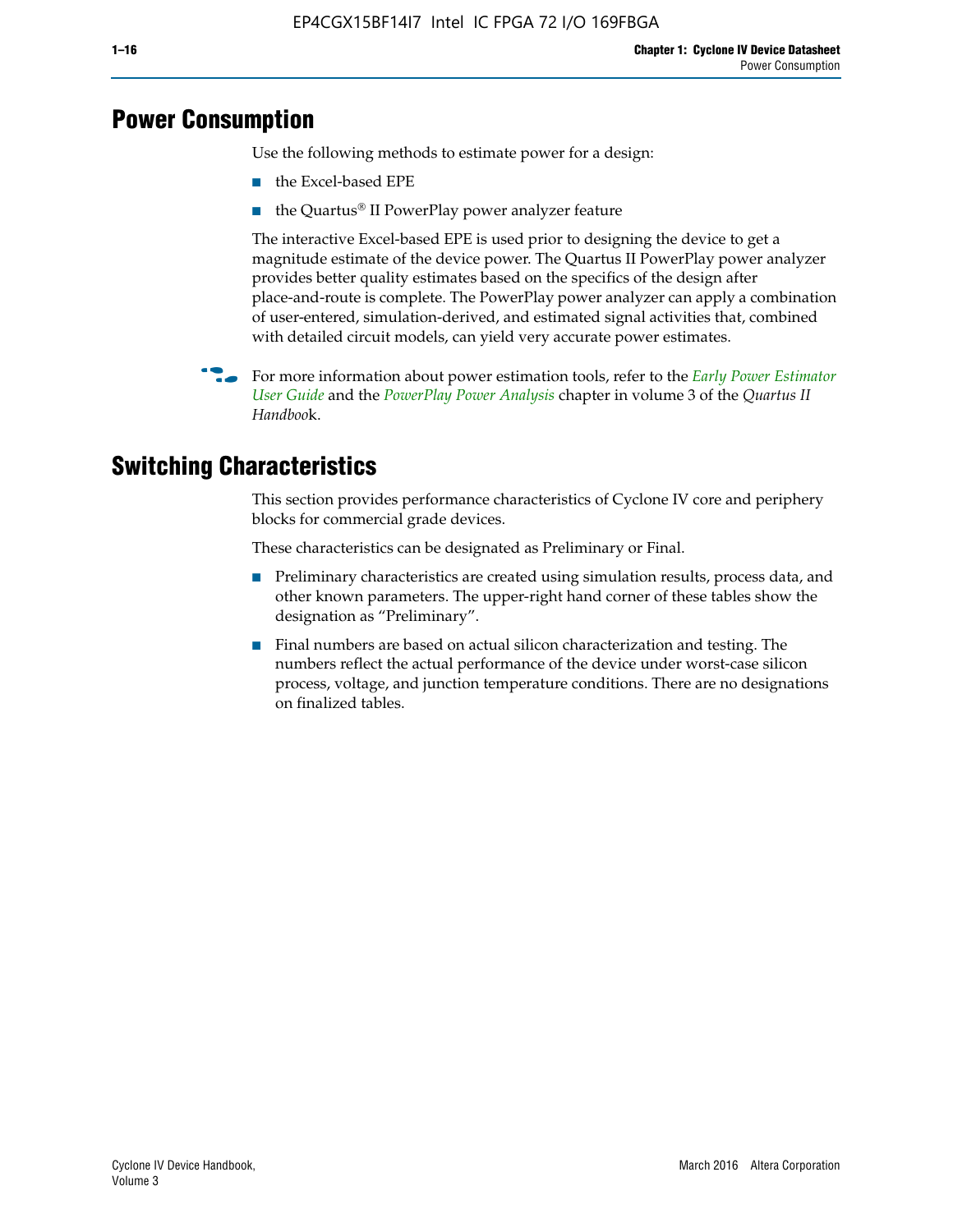# **Transceiver Performance Specifications**

Table 1–21 lists the Cyclone IV GX transceiver specifications.

### **Table 1–21. Transceiver Specification for Cyclone IV GX Devices (Part 1 of 4)**

| Symbol/                                                   |                                                      |                     | C <sub>6</sub>             |                                                                     |                     | C7, I7                     |                                |                     | C <sub>8</sub>             |                |              |
|-----------------------------------------------------------|------------------------------------------------------|---------------------|----------------------------|---------------------------------------------------------------------|---------------------|----------------------------|--------------------------------|---------------------|----------------------------|----------------|--------------|
| <b>Description</b>                                        | <b>Conditions</b>                                    | <b>Min</b>          | <b>Typ</b>                 | <b>Max</b>                                                          | <b>Min</b>          | <b>Typ</b>                 | <b>Max</b>                     | <b>Min</b>          | <b>Typ</b>                 | <b>Max</b>     | <b>Unit</b>  |
| <b>Reference Clock</b>                                    |                                                      |                     |                            |                                                                     |                     |                            |                                |                     |                            |                |              |
| Supported I/O<br><b>Standards</b>                         |                                                      |                     |                            | 1.2 V PCML, 1.5 V PCML, 3.3 V PCML, Differential LVPECL, LVDS, HCSL |                     |                            |                                |                     |                            |                |              |
| Input frequency<br>from REFCLK input<br>pins              |                                                      | 50                  |                            | 156.25                                                              | 50                  |                            | 156.25                         | 50                  | —                          | 156.25         | <b>MHz</b>   |
| Spread-spectrum<br>modulating clock<br>frequency          | Physical interface<br>for PCI Express<br>(PIPE) mode | 30                  |                            | 33                                                                  | 30                  |                            | 33                             | 30                  |                            | 33             | kHz          |
| Spread-spectrum<br>downspread                             | PIPE mode                                            |                     | 0 <sub>to</sub><br>$-0.5%$ |                                                                     |                     | 0 <sub>to</sub><br>$-0.5%$ |                                |                     | 0 <sub>to</sub><br>$-0.5%$ |                |              |
| Peak-to-peak<br>differential input<br>voltage             |                                                      | 0.1                 |                            | 1.6                                                                 | 0.1                 |                            | 1.6                            | 0.1                 |                            | 1.6            | $\mathsf{V}$ |
| V <sub>ICM</sub> (AC coupled)                             |                                                      |                     | $1100 \pm 5\%$             |                                                                     |                     | $1100 \pm 5\%$             |                                |                     | $1100 \pm 5\%$             |                | mV           |
| V <sub>ICM</sub> (DC coupled)                             | HCSL I/O<br>standard for PCIe<br>reference clock     | 250                 |                            | 550                                                                 | 250                 |                            | 550                            | 250                 |                            | 550            | mV           |
| <b>Transmitter REFCLK</b><br>Phase Noise (1)              | Frequency offset                                     |                     |                            | $-123$                                                              |                     |                            | $-123$                         |                     |                            | $-123$         | dBc/Hz       |
| <b>Transmitter REFCLK</b><br>Total Jitter (1)             | $= 1$ MHz $- 8$ MHZ                                  |                     |                            | 42.3                                                                |                     |                            | 42.3                           |                     |                            | 42.3           | ps           |
| $R_{ref}$                                                 |                                                      |                     | 2000<br>± 1%               |                                                                     |                     | 2000<br>± 1%               |                                |                     | 2000<br>± 1%               |                | $\Omega$     |
| <b>Transceiver Clock</b>                                  |                                                      |                     |                            |                                                                     |                     |                            |                                |                     |                            |                |              |
| cal blk clk clock<br>frequency                            |                                                      | 10                  |                            | 125                                                                 | 10                  |                            | 125                            | 10                  |                            | 125            | <b>MHz</b>   |
| fixedclk Clock<br>frequency                               | <b>PCIe Receiver</b><br>Detect                       |                     | 125                        |                                                                     |                     | 125                        | $\qquad \qquad \longleftarrow$ |                     | 125                        |                | <b>MHz</b>   |
| reconfig_clk<br>clock frequency                           | Dynamic<br>reconfiguration<br>clock frequency        | 2.5/<br>37.5<br>(2) |                            | 50                                                                  | 2.5/<br>37.5<br>(2) |                            | 50                             | 2.5/<br>37.5<br>(2) |                            | 50             | <b>MHz</b>   |
| Delta time between<br>reconfig clk                        |                                                      |                     |                            | $\overline{c}$                                                      |                     |                            | $\overline{c}$                 |                     |                            | $\overline{2}$ | ms           |
| Transceiver block<br>minimum<br>power-down pulse<br>width |                                                      |                     | 1                          |                                                                     |                     | 1                          |                                |                     | $\mathbf{1}$               |                | $\mu s$      |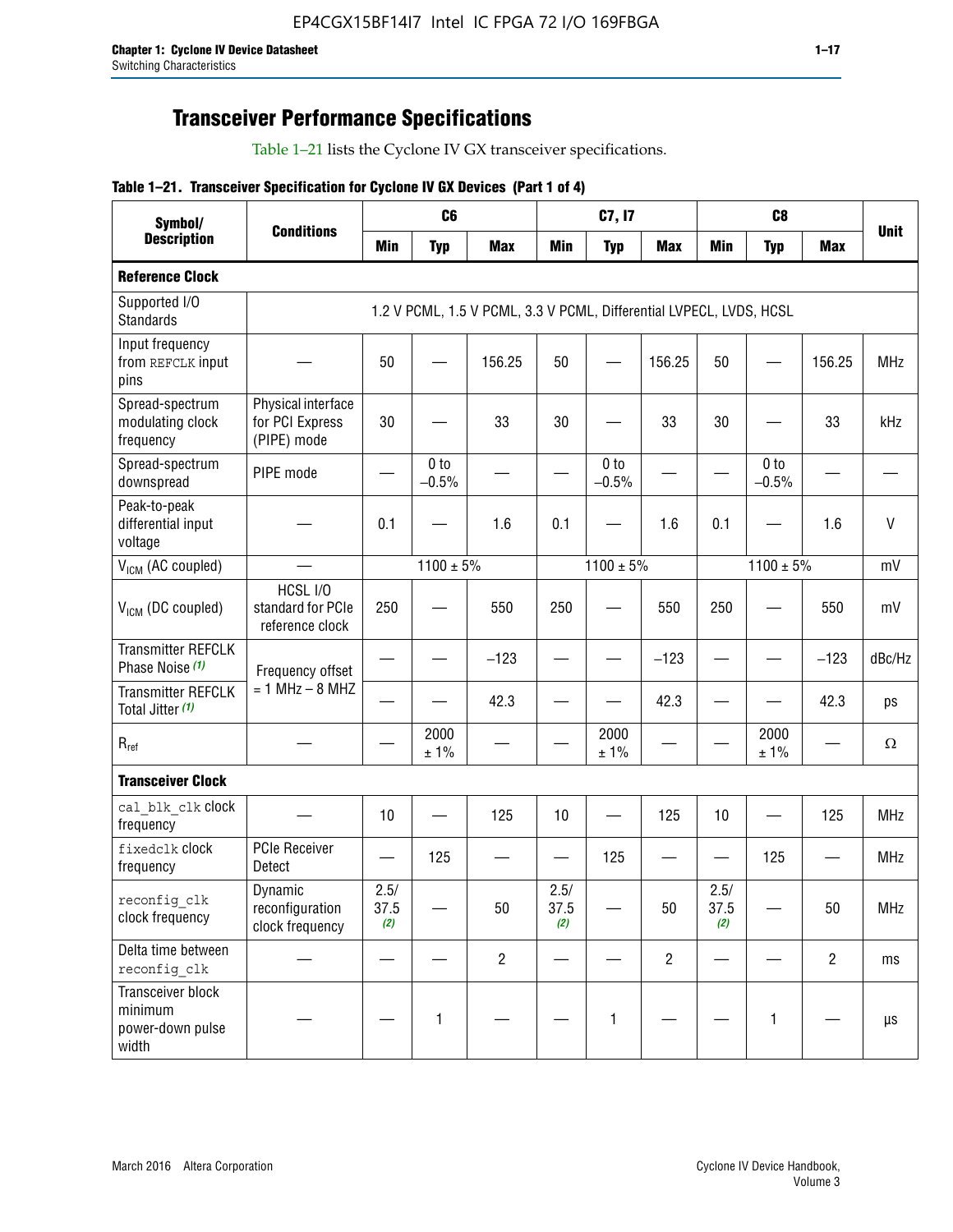| Symbol/                                                                                        |                                                                           |                          | C <sub>6</sub>           |                                 |                          | C7, I7                             |                                  |                          | C <sub>8</sub>           |                                  |              |
|------------------------------------------------------------------------------------------------|---------------------------------------------------------------------------|--------------------------|--------------------------|---------------------------------|--------------------------|------------------------------------|----------------------------------|--------------------------|--------------------------|----------------------------------|--------------|
| <b>Description</b>                                                                             | <b>Conditions</b>                                                         | <b>Min</b>               | <b>Typ</b>               | <b>Max</b>                      | <b>Min</b>               | <b>Typ</b>                         | <b>Max</b>                       | <b>Min</b>               | <b>Typ</b>               | <b>Max</b>                       | <b>Unit</b>  |
| <b>Receiver</b>                                                                                |                                                                           |                          |                          |                                 |                          |                                    |                                  |                          |                          |                                  |              |
| Supported I/O<br><b>Standards</b>                                                              | 1.4 V PCML,<br>1.5 V PCML,<br>2.5 V PCML,<br>LVPECL, LVDS                 |                          |                          |                                 |                          |                                    |                                  |                          |                          |                                  |              |
| Data rate (F324 and<br>smaller package) (15)                                                   |                                                                           | 600                      |                          | 2500                            | 600                      |                                    | 2500                             | 600                      |                          | 2500                             | <b>Mbps</b>  |
| Data rate (F484 and<br>larger package) (15)                                                    |                                                                           | 600                      |                          | 3125                            | 600                      |                                    | 3125                             | 600                      |                          | 2500                             | <b>Mbps</b>  |
| Absolute V <sub>MAX</sub> for a<br>receiver pin $(3)$                                          |                                                                           |                          |                          | 1.6                             |                          |                                    | 1.6                              |                          |                          | 1.6                              | V            |
| Operational V <sub>MAX</sub> for<br>a receiver pin                                             |                                                                           |                          |                          | 1.5                             |                          |                                    | 1.5                              |                          |                          | 1.5                              | $\mathsf{V}$ |
| Absolute V <sub>MIN</sub> for a<br>receiver pin                                                |                                                                           | $-0.4$                   |                          |                                 | $-0.4$                   |                                    |                                  | $-0.4$                   |                          |                                  | V            |
| Peak-to-peak<br>differential input<br>voltage V <sub>ID</sub> (diff p-p)                       | $V_{ICM} = 0.82 V$<br>setting, Data Rate<br>$= 600$ Mbps to<br>3.125 Gbps | 0.1                      |                          | 2.7                             | 0.1                      |                                    | 2.7                              | 0.1                      |                          | 2.7                              | V            |
| <b>V<sub>ICM</sub></b>                                                                         | $V_{IGM} = 0.82 V$<br>setting                                             |                          | $820 \pm$<br>10%         |                                 |                          | 820 $\pm$<br>10%                   |                                  |                          | $820 \pm$<br>10%         |                                  | mV           |
| Differential on-chip                                                                           | 100 $-\Omega$ setting                                                     |                          | 100                      |                                 |                          | 100                                |                                  |                          | 100                      |                                  | $\Omega$     |
| termination resistors                                                                          | 150 $-\Omega$ setting                                                     |                          | 150                      |                                 |                          | 150                                |                                  |                          | 150                      |                                  | Ω            |
| Differential and<br>common mode<br>return loss                                                 | PIPE, Serial<br>Rapid I/O SR,<br>SATA, CPRI LV,<br>SDI, XAUI              |                          |                          |                                 |                          | Compliant                          |                                  |                          |                          |                                  |              |
| Programmable ppm<br>detector $(4)$                                                             |                                                                           |                          |                          |                                 |                          | ± 62.5, 100, 125, 200,<br>250, 300 |                                  |                          |                          |                                  | ppm          |
| Clock data recovery<br>(CDR) ppm<br>tolerance (without<br>spread-spectrum<br>clocking enabled) |                                                                           |                          |                          | $±300$ (5),<br>±350<br>(6), (7) |                          |                                    | ±300<br>(5),<br>±350<br>(6), (7) |                          |                          | ±300<br>(5),<br>±350<br>(6), (7) | ppm          |
| CDR ppm tolerance<br>(with synchronous<br>spread-spectrum<br>clocking enabled) (8)             |                                                                           |                          |                          | 350 to<br>$-5350$<br>(7), (9)   |                          |                                    | 350 to<br>$-5350$<br>(7), (9)    |                          |                          | 350 to<br>$-5350$<br>(7), (9)    | ppm          |
| Run length                                                                                     |                                                                           |                          | 80                       |                                 |                          | 80                                 |                                  |                          | 80                       |                                  | U            |
|                                                                                                | No Equalization                                                           | —                        |                          | 1.5                             | $\overline{\phantom{0}}$ | $\overline{\phantom{0}}$           | 1.5                              | $\overline{\phantom{0}}$ | $\overline{\phantom{0}}$ | 1.5                              | dB           |
| Programmable                                                                                   | <b>Medium Low</b>                                                         | —                        | —                        | 4.5                             |                          | —                                  | 4.5                              | —                        | $\overline{\phantom{0}}$ | 4.5                              | dB           |
| equalization                                                                                   | Medium High                                                               | $\overline{\phantom{0}}$ | $\overline{\phantom{0}}$ | 5.5                             |                          |                                    | 5.5                              | —                        | $\overline{\phantom{0}}$ | 5.5                              | dB           |
|                                                                                                | High                                                                      | —                        | —                        | $\overline{7}$                  | —                        |                                    | $\overline{7}$                   | —                        |                          | $\overline{7}$                   | dB           |

### **Table 1–21. Transceiver Specification for Cyclone IV GX Devices (Part 2 of 4)**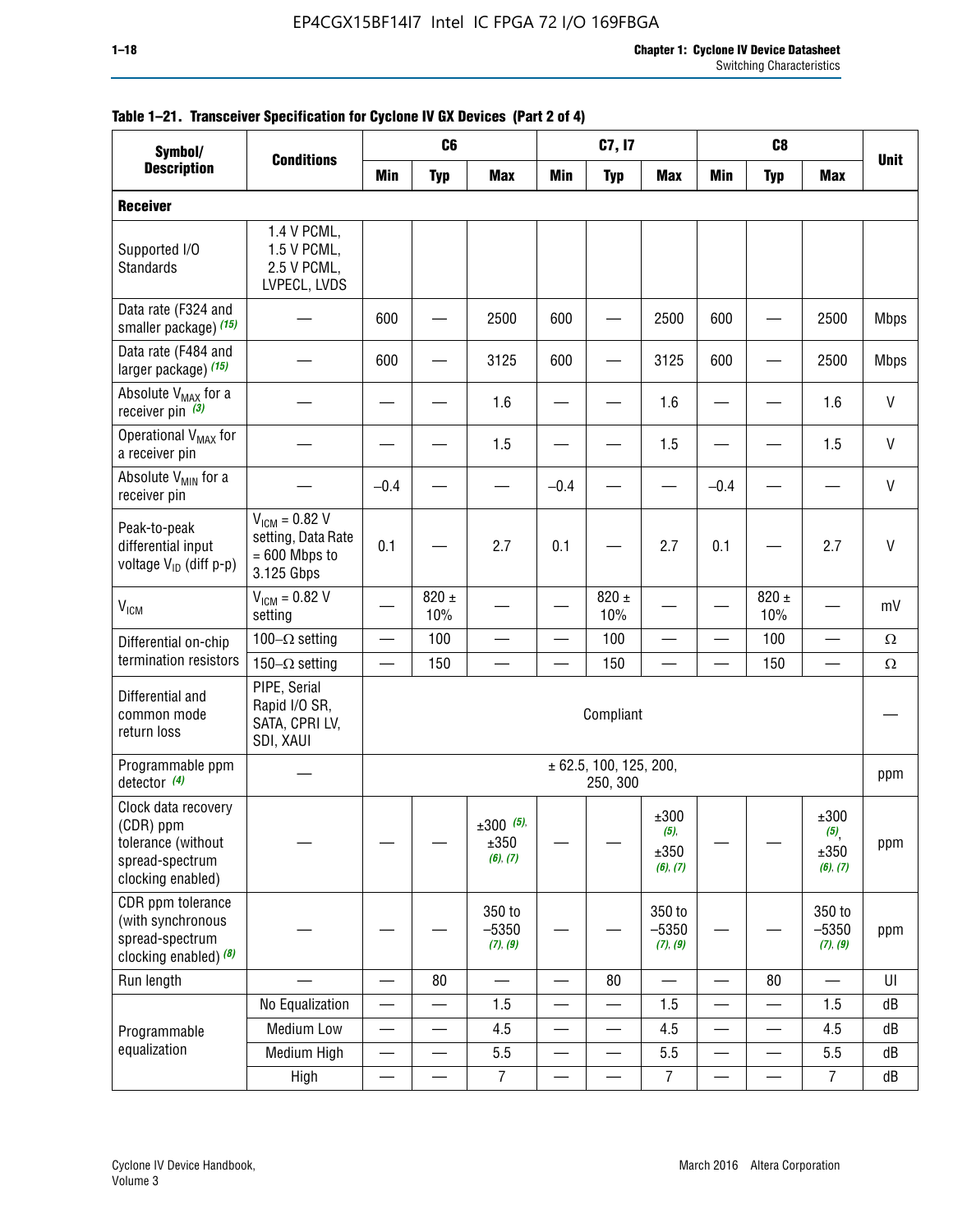| Symbol/                                                                 |                                                                     |                          | C6                       |                                |                          | C7, I7                   |                          |                          | C <sub>8</sub>           |                        |                                |
|-------------------------------------------------------------------------|---------------------------------------------------------------------|--------------------------|--------------------------|--------------------------------|--------------------------|--------------------------|--------------------------|--------------------------|--------------------------|------------------------|--------------------------------|
| <b>Description</b>                                                      | <b>Conditions</b>                                                   | <b>Min</b>               | <b>Typ</b>               | <b>Max</b>                     | <b>Min</b>               | <b>Typ</b>               | <b>Max</b>               | <b>Min</b>               | <b>Typ</b>               | <b>Max</b>             | <b>Unit</b>                    |
| Signal detect/loss<br>threshold                                         | PIPE mode                                                           | 65                       |                          | 175                            | 65                       |                          | 175                      | 65                       |                          | 175                    | mV                             |
| $t_{LTR}$ (10)                                                          |                                                                     |                          |                          | 75                             | $\overline{\phantom{0}}$ | —                        | 75                       | $\overline{\phantom{0}}$ |                          | 75                     | μs                             |
| (11)<br>$t_{\text{LTR-LTD\_Manual}}$                                    |                                                                     | 15                       |                          |                                | 15                       |                          |                          | 15                       |                          |                        | μs                             |
| $t_{LTD}$ (12)                                                          |                                                                     | 0                        | 100                      | 4000                           | $\pmb{0}$                | 100                      | 4000                     | 0                        | 100                      | 4000                   | ns                             |
| $t_{\text{LTD\_Manual}}$ (13)                                           |                                                                     |                          |                          | 4000                           |                          | $\overline{\phantom{0}}$ | 4000                     | $\overline{\phantom{0}}$ |                          | 4000                   | ns                             |
| $t_{\text{LTD\_Auto}}$ (14)                                             |                                                                     | $\overline{\phantom{0}}$ | $\overline{\phantom{0}}$ | 4000                           | $\overline{\phantom{0}}$ | $\overline{\phantom{0}}$ | 4000                     |                          | $\overline{\phantom{0}}$ | 4000                   | ns                             |
| Receiver buffer and<br>CDR offset<br>cancellation time<br>(per channel) |                                                                     |                          |                          | 17000                          |                          |                          | 17000                    |                          |                          | 17000                  | recon<br>fig_c<br>lk<br>cycles |
|                                                                         | DC Gain Setting =<br>0                                              |                          | 0                        |                                |                          | 0                        |                          |                          | 0                        |                        | dB                             |
| Programmable DC<br>gain                                                 | DC Gain Setting =<br>1                                              |                          | 3                        |                                |                          | 3                        |                          |                          | 3                        |                        | dB                             |
|                                                                         | DC Gain Setting =<br>2                                              |                          | 6                        |                                |                          | 6                        |                          |                          | 6                        |                        | dB                             |
| <b>Transmitter</b>                                                      |                                                                     |                          |                          |                                |                          |                          |                          |                          |                          |                        |                                |
| Supported I/O<br><b>Standards</b>                                       | 1.5 V PCML                                                          |                          |                          |                                |                          |                          |                          |                          |                          |                        |                                |
| Data rate (F324 and<br>smaller package)                                 |                                                                     | 600                      |                          | 2500                           | 600                      |                          | 2500                     | 600                      |                          | 2500                   | <b>Mbps</b>                    |
| Data rate (F484 and<br>larger package)                                  |                                                                     | 600                      |                          | 3125                           | 600                      |                          | 3125                     | 600                      |                          | 2500                   | <b>Mbps</b>                    |
| V <sub>OCM</sub>                                                        | 0.65 V setting                                                      |                          | 650                      |                                |                          | 650                      |                          |                          | 650                      |                        | mV                             |
| Differential on-chip                                                    | 100 $-\Omega$ setting                                               | $\overline{\phantom{0}}$ | 100                      | $\qquad \qquad \longleftarrow$ | $\overline{\phantom{0}}$ | 100                      | $\overline{\phantom{0}}$ |                          | 100                      | $\qquad \qquad \qquad$ | $\Omega$                       |
| termination resistors                                                   | 150 $-\Omega$ setting                                               | $\overline{\phantom{0}}$ | 150                      |                                |                          | 150                      |                          | $\overline{\phantom{0}}$ | 150                      |                        | $\Omega$                       |
| Differential and<br>common mode<br>return loss                          | PIPE, CPRI LV,<br>Serial Rapid I/O<br>SR, SDI, XAUI,<br><b>SATA</b> |                          |                          |                                |                          | Compliant                |                          |                          |                          |                        |                                |
| Rise time                                                               |                                                                     | 50                       |                          | 200                            | 50                       |                          | 200                      | 50                       |                          | 200                    | ps                             |
| Fall time                                                               |                                                                     | 50                       |                          | 200                            | 50                       |                          | 200                      | 50                       |                          | 200                    | ps                             |
| Intra-differential pair<br>skew                                         |                                                                     |                          |                          | 15                             |                          |                          | 15                       |                          |                          | 15                     | ps                             |
| Intra-transceiver<br>block skew                                         |                                                                     |                          |                          | 120                            |                          |                          | 120                      |                          |                          | 120                    | ps                             |

### **Table 1–21. Transceiver Specification for Cyclone IV GX Devices (Part 3 of 4)**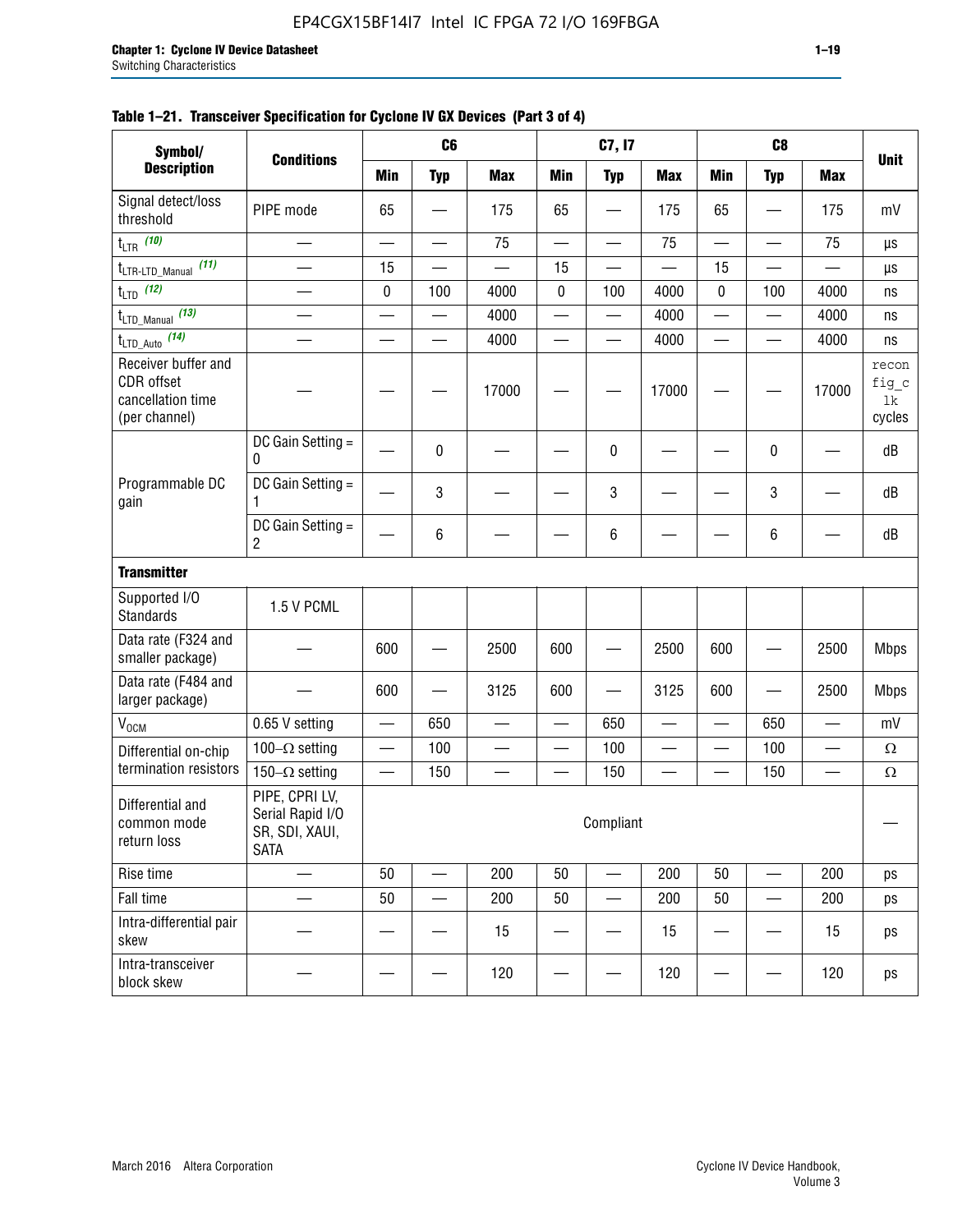### **Table 1–21. Transceiver Specification for Cyclone IV GX Devices (Part 4 of 4)**

| Symbol/                                          | <b>Conditions</b>                  | C <sub>6</sub> |     |            | C7, I7     |     |            |            |            |            |             |
|--------------------------------------------------|------------------------------------|----------------|-----|------------|------------|-----|------------|------------|------------|------------|-------------|
| <b>Description</b>                               |                                    | <b>Min</b>     | Typ | <b>Max</b> | <b>Min</b> | Typ | <b>Max</b> | <b>Min</b> | <b>Typ</b> | <b>Max</b> | <b>Unit</b> |
| <b>PLD-Transceiver Interface</b>                 |                                    |                |     |            |            |     |            |            |            |            |             |
| Interface speed<br>(F324 and smaller<br>package) |                                    | 25             |     | 125        | 25         |     | 125        | 25         |            | 125        | <b>MHz</b>  |
| Interface speed<br>(F484 and larger<br>package)  |                                    | 25             |     | 156.25     | 25         |     | 156.25     | 25         |            | 156.25     | <b>MHz</b>  |
| Digital reset pulse<br>width                     | Minimum is 2 parallel clock cycles |                |     |            |            |     |            |            |            |            |             |

#### **Notes to Table 1–21:**

(1) This specification is valid for transmitter output jitter specification with a maximum total jitter value of 112 ps, typically for 3.125 Gbps SRIO and XAUI protocols.

(2) The minimum reconfig\_clk frequency is 2.5 MHz if the transceiver channel is configured in **Transmitter Only** mode. The minimum reconfig\_clk frequency is 37.5 MHz if the transceiver channel is configured in **Receiver Only** or **Receiver and Transmitter** mode.

(3) The device cannot tolerate prolonged operation at this absolute maximum.

- (4) The rate matcher supports only up to  $\pm 300$  parts per million (ppm).
- (5) Supported for the F169 and F324 device packages only.
- (6) Supported for the F484, F672, and F896 device packages only. Pending device characterization.
- (7) To support CDR ppm tolerance greater than ±300 ppm, implement ppm detector in user logic and configure CDR to Manual Lock Mode.
- (8) Asynchronous spread-spectrum clocking is not supported.
- (9) For the EP4CGX30 (F484 package only), EP4CGX50, and EP4CGX75 devices, the CDR ppl tolerance is ±200 ppm.
- (10) Time taken until pll\_locked goes high after pll\_powerdown deasserts.
- (11) Time that the CDR must be kept in lock-to-reference mode after rx analogreset deasserts and before rx locktodata is asserted in manual mode.

(12) Time taken to recover valid data after the rx locktodata signal is asserted in manual mode (Figure 1–2), or after rx freqlocked signal goes high in automatic mode (Figure 1–3).

(13) Time taken to recover valid data after the rx locktodata signal is asserted in manual mode.

- (14) Time taken to recover valid data after the rx\_freqlocked signal goes high in automatic mode.
- (15) To support data rates lower than the minimum specification through oversampling, use the CDR in LTR mode only.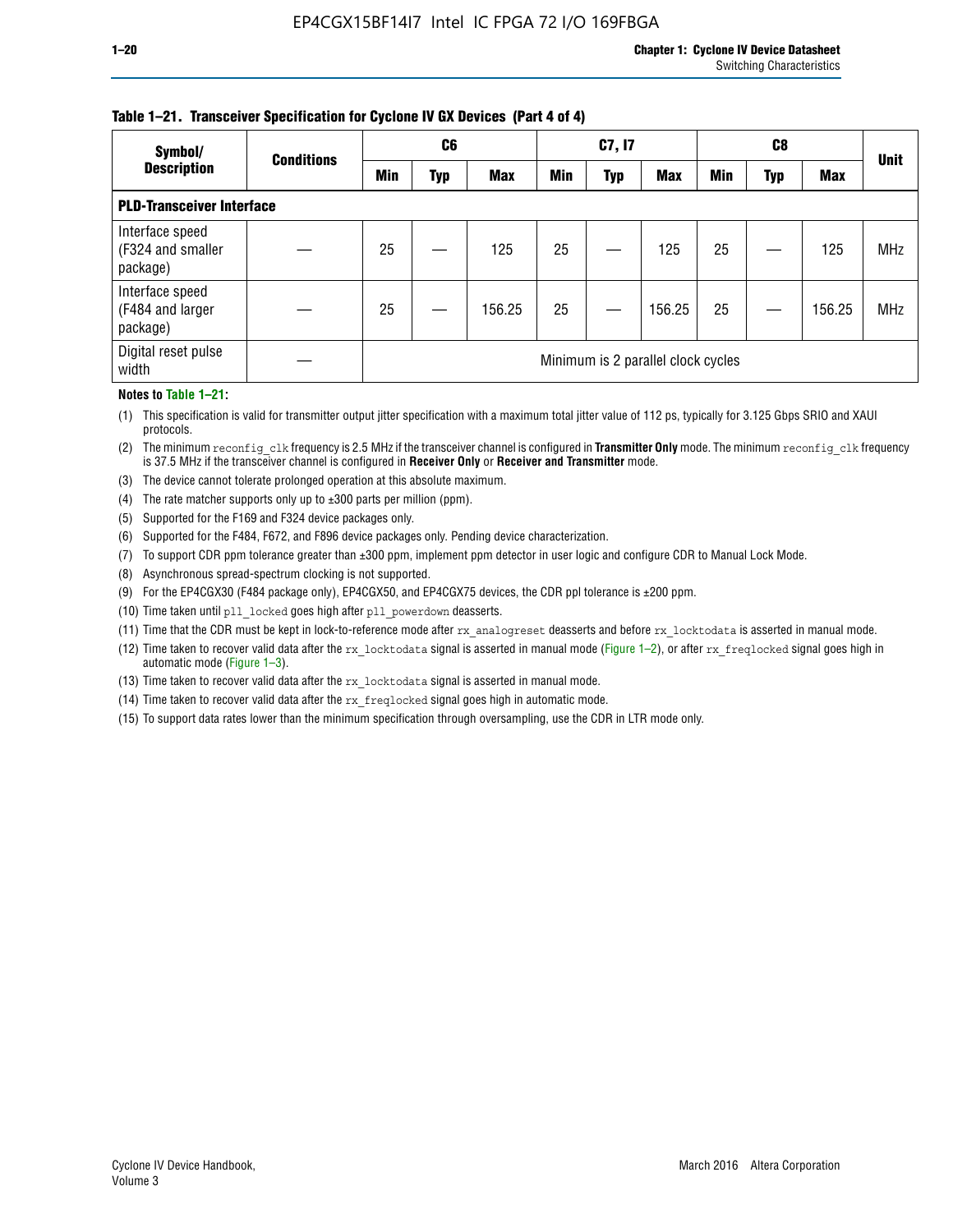Figure 1–2 shows the lock time parameters in manual mode.

 $\Box$  LTD = lock-to-data. LTR = lock-to-reference.





Figure 1–3 shows the lock time parameters in automatic mode.

**Figure 1–3. Lock Time Parameters for Automatic Mode**

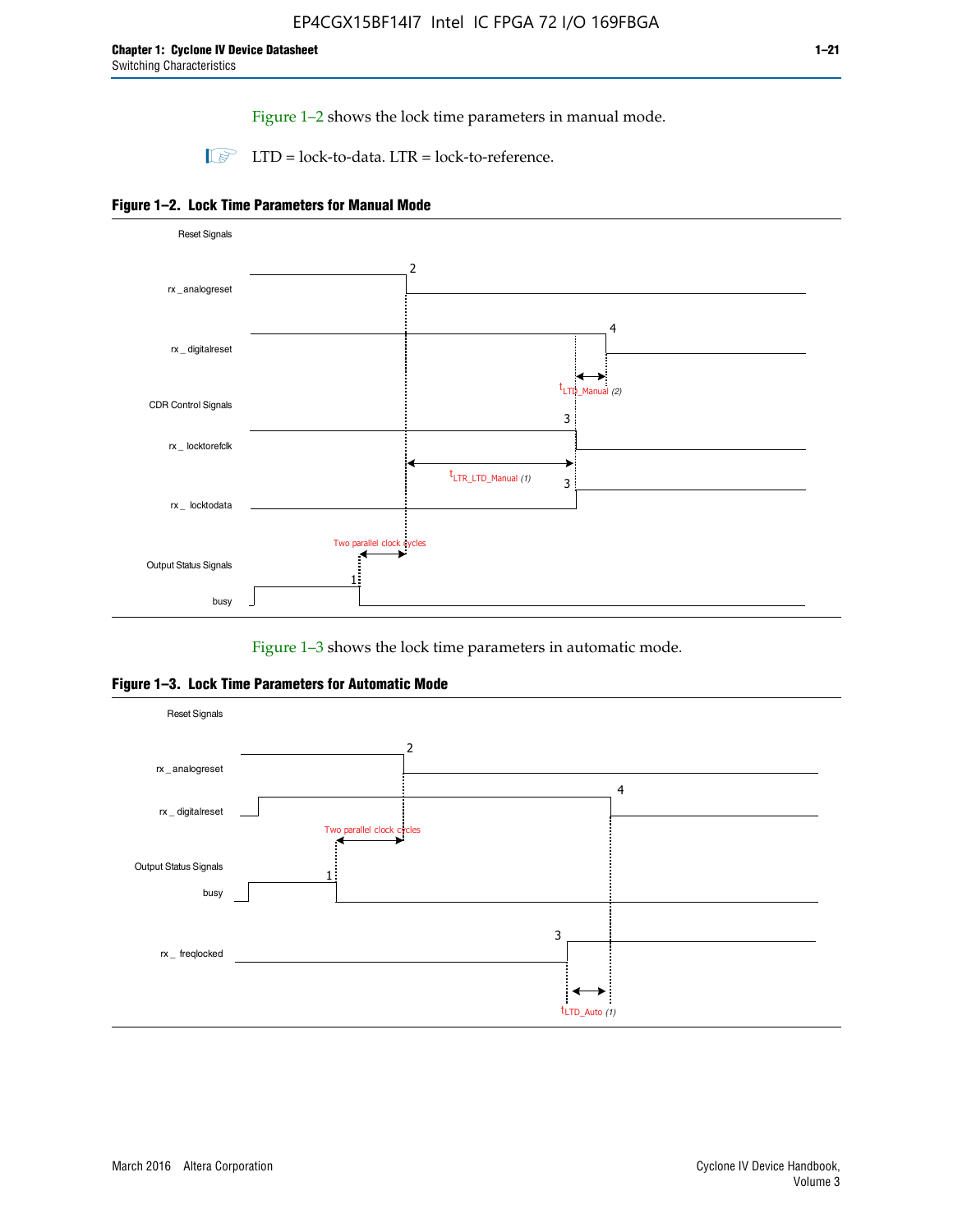### Figure 1–4 shows the differential receiver input waveform.





Figure 1–5 shows the transmitter output waveform.





Table 1–22 lists the typical V<sub>OD</sub> for Tx term that equals 100  $\Omega$ .

| Table 1–22. Typical V <sub>0D</sub> Setting, Tx Term = 100 $\Omega$ |  |  |  |  |  |  |  |
|---------------------------------------------------------------------|--|--|--|--|--|--|--|
|---------------------------------------------------------------------|--|--|--|--|--|--|--|

| <b>Symbol</b><br>$\rm V_{OD}$ differential peak | V <sub>on</sub> Setting (mV) |     |     |      |      |      |  |  |  |  |  |  |
|-------------------------------------------------|------------------------------|-----|-----|------|------|------|--|--|--|--|--|--|
|                                                 |                              |     |     | 4(1) |      |      |  |  |  |  |  |  |
| to peak typical (mV)                            | 400                          | 600 | 800 | 900  | 1000 | 1200 |  |  |  |  |  |  |

**Note to Table 1–22:**

(1) This setting is required for compliance with the PCIe protocol.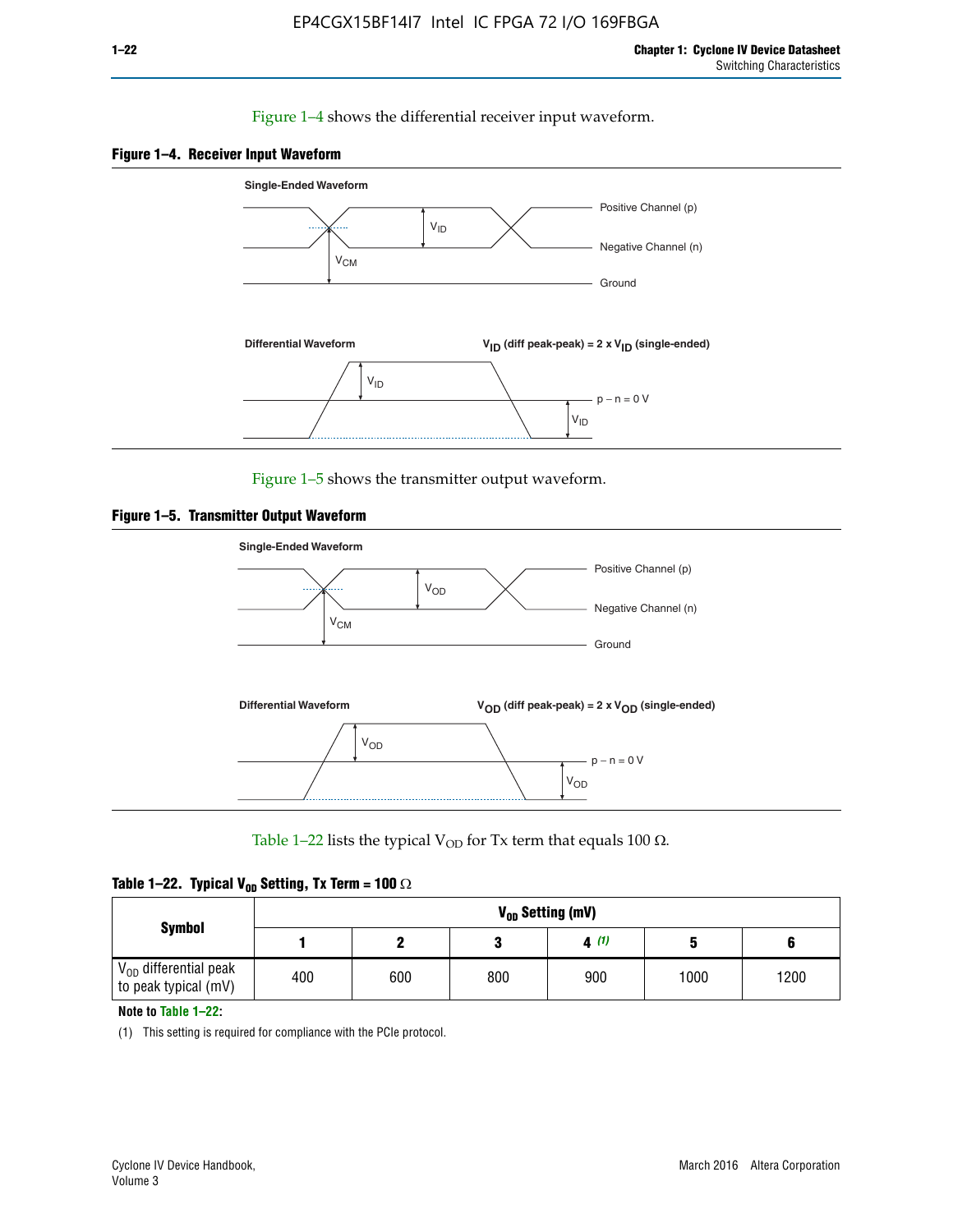Table 1–23 lists the Cyclone IV GX transceiver block AC specifications.

| Symbol/                                                                 |                                           |        | C <sub>6</sub> |            |       | C7, I7     |            | C <sub>8</sub> |            |            |             |
|-------------------------------------------------------------------------|-------------------------------------------|--------|----------------|------------|-------|------------|------------|----------------|------------|------------|-------------|
| <b>Description</b>                                                      | <b>Conditions</b>                         | Min    | <b>Typ</b>     | <b>Max</b> | Min   | <b>Typ</b> | <b>Max</b> | Min            | <b>Typ</b> | <b>Max</b> | <b>Unit</b> |
| <b>PCIe Transmit Jitter Generation (3)</b>                              |                                           |        |                |            |       |            |            |                |            |            |             |
| Total jitter at 2.5 Gbps<br>(Gen1)                                      | Compliance pattern                        |        |                | 0.25       |       |            | 0.25       |                |            | 0.25       | UI          |
|                                                                         | <b>PCIe Receiver Jitter Tolerance (3)</b> |        |                |            |       |            |            |                |            |            |             |
| Total jitter at 2.5 Gbps<br>(Gen1)                                      | Compliance pattern                        | > 0.6  |                |            | > 0.6 |            |            |                | > 0.6      |            | UI          |
| <b>GIGE Transmit Jitter Generation (4)</b>                              |                                           |        |                |            |       |            |            |                |            |            |             |
| Deterministic jitter                                                    | Pattern = CRPAT                           |        |                | 0.14       |       |            | 0.14       |                |            | 0.14       | UI          |
| (peak-to-peak)                                                          |                                           |        |                |            |       |            |            |                |            |            |             |
| Total jitter (peak-to-peak)                                             | Pattern = CRPAT                           |        |                | 0.279      |       |            | 0.279      |                |            | 0.279      | UI          |
| <b>GIGE Receiver Jitter Tolerance (4)</b>                               |                                           |        |                |            |       |            |            |                |            |            |             |
| Deterministic jitter<br>tolerance (peak-to-peak)                        | Pattern = CJPAT                           |        | > 0.4          |            |       | > 0.4      |            |                | > 0.4      |            | UI          |
| Combined deterministic<br>and random jitter<br>tolerance (peak-to-peak) | Pattern = CJPAT                           | > 0.66 |                | > 0.66     |       |            |            | UI             |            |            |             |

### **Table 1–23. Transceiver Block AC Specification for Cyclone IV GX Devices** *(1)***,** *(2)*

**Notes to Table 1–23:**

(1) Dedicated refclk pins were used to drive the input reference clocks.

(2) The jitter numbers specified are valid for the stated conditions only.

(3) The jitter numbers for PIPE are compliant to the PCIe Base Specification 2.0.

(4) The jitter numbers for GIGE are compliant to the IEEE802.3-2002 Specification.

# **Core Performance Specifications**

The following sections describe the clock tree specifications, PLLs, embedded multiplier, memory block, and configuration specifications for Cyclone IV Devices.

### **Clock Tree Specifications**

Table 1–24 lists the clock tree specifications for Cyclone IV devices.

**Table 1–24. Clock Tree Performance for Cyclone IV Devices** *(Part 1 of 2)*

| <b>Device</b> | <b>Performance</b> |       |                |           |             |              |                  |     |             |  |  |  |  |
|---------------|--------------------|-------|----------------|-----------|-------------|--------------|------------------|-----|-------------|--|--|--|--|
|               | C6                 | C7    | C <sub>8</sub> | $C8L$ (1) | $C9L$ $(1)$ | $\mathbf{I}$ | <b>18L</b> $(1)$ | A7  | <b>Unit</b> |  |  |  |  |
| EP4CE6        | 500                | 437.5 | 402            | 362       | 265         | 437.5        | 362              | 402 | <b>MHz</b>  |  |  |  |  |
| EP4CE10       | 500                | 437.5 | 402            | 362       | 265         | 437.5        | 362              | 402 | <b>MHz</b>  |  |  |  |  |
| EP4CE15       | 500                | 437.5 | 402            | 362       | 265         | 437.5        | 362              | 402 | <b>MHz</b>  |  |  |  |  |
| EP4CE22       | 500                | 437.5 | 402            | 362       | 265         | 437.5        | 362              | 402 | <b>MHz</b>  |  |  |  |  |
| EP4CE30       | 500                | 437.5 | 402            | 362       | 265         | 437.5        | 362              | 402 | <b>MHz</b>  |  |  |  |  |
| EP4CE40       | 500                | 437.5 | 402            | 362       | 265         | 437.5        | 362              | 402 | <b>MHz</b>  |  |  |  |  |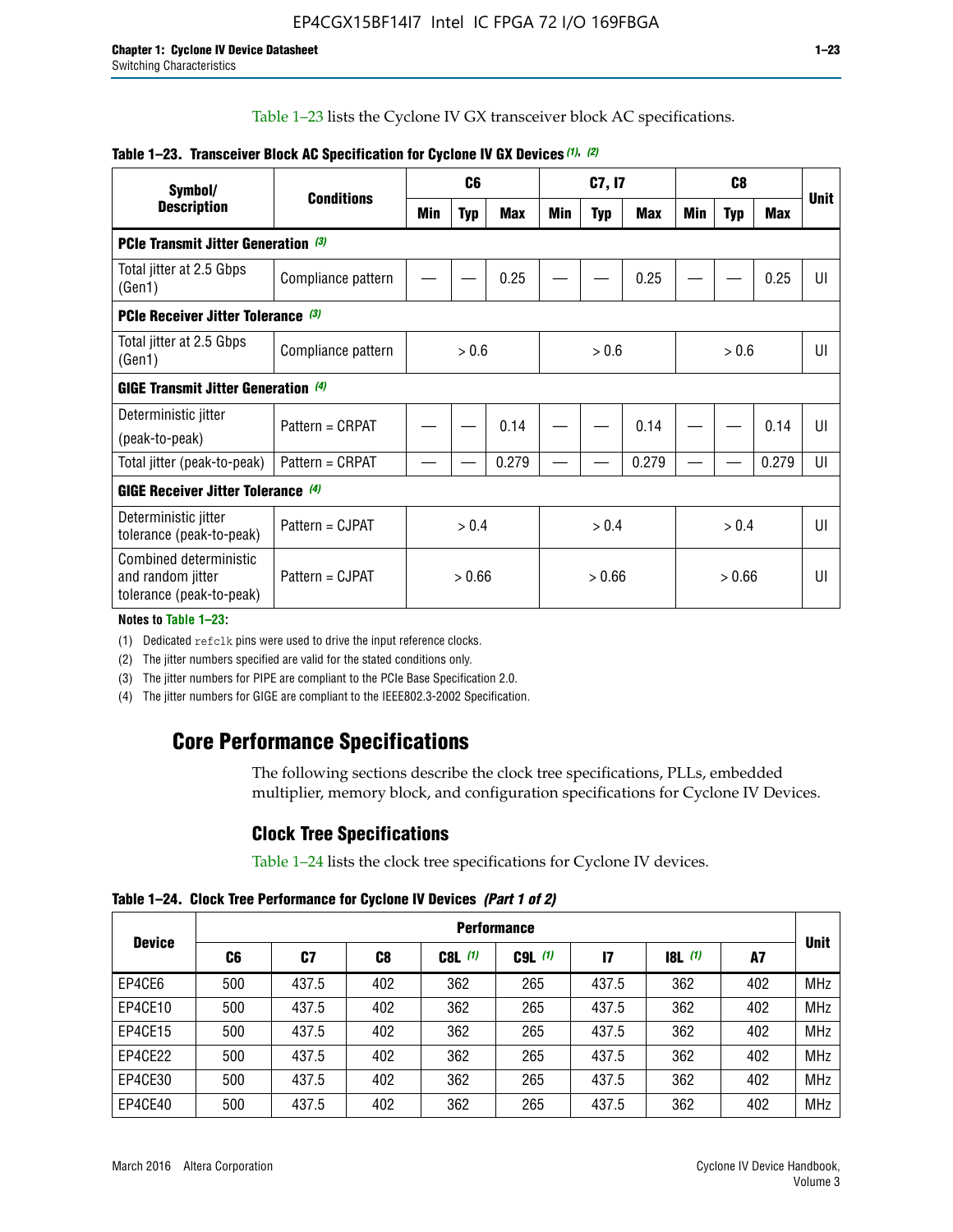|               | <b>Performance</b> |       |     |             |             |                 |       |    |             |  |  |  |  |  |
|---------------|--------------------|-------|-----|-------------|-------------|-----------------|-------|----|-------------|--|--|--|--|--|
| <b>Device</b> | C <sub>6</sub>     | C7    | C8  | $C8L$ $(1)$ | $C9L$ $(1)$ | $\overline{17}$ | 8L(1) | A7 | <b>Unit</b> |  |  |  |  |  |
| EP4CE55       | 500                | 437.5 | 402 | 362         | 265         | 437.5           | 362   |    | <b>MHz</b>  |  |  |  |  |  |
| EP4CE75       | 500                | 437.5 | 402 | 362         | 265         | 437.5           | 362   |    | <b>MHz</b>  |  |  |  |  |  |
| EP4CE115      |                    | 437.5 | 402 | 362         | 265         | 437.5           | 362   |    | <b>MHz</b>  |  |  |  |  |  |
| EP4CGX15      | 500                | 437.5 | 402 |             |             | 437.5           |       |    | <b>MHz</b>  |  |  |  |  |  |
| EP4CGX22      | 500                | 437.5 | 402 |             |             | 437.5           |       |    | <b>MHz</b>  |  |  |  |  |  |
| EP4CGX30      | 500                | 437.5 | 402 |             |             | 437.5           |       |    | <b>MHz</b>  |  |  |  |  |  |
| EP4CGX50      | 500                | 437.5 | 402 |             |             | 437.5           |       |    | <b>MHz</b>  |  |  |  |  |  |
| EP4CGX75      | 500                | 437.5 | 402 |             |             | 437.5           |       |    | <b>MHz</b>  |  |  |  |  |  |
| EP4CGX110     | 500                | 437.5 | 402 |             |             | 437.5           |       |    | <b>MHz</b>  |  |  |  |  |  |
| EP4CGX150     | 500                | 437.5 | 402 |             |             | 437.5           |       |    | <b>MHz</b>  |  |  |  |  |  |

**Table 1–24. Clock Tree Performance for Cyclone IV Devices** *(Part 2 of 2)*

**Note to Table 1–24:**

(1) Cyclone IV E 1.0 V core voltage devices only support C8L, C9L, and I8L speed grades.

### **PLL Specifications**

Table 1–25 lists the PLL specifications for Cyclone IV devices when operating in the commercial junction temperature range (0°C to 85°C), the industrial junction temperature range (–40°C to 100°C), the extended industrial junction temperature range (–40°C to 125°C), and the automotive junction temperature range (–40°C to 125°C). For more information about the PLL block, refer to "Glossary" on page 1–37.

**Table 1–25. PLL Specifications for Cyclone IV Devices** *(1), (2)* **(Part 1 of 2)**

| <b>Symbol</b>                                          | <b>Parameter</b>                                            | Min | <b>Typ</b>               | <b>Max</b> | <b>Unit</b>   |
|--------------------------------------------------------|-------------------------------------------------------------|-----|--------------------------|------------|---------------|
|                                                        | Input clock frequency $(-6, -7, -8)$ speed grades)          | 5   | $\overline{\phantom{0}}$ | 472.5      | <b>MHz</b>    |
| $f_{\text{IN}}(3)$                                     | Input clock frequency (-8L speed grade)                     | 5   |                          | 362        | <b>MHz</b>    |
|                                                        | Input clock frequency (-9L speed grade)                     | 5   |                          | 265        | <b>MHz</b>    |
| f <sub>INPFD</sub>                                     | PFD input frequency                                         | 5   |                          | 325        | <b>MHz</b>    |
| $f_{VCO}$ (4)                                          | PLL internal VCO operating range                            | 600 |                          | 1300       | <b>MHz</b>    |
| f <sub>INDUTY</sub>                                    | Input clock duty cycle                                      | 40  |                          | 60         | $\frac{0}{0}$ |
| $t_{\text{INJITTER\_CCJ}}$ (5)                         | Input clock cycle-to-cycle jitter<br>$F_{REF} \geq 100$ MHz |     |                          | 0.15       | UI            |
|                                                        | $F_{RFF}$ < 100 MHz                                         |     |                          | ±750       | ps            |
| $f_{\text{OUT\_EXT}}$ (external clock<br>output) $(3)$ | PLL output frequency                                        |     |                          | 472.5      | <b>MHz</b>    |
|                                                        | PLL output frequency (-6 speed grade)                       |     |                          | 472.5      | <b>MHz</b>    |
|                                                        | PLL output frequency (-7 speed grade)                       |     |                          | 450        | <b>MHz</b>    |
| $f_{OUT}$ (to global clock)                            | PLL output frequency (-8 speed grade)                       |     |                          | 402.5      | <b>MHz</b>    |
|                                                        | PLL output frequency (-8L speed grade)                      |     |                          | 362        | <b>MHz</b>    |
|                                                        | PLL output frequency (-9L speed grade)                      |     |                          | 265        | <b>MHz</b>    |
| t <sub>outputy</sub>                                   | Duty cycle for external clock output (when set to 50%)      | 45  | 50                       | 55         | $\frac{0}{0}$ |
| $t_{\text{LOCK}}$                                      | Time required to lock from end of device configuration      |     |                          |            | ms            |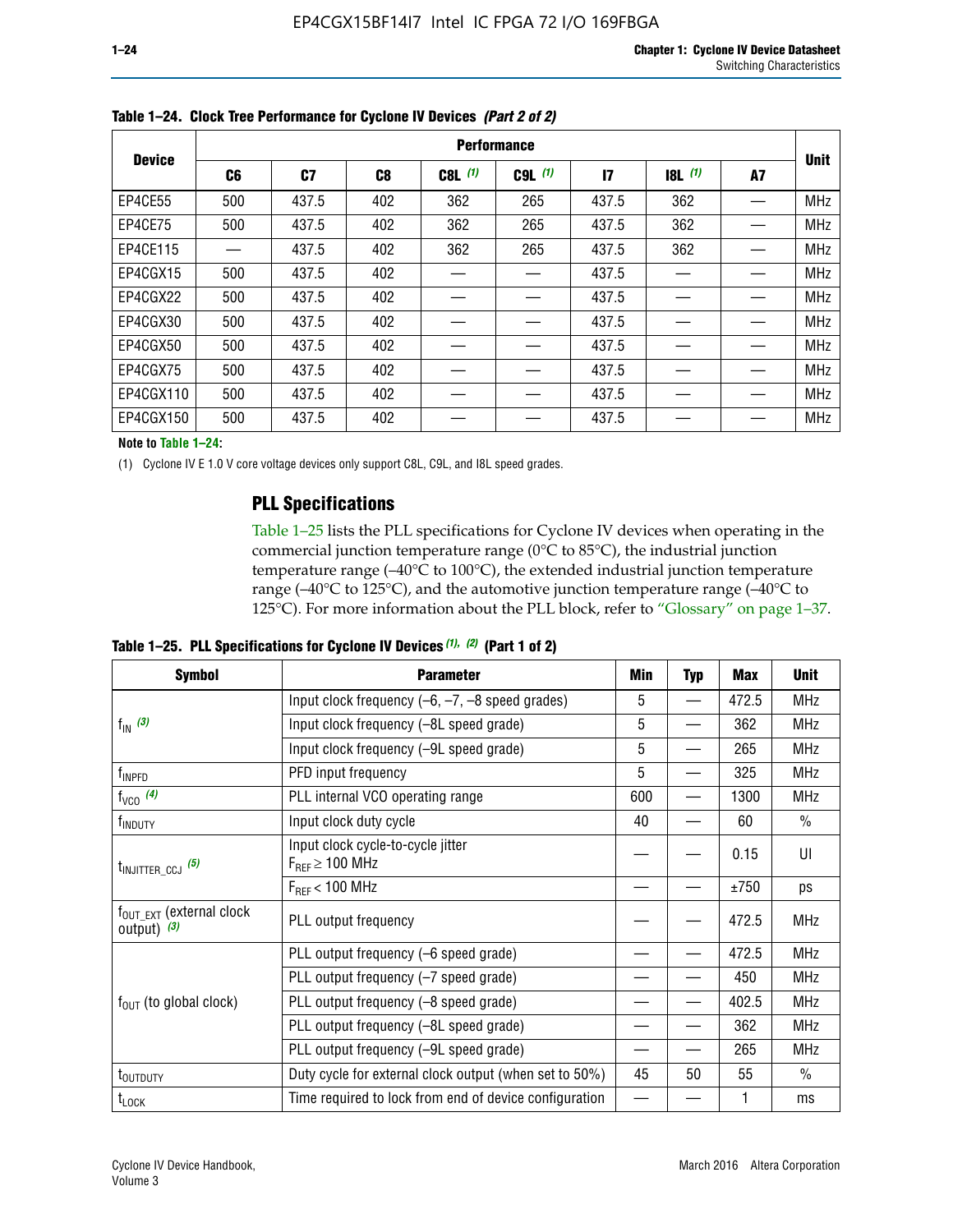| <b>Symbol</b>                             | <b>Parameter</b>                                                                                                                     | Min | <b>Typ</b> | Max  | <b>Unit</b>              |
|-------------------------------------------|--------------------------------------------------------------------------------------------------------------------------------------|-----|------------|------|--------------------------|
| t <sub>DLOCK</sub>                        | Time required to lock dynamically (after switchover,<br>reconfiguring any non-post-scale counters/delays or<br>areset is deasserted) |     |            | 1    | ms                       |
| t <sub>outjitter_period_dedclk</sub> (6)  | Dedicated clock output period jitter<br>$F_{OIII} \geq 100$ MHz                                                                      |     |            | 300  | ps                       |
|                                           | $F_{\text{OUT}}$ < 100 MHz                                                                                                           |     |            | 30   | mUI                      |
| t <sub>outjitter_ccj_dedclk</sub> (6)     | Dedicated clock output cycle-to-cycle jitter<br>$F_{OUT} \ge 100$ MHz                                                                |     |            | 300  | ps                       |
|                                           | $F_{\text{OUT}}$ < 100 MHz                                                                                                           |     |            | 30   | mUI                      |
| t <sub>outjitter_period_io</sub> (6)      | Regular I/O period jitter<br>$F_{OUT} \geq 100$ MHz                                                                                  |     |            | 650  | ps                       |
|                                           | $F_{OUT}$ < 100 MHz                                                                                                                  |     |            | 75   | mUI                      |
| $t_{\text{OUTJITTER\_CCJ\_IO}}$ (6)       | Regular I/O cycle-to-cycle jitter<br>$F_{OUT} \geq 100$ MHz                                                                          |     |            | 650  | ps                       |
|                                           | $F_{\text{OUT}}$ < 100 MHz                                                                                                           |     |            | 75   | mUI                      |
| t <sub>PLL_PSERR</sub>                    | Accuracy of PLL phase shift                                                                                                          |     |            | ±50  | ps                       |
| t <sub>ARESET</sub>                       | Minimum pulse width on areset signal.                                                                                                | 10  |            |      | ns                       |
| t <sub>configpll</sub>                    | Time required to reconfigure scan chains for PLLs                                                                                    |     | 3.5(7)     |      | <b>SCANCLK</b><br>cycles |
| f <sub>SCANCLK</sub>                      | scanclk frequency                                                                                                                    |     |            | 100  | <b>MHz</b>               |
| t <sub>CASC_OUTJITTER_PERIOD_DEDCLK</sub> | Period jitter for dedicated clock output in cascaded<br>PLLs ( $F_{OUT} \ge 100$ MHz)                                                |     |            | 425  | ps                       |
| (8), (9)                                  | Period jitter for dedicated clock output in cascaded<br>PLLs ( $F_{OUT}$ < 100 MHz)                                                  |     |            | 42.5 | mUI                      |

#### **Table 1–25. PLL Specifications for Cyclone IV Devices** *(1), (2)* **(Part 2 of 2)**

#### **Notes to Table 1–25:**

- (1) This table is applicable for general purpose PLLs and multipurpose PLLs.
- (2) You must connect  $V_{CCD-PLL}$  to  $V_{CCINT}$  through the decoupling capacitor and ferrite bead.
- (3) This parameter is limited in the Quartus II software by the I/O maximum frequency. The maximum I/O frequency is different for each I/O standard.
- (4) The V<sub>CO</sub> frequency reported by the Quartus II software in the PLL Summary section of the compilation report takes into consideration the V<sub>CO</sub> post-scale counter K value. Therefore, if the counter K has a value of 2, the frequency reported can be lower than the f<sub>VCO</sub> specification.
- (5) A high input jitter directly affects the PLL output jitter. To have low PLL output clock jitter, you must provide a clean clock source that is less than 200 ps.
- (6) Peak-to-peak jitter with a probability level of 10–12 (14 sigma, 99.99999999974404% confidence level). The output jitter specification applies to the intrinsic jitter of the PLL when an input jitter of 30 ps is applied.
- (7) With 100-MHz scanclk frequency.
- (8) The cascaded PLLs specification is applicable only with the following conditions:
	- Upstream PLL—0.59 MHz  $≤$  Upstream PLL bandwidth  $<$  1 MHz
	- Downstream PLL—Downstream PLL bandwidth > 2 MHz
- (9) PLL cascading is not supported for transceiver applications.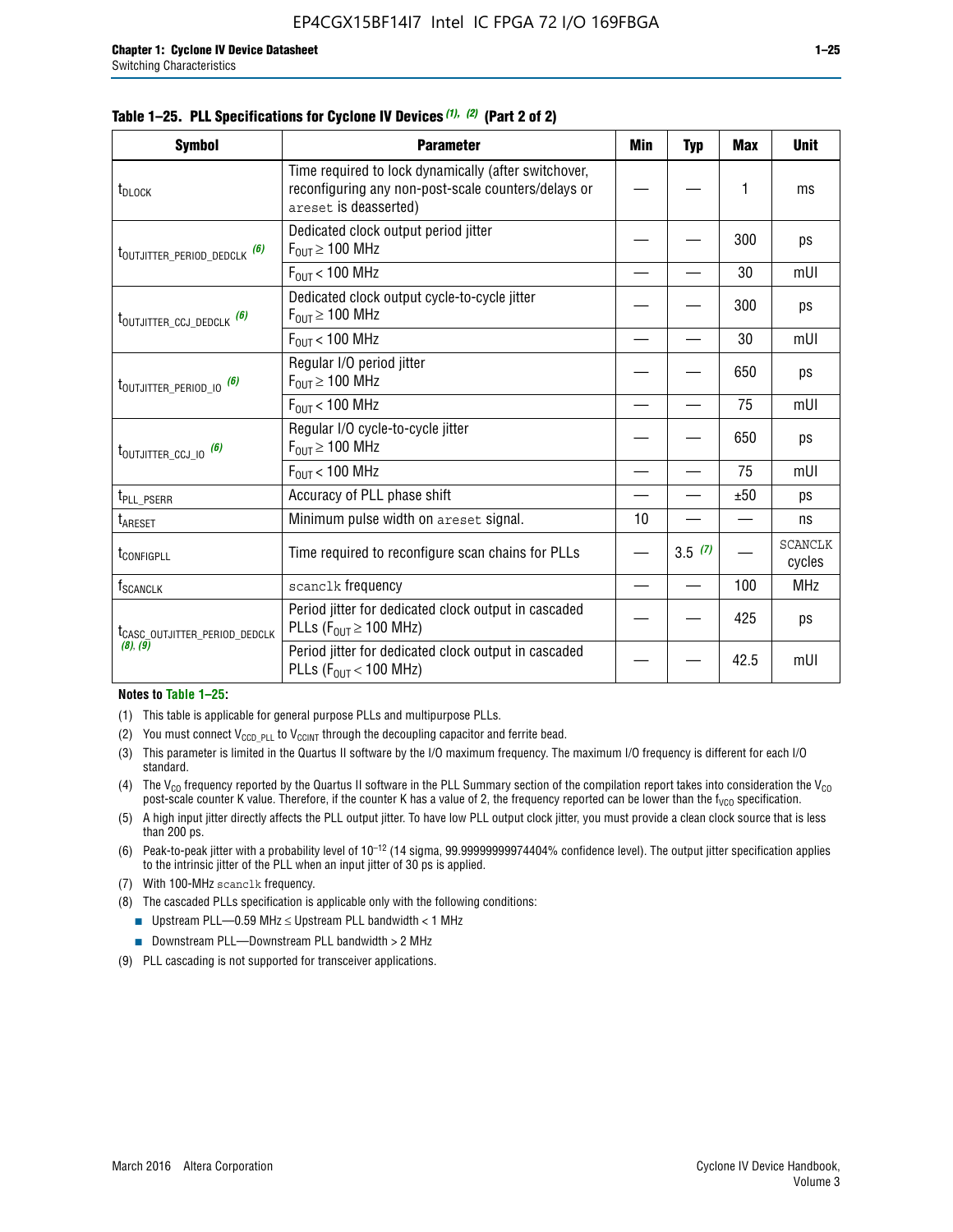### **Embedded Multiplier Specifications**

Table 1–26 lists the embedded multiplier specifications for Cyclone IV devices.

### **Table 1–26. Embedded Multiplier Specifications for Cyclone IV Devices**

|                                | <b>Resources Used</b>        |     | <b>Performance</b> |     |                 |     |             |  |  |  |  |  |
|--------------------------------|------------------------------|-----|--------------------|-----|-----------------|-----|-------------|--|--|--|--|--|
| Mode                           | <b>Number of Multipliers</b> | C6  | <b>C7, 17, A7</b>  | C8  | <b>C8L, I8L</b> | C9L | <b>Unit</b> |  |  |  |  |  |
| $9 \times 9$ -bit multiplier   |                              | 340 | 300                | 260 | 240             | 175 | <b>MHz</b>  |  |  |  |  |  |
| $18 \times 18$ -bit multiplier |                              | 287 | 250                | 200 | 185             | 135 | <b>MHz</b>  |  |  |  |  |  |

### **Memory Block Specifications**

Table 1–27 lists the M9K memory block specifications for Cyclone IV devices.

### **Table 1–27. Memory Block Performance Specifications for Cyclone IV Devices**

|               |                                           |     | <b>Resources Used</b>       |                |            |                |                 |     |             |
|---------------|-------------------------------------------|-----|-----------------------------|----------------|------------|----------------|-----------------|-----|-------------|
| <b>Memory</b> | <b>Mode</b>                               | LEs | <b>M9K</b><br><b>Memory</b> | C <sub>6</sub> | C7, I7, A7 | C <sub>8</sub> | <b>C8L, I8L</b> | C9L | <b>Unit</b> |
|               | FIFO 256 $\times$ 36                      | 47  |                             | 315            | 274        | 238            | 200             | 157 | <b>MHz</b>  |
| M9K Block     | Single-port $256 \times 36$               | 0   |                             | 315            | 274        | 238            | 200             | 157 | <b>MHz</b>  |
|               | Simple dual-port $256 \times 36$ CLK      | 0   |                             | 315            | 274        | 238            | 200             | 157 | <b>MHz</b>  |
|               | True dual port $512 \times 18$ single CLK | 0   |                             | 315            | 274        | 238            | 200             | 157 | <b>MHz</b>  |

### **Configuration and JTAG Specifications**

Table 1–28 lists the configuration mode specifications for Cyclone IV devices.

### **Table 1–28. Passive Configuration Mode Specifications for Cyclone IV Devices** *(1)*

| <b>Programming Mode</b>         | V <sub>CCINT</sub> Voltage Level (V) | <b>DCLK f<sub>MAX</sub></b> | <b>Unit</b> |
|---------------------------------|--------------------------------------|-----------------------------|-------------|
| Passive Serial (PS)             | 1.0 $(3)$                            | 66                          | MHz         |
|                                 | 1.2                                  | 133                         | MHz         |
| Fast Passive Parallel (FPP) (2) | 1.0 $(3)$                            | 66                          | <b>MHz</b>  |
|                                 | 12(4)                                | 100                         | <b>MHz</b>  |

#### **Notes to Table 1–28:**

- (1) For more information about PS and FPP configuration timing parameters, refer to the *[Configuration and Remote](http://www.altera.com/literature/hb/cyclone-iv/cyiv-51008.pdf)  [System Upgrades in Cyclone IV Devices](http://www.altera.com/literature/hb/cyclone-iv/cyiv-51008.pdf)* chapter.
- (2) FPP configuration mode supports all Cyclone IV E devices (except for E144 package devices) and EP4CGX50, EP4CGX75, EP4CGX110, and EP4CGX150 only.
- (3)  $V_{CCMT}$  = 1.0 V is only supported for Cyclone IV E 1.0 V core voltage devices.
- (4) Cyclone IV E devices support 1.2 V V<sub>CCINT</sub>. Cyclone IV E 1.2 V core voltage devices support 133 MHz DCLK f<sub>MAX</sub> for EP4CE6, EP4CE10, EP4CE15, EP4CE22, EP4CE30, and EP4CE40 only.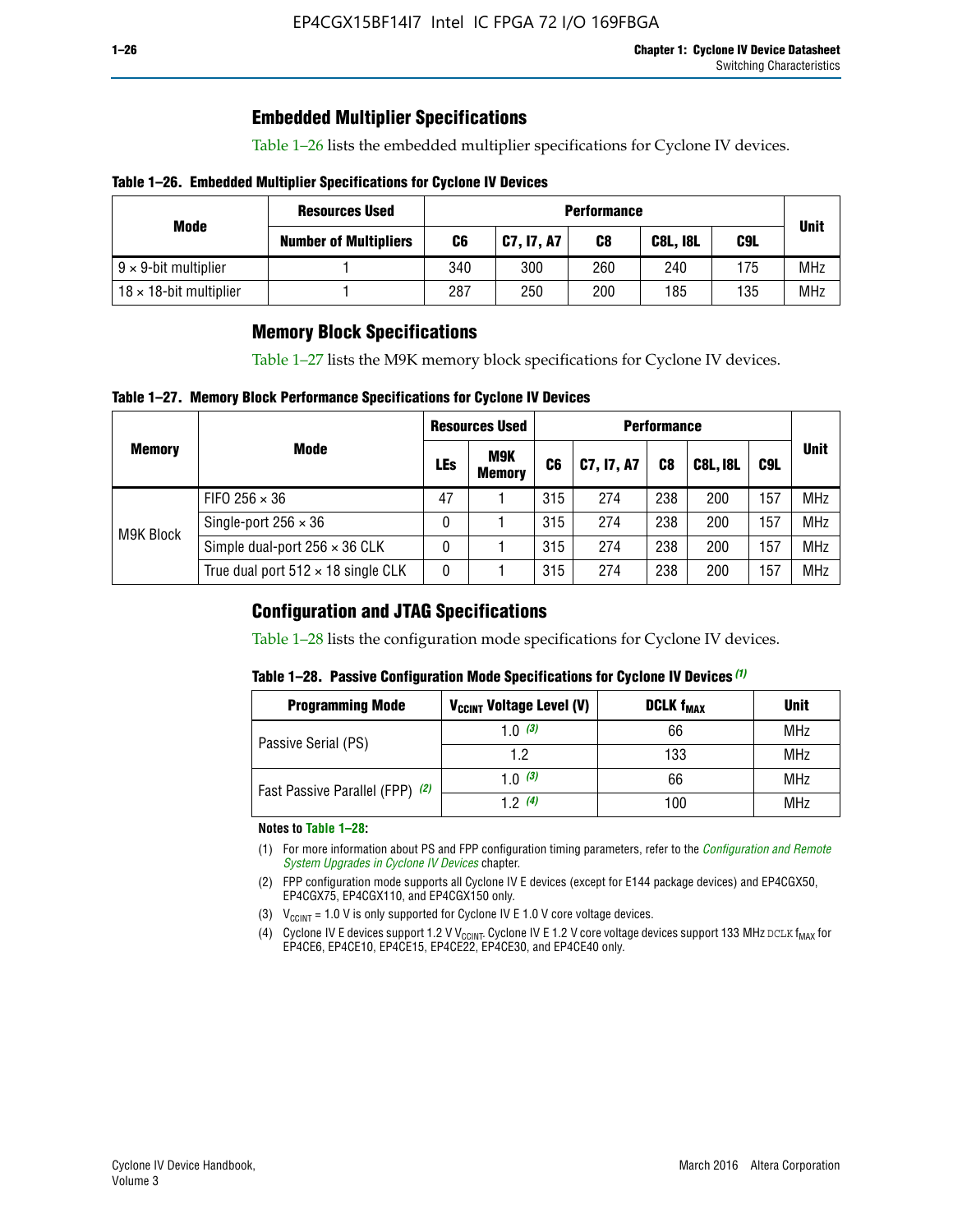Table 1–29 lists the active configuration mode specifications for Cyclone IV devices.

**Table 1–29. Active Configuration Mode Specifications for Cyclone IV Devices**

| <b>Programming Mode</b>  | <b>DCLK Range</b> | <b>Typical DCLK</b> | Unit |
|--------------------------|-------------------|---------------------|------|
| Active Parallel (AP) (1) | 20 to 40          | 33                  | MHz  |
| Active Serial (AS)       | 20 to 40          | 33                  | MHz  |

**Note to Table 1–29:**

(1) AP configuration mode is only supported for Cyclone IV E devices.

Table 1–30 lists the JTAG timing parameters and values for Cyclone IV devices.

**Table 1–30. JTAG Timing Parameters for Cyclone IV Devices** *(1)*

| Symbol                       | <b>Parameter</b>                                       | <b>Min</b> | <b>Max</b> | <b>Unit</b> |
|------------------------------|--------------------------------------------------------|------------|------------|-------------|
| t <sub>JCP</sub>             | <b>TCK clock period</b>                                | 40         |            | ns          |
| t <sub>JCH</sub>             | <b>TCK clock high time</b>                             | 19         |            | ns          |
| $t_{JCL}$                    | TCK clock low time                                     | 19         |            | ns          |
| t <sub>JPSU_TDI</sub>        | JTAG port setup time for TDI                           | 1          |            | ns          |
| t <sub>JPSU_TMS</sub>        | JTAG port setup time for TMS                           | 3          |            | ns          |
| t <sub>JPH</sub>             | JTAG port hold time                                    | 10         |            | ns          |
| t <sub>JPCO</sub>            | JTAG port clock to output $(2)$ , $(3)$                |            | 15         | ns          |
| t <sub>JPZX</sub>            | JTAG port high impedance to valid output $(2)$ , $(3)$ |            | 15         | ns          |
| t <sub>JPXZ</sub>            | JTAG port valid output to high impedance $(2)$ , $(3)$ |            | 15         | ns          |
| ${\rm t}_{\rm JSSU}$         | Capture register setup time                            | 5          |            | ns          |
| $\mathsf{t}_{\mathsf{JSH}}$  | Capture register hold time                             | 10         |            | ns          |
| $t_{\rm JSCO}$               | Update register clock to output                        |            | 25         | ns          |
| $t_{\footnotesize \rm JSZX}$ | Update register high impedance to valid output         |            | 25         | ns          |
| t <sub>JSXZ</sub>            | Update register valid output to high impedance         |            | 25         | ns          |

**Notes to Table 1–30:**

(1) For more information about JTAG waveforms, refer to "JTAG Waveform" in "Glossary" on page 1–37.

- (2) The specification is shown for 3.3-, 3.0-, and 2.5-V LVTTL/LVCMOS operation of JTAG pins. For 1.8-V LVTTL/LVCMOS and 1.5-V LVCMOS, the output time specification is 16 ns.
- (3) For EP4CGX22, EP4CGX30 (F324 and smaller package), EP4CGX110, and EP4CGX150 devices, the output time specification for 3.3-, 3.0-, and 2.5-V LVTTL/LVCMOS operation of JTAG pins is 16 ns. For 1.8-V LVTTL/LVCMOS and 1.5-V LVCMOS, the output time specification is 18 ns.

### **Periphery Performance**

This section describes periphery performance, including high-speed I/O and external memory interface.

I/O performance supports several system interfaces, such as the high-speed I/O interface, external memory interface, and the PCI/PCI-X bus interface. I/Os using the SSTL-18 Class I termination standard can achieve up to the stated DDR2 SDRAM interfacing speeds. I/Os using general-purpose I/O standards such as 3.3-, 3.0-, 2.5-, 1.8-, or 1.5-LVTTL/LVCMOS are capable of a typical 200 MHz interfacing frequency with a 10 pF load.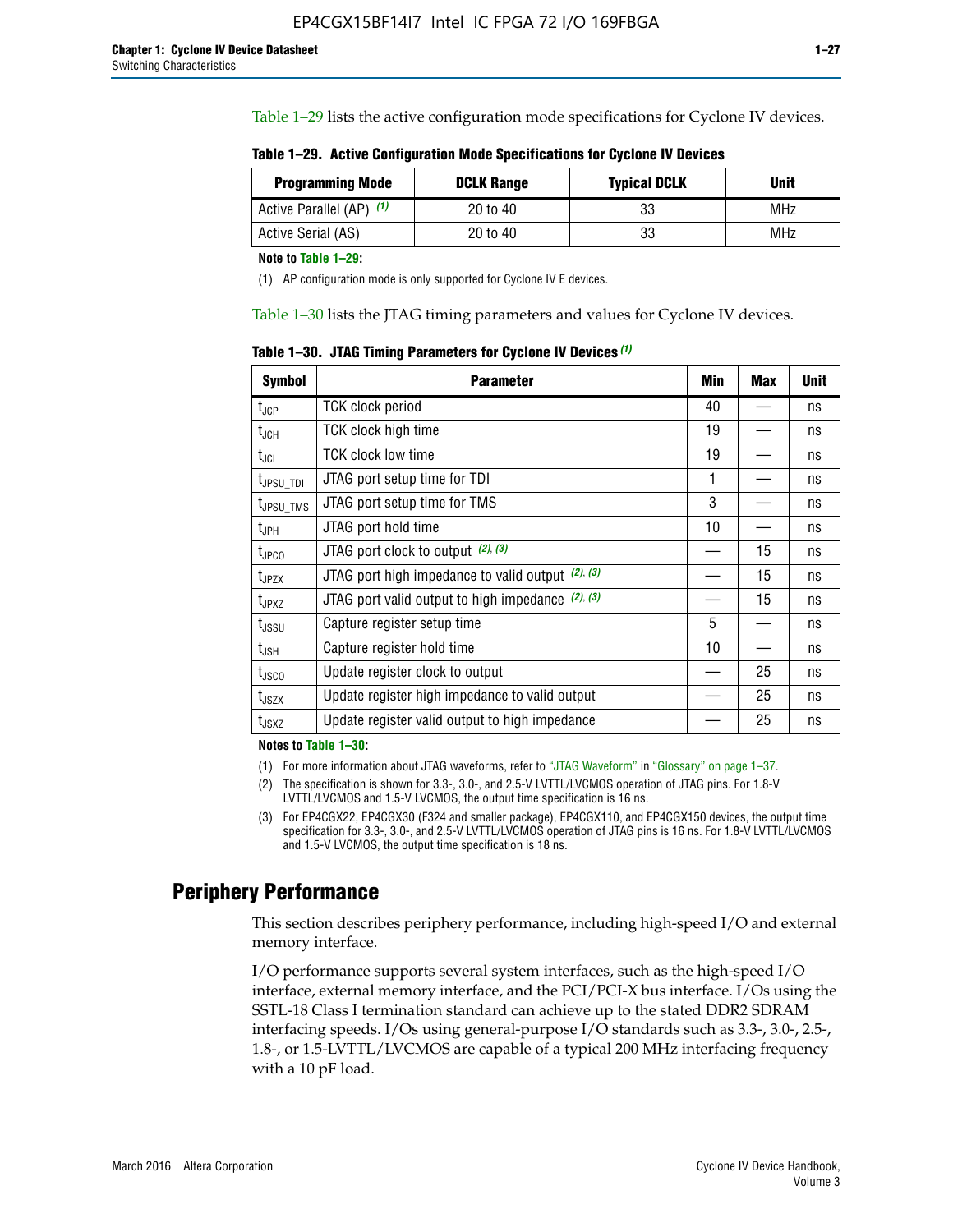- For more information about the supported maximum clock rate, device and pin planning, IP implementation, and device termination, refer to *[Section III: System](http://www.altera.com/literature/hb/external-memory/emi_intro_specs.pdf)  [Performance Specifications](http://www.altera.com/literature/hb/external-memory/emi_intro_specs.pdf)* of the *External Memory Interfaces Handbook*.
- **1 Actual achievable frequency depends on design- and system-specific factors. Perform** HSPICE/IBIS simulations based on your specific design and system setup to determine the maximum achievable frequency in your system.

### **High-Speed I/O Specifications**

Table 1–31 through Table 1–36 list the high-speed I/O timing for Cyclone IV devices. For definitions of high-speed timing specifications, refer to "Glossary" on page 1–37.

**Table 1–31. RSDS Transmitter Timing Specifications for Cyclone IV Devices** *(1)***,** *(2)***,** *(4)* **(Part 1 of 2)**

|                                                      |                                     |            | C <sub>6</sub>           |            | C7, I7     |                          |            | <b>C8, A7</b> |                          |            | <b>C8L, I8L</b> |                          |            | C <sub>9</sub> L |                          |            |             |
|------------------------------------------------------|-------------------------------------|------------|--------------------------|------------|------------|--------------------------|------------|---------------|--------------------------|------------|-----------------|--------------------------|------------|------------------|--------------------------|------------|-------------|
| <b>Symbol</b>                                        | <b>Modes</b>                        | <b>Min</b> | <b>Typ</b>               | <b>Max</b> | <b>Min</b> | <b>Typ</b>               | <b>Max</b> | <b>Min</b>    | <b>Typ</b>               | <b>Max</b> | <b>Min</b>      | <b>Typ</b>               | <b>Max</b> | Min              | <b>Typ</b>               | <b>Max</b> | <b>Unit</b> |
|                                                      | $\times$ 10                         | 5          | $\overline{\phantom{0}}$ | 180        | 5          | $\overline{\phantom{0}}$ | 155.5      | 5             | $\overline{\phantom{0}}$ | 155.5      | 5               | $\overline{\phantom{0}}$ | 155.5      | 5                |                          | 132.5      | <b>MHz</b>  |
|                                                      | $\times 8$                          | 5          |                          | 180        | 5          |                          | 155.5      | 5             | $\overline{\phantom{0}}$ | 155.5      | 5               |                          | 155.5      | 5                |                          | 132.5      | <b>MHz</b>  |
| f <sub>HSCLK</sub><br>(input clock                   | $\times 7$                          | 5          |                          | 180        | 5          |                          | 155.5      | 5             | $\overline{\phantom{0}}$ | 155.5      | 5               |                          | 155.5      | 5                |                          | 132.5      | <b>MHz</b>  |
| frequency)                                           | $\times$ 4                          | 5          | $\overline{\phantom{0}}$ | 180        | 5          |                          | 155.5      | 5             | $\overline{\phantom{0}}$ | 155.5      | 5               |                          | 155.5      | 5                |                          | 132.5      | <b>MHz</b>  |
|                                                      | $\times 2$                          | 5          | $\overline{\phantom{m}}$ | 180        | 5          | —                        | 155.5      | 5             | $\overline{\phantom{0}}$ | 155.5      | 5               | —                        | 155.5      | 5                | —                        | 132.5      | <b>MHz</b>  |
|                                                      | $\times$ 1                          | 5          |                          | 360        | 5          | $\overline{\phantom{0}}$ | 311        | 5             | $\qquad \qquad$          | 311        | 5               | —                        | 311        | 5                | —                        | 265        | <b>MHz</b>  |
|                                                      | $\times$ 10                         | 100        | $\overline{\phantom{0}}$ | 360        | 100        |                          | 311        | 100           | $\overline{\phantom{0}}$ | 311        | 100             | $\overline{\phantom{0}}$ | 311        | 100              |                          | 265        | <b>Mbps</b> |
|                                                      | $\times 8$                          | 80         | $\overline{\phantom{0}}$ | 360        | 80         |                          | 311        | 80            | $\overline{\phantom{0}}$ | 311        | 80              | $\overline{\phantom{0}}$ | 311        | 80               |                          | 265        | <b>Mbps</b> |
| Device<br>operation in                               | $\times 7$                          | 70         |                          | 360        | 70         | $\equiv$                 | 311        | 70            | $\overline{\phantom{0}}$ | 311        | 70              | $\overline{\phantom{0}}$ | 311        | 70               | $\equiv$                 | 265        | <b>Mbps</b> |
| <b>Mbps</b>                                          | $\times$ 4                          | 40         |                          | 360        | 40         |                          | 311        | 40            | $\overline{\phantom{0}}$ | 311        | 40              | $\overline{\phantom{0}}$ | 311        | 40               | $\overline{\phantom{0}}$ | 265        | <b>Mbps</b> |
|                                                      | $\times 2$                          | 20         |                          | 360        | 20         |                          | 311        | 20            |                          | 311        | 20              | $\overline{\phantom{0}}$ | 311        | 20               | $\overline{\phantom{0}}$ | 265        | <b>Mbps</b> |
|                                                      | $\times$ 1                          | 10         |                          | 360        | 10         |                          | 311        | 10            | $\overline{\phantom{0}}$ | 311        | 10              | $\overline{\phantom{0}}$ | 311        | 10               | $\overline{\phantom{0}}$ | 265        | <b>Mbps</b> |
| $t_{\text{DUTY}}$                                    | $\overline{\phantom{0}}$            | 45         | $\overline{\phantom{0}}$ | 55         | 45         |                          | 55         | 45            | $\overline{\phantom{0}}$ | 55         | 45              |                          | 55         | 45               |                          | 55         | $\%$        |
| Transmitter<br>channel-to-<br>channel skew<br>(TCCS) |                                     |            |                          | 200        |            |                          | 200        |               |                          | 200        |                 |                          | 200        |                  |                          | 200        | ps          |
| Output jitter<br>(peak to peak)                      |                                     |            |                          | 500        |            |                          | 500        |               |                          | 550        |                 |                          | 600        |                  |                          | 700        | ps          |
| $t_{\text{RISE}}$                                    | $20 - 80\%$<br>$C_{LOAD} =$<br>5 pF |            | 500                      |            |            | 500                      |            |               | 500                      |            |                 | 500                      |            |                  | 500                      |            | ps          |
| t <sub>FALL</sub>                                    | $20 - 80\%$<br>$C_{LOAD} =$<br>5 pF |            | 500                      |            |            | 500                      |            |               | 500                      |            |                 | 500                      |            |                  | 500                      |            | ps          |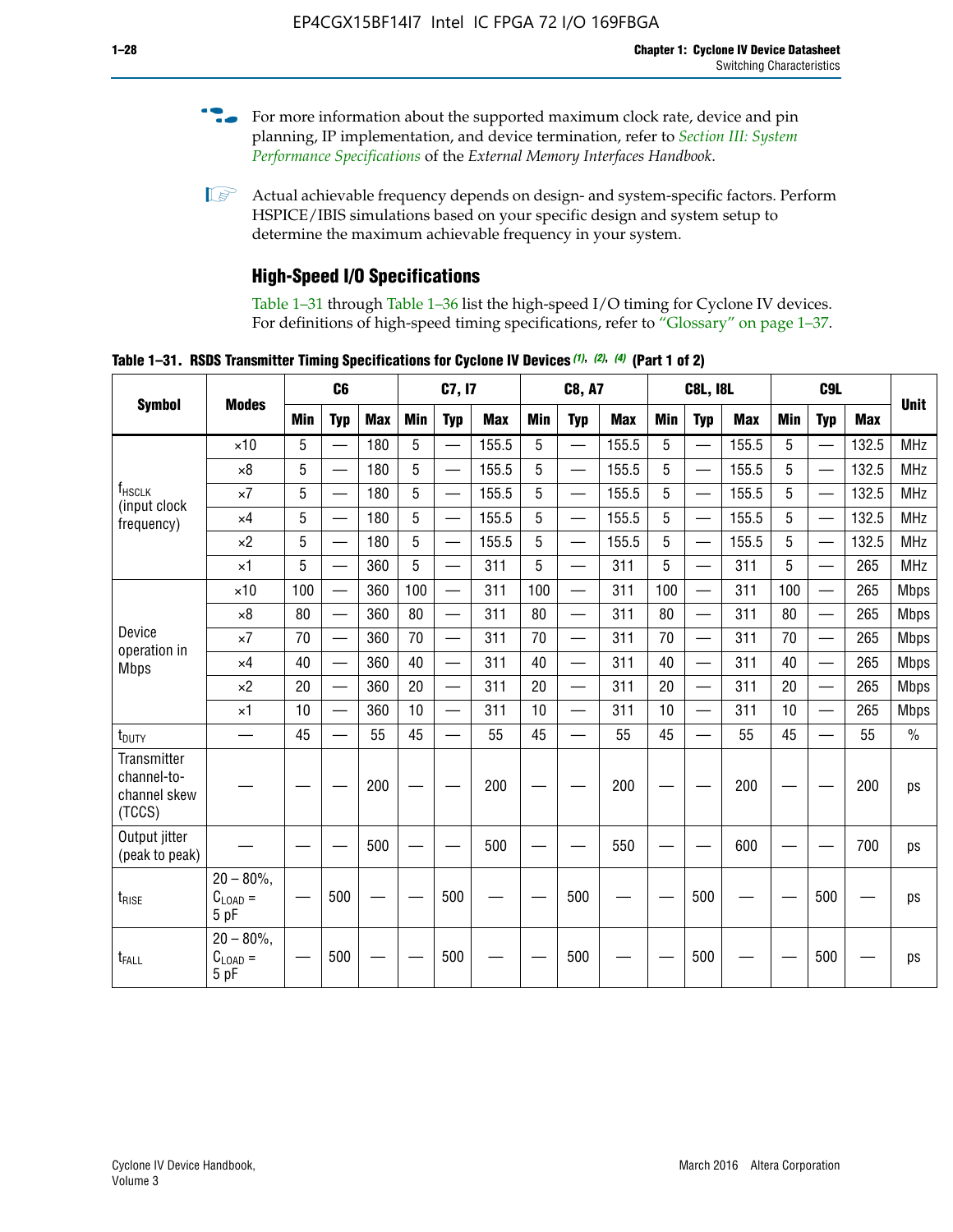| <b>Symbol</b><br><b>Modes</b> | C6  |            |            | C7, I7 |            |            | <b>C8, A7</b> |            |            |            | <b>C8L, I8L</b> |            | C <sub>9</sub> L |            |            | <b>Unit</b> |
|-------------------------------|-----|------------|------------|--------|------------|------------|---------------|------------|------------|------------|-----------------|------------|------------------|------------|------------|-------------|
|                               | Min | <b>Typ</b> | <b>Max</b> | Min    | <b>Typ</b> | <b>Max</b> | <b>Min</b>    | <b>Typ</b> | <b>Max</b> | <b>Min</b> | <b>Typ</b>      | <b>Max</b> | <b>Min</b>       | <b>Typ</b> | <b>Max</b> |             |
| $t_{\text{LOCK}}$ (3)         |     |            |            |        |            |            |               |            |            |            |                 |            |                  |            |            | ms          |

#### **Table 1–31. RSDS Transmitter Timing Specifications for Cyclone IV Devices** *(1)***,** *(2)***,** *(4)* **(Part 2 of 2)**

**Notes to Table 1–31:**

(1) Applicable for true RSDS and emulated RSDS\_E\_3R transmitter.

(2) Cyclone IV E devices—true RSDS transmitter is only supported at the output pin of Row I/O Banks 1, 2, 5, and 6. Emulated RSDS transmitter is supported at the output pin of all I/O Banks. Cyclone IV GX devices—true RSDS transmitter is only supported at the output pin of Row I/O Banks 5 and 6. Emulated RSDS transmitter is supported at the output

pin of I/O Banks 3, 4, 5, 6, 7, 8, and 9. (3)  $t_{\text{LOCK}}$  is the time required for the PLL to lock from the end-of-device configuration.

(4) Cyclone IV E 1.0 V core voltage devices only support C8L, C9L, and I8L speed grades. Cyclone IV E 1.2 V core voltage devices only support C6, C7, C8, I7, and A7 speed grades. Cyclone IV GX devices only support C6, C7, C8, and I7 speed grades.

|                                 |                                       |     | C <sub>6</sub>           |            |     | C7, I7                        |            |                          | <b>C8, A7</b>                             |     | <b>C8L, I8L</b> |                          |            | C <sub>9</sub> L |                                               |            |               |
|---------------------------------|---------------------------------------|-----|--------------------------|------------|-----|-------------------------------|------------|--------------------------|-------------------------------------------|-----|-----------------|--------------------------|------------|------------------|-----------------------------------------------|------------|---------------|
| <b>Symbol</b>                   | <b>Modes</b>                          | Min | <b>Typ</b>               | <b>Max</b> | Min | <b>Typ</b>                    | <b>Max</b> | Min                      | <b>Typ</b>                                | Max | Min             | <b>Typ</b>               | <b>Max</b> | Min              | <b>Typ</b>                                    | <b>Max</b> | <b>Unit</b>   |
|                                 | $\times$ 10                           | 5   |                          | 85         | 5   |                               | 85         | 5                        |                                           | 85  | 5               |                          | 85         | 5                |                                               | 72.5       | <b>MHz</b>    |
|                                 | $\times 8$                            | 5   | $\overline{\phantom{0}}$ | 85         | 5   | $\overline{\phantom{0}}$      | 85         | 5                        | $\overline{\phantom{0}}$                  | 85  | 5               | $\overline{\phantom{0}}$ | 85         | 5                | $\hspace{0.05cm}$                             | 72.5       | <b>MHz</b>    |
| f <sub>HSCLK</sub> (input       | $\times 7$                            | 5   | —                        | 85         | 5   | —                             | 85         | 5                        | $\equiv$                                  | 85  | 5               | —                        | 85         | 5                | $\overbrace{\phantom{aaaaa}}$                 | 72.5       | <b>MHz</b>    |
| clock<br>frequency)             | $\times$ 4                            | 5   | $\overline{\phantom{0}}$ | 85         | 5   | $\overline{\phantom{0}}$      | 85         | 5                        | $\overline{\phantom{0}}$                  | 85  | 5               | —                        | 85         | 5                | $\overline{\phantom{0}}$                      | 72.5       | <b>MHz</b>    |
|                                 | $\times 2$                            | 5   | —                        | 85         | 5   | $\overbrace{\phantom{aaaaa}}$ | 85         | 5                        | $\qquad \qquad \overline{\qquad \qquad }$ | 85  | 5               | —                        | 85         | 5                | $\qquad \qquad \overbrace{\qquad \qquad }^{}$ | 72.5       | <b>MHz</b>    |
|                                 | $\times$ 1                            | 5   | $\overline{\phantom{0}}$ | 170        | 5   | $\overline{\phantom{0}}$      | 170        | 5                        | $\equiv$                                  | 170 | 5               | —                        | 170        | 5                |                                               | 145        | <b>MHz</b>    |
|                                 | $\times$ 10                           | 100 | $\overline{\phantom{0}}$ | 170        | 100 | $\overline{\phantom{0}}$      | 170        | 100                      | $\overline{\phantom{0}}$                  | 170 | 100             | $\overline{\phantom{0}}$ | 170        | 100              |                                               | 145        | <b>Mbps</b>   |
|                                 | $\times 8$                            | 80  | $\overline{\phantom{0}}$ | 170        | 80  | $\overline{\phantom{0}}$      | 170        | 80                       | $\qquad \qquad \qquad$                    | 170 | 80              | $\overline{\phantom{0}}$ | 170        | 80               |                                               | 145        | <b>Mbps</b>   |
| Device                          | $\times 7$                            | 70  | $\overline{\phantom{0}}$ | 170        | 70  |                               | 170        | 70                       | $\qquad \qquad \qquad$                    | 170 | 70              | $\overline{\phantom{0}}$ | 170        | 70               |                                               | 145        | <b>Mbps</b>   |
| operation in<br><b>Mbps</b>     | $\times$ 4                            | 40  |                          | 170        | 40  | $\overline{\phantom{0}}$      | 170        | 40                       | $\overline{\phantom{m}}$                  | 170 | 40              | $\overline{\phantom{0}}$ | 170        | 40               |                                               | 145        | <b>Mbps</b>   |
|                                 | $\times 2$                            | 20  |                          | 170        | 20  | $\overline{\phantom{0}}$      | 170        | 20                       | $\overline{\phantom{0}}$                  | 170 | 20              | $\overline{\phantom{0}}$ | 170        | 20               | $\overline{\phantom{0}}$                      | 145        | <b>Mbps</b>   |
|                                 | $\times$ 1                            | 10  | $\overline{\phantom{0}}$ | 170        | 10  |                               | 170        | 10                       | $\overline{\phantom{0}}$                  | 170 | 10              | $\overline{\phantom{0}}$ | 170        | 10               |                                               | 145        | <b>Mbps</b>   |
| t <sub>DUTY</sub>               |                                       | 45  | $\equiv$                 | 55         | 45  | $\overline{\phantom{0}}$      | 55         | 45                       |                                           | 55  | 45              | $\overline{\phantom{0}}$ | 55         | 45               |                                               | 55         | $\frac{0}{0}$ |
| <b>TCCS</b>                     |                                       |     |                          | 200        |     |                               | 200        | $\overline{\phantom{0}}$ |                                           | 200 |                 | $\overline{\phantom{0}}$ | 200        |                  |                                               | 200        | ps            |
| Output jitter<br>(peak to peak) |                                       |     |                          | 500        |     |                               | 500        |                          |                                           | 550 |                 |                          | 600        |                  |                                               | 700        | ps            |
| $t_{\text{RISE}}$               | $20 - 80\%$ ,<br>$C_{LOAD} =$<br>5 pF |     | 500                      |            |     | 500                           |            |                          | 500                                       |     |                 | 500                      |            |                  | 500                                           |            | ps            |
| $t_{FALL}$                      | $20 - 80\%$ .<br>$C_{LOAD} =$<br>5 pF |     | 500                      |            |     | 500                           |            |                          | 500                                       |     |                 | 500                      |            |                  | 500                                           |            | ps            |

### **Table 1–32. Emulated RSDS\_E\_1R Transmitter Timing Specifications for Cyclone IV Devices** *(1), (3)* **(Part 1 of 2)**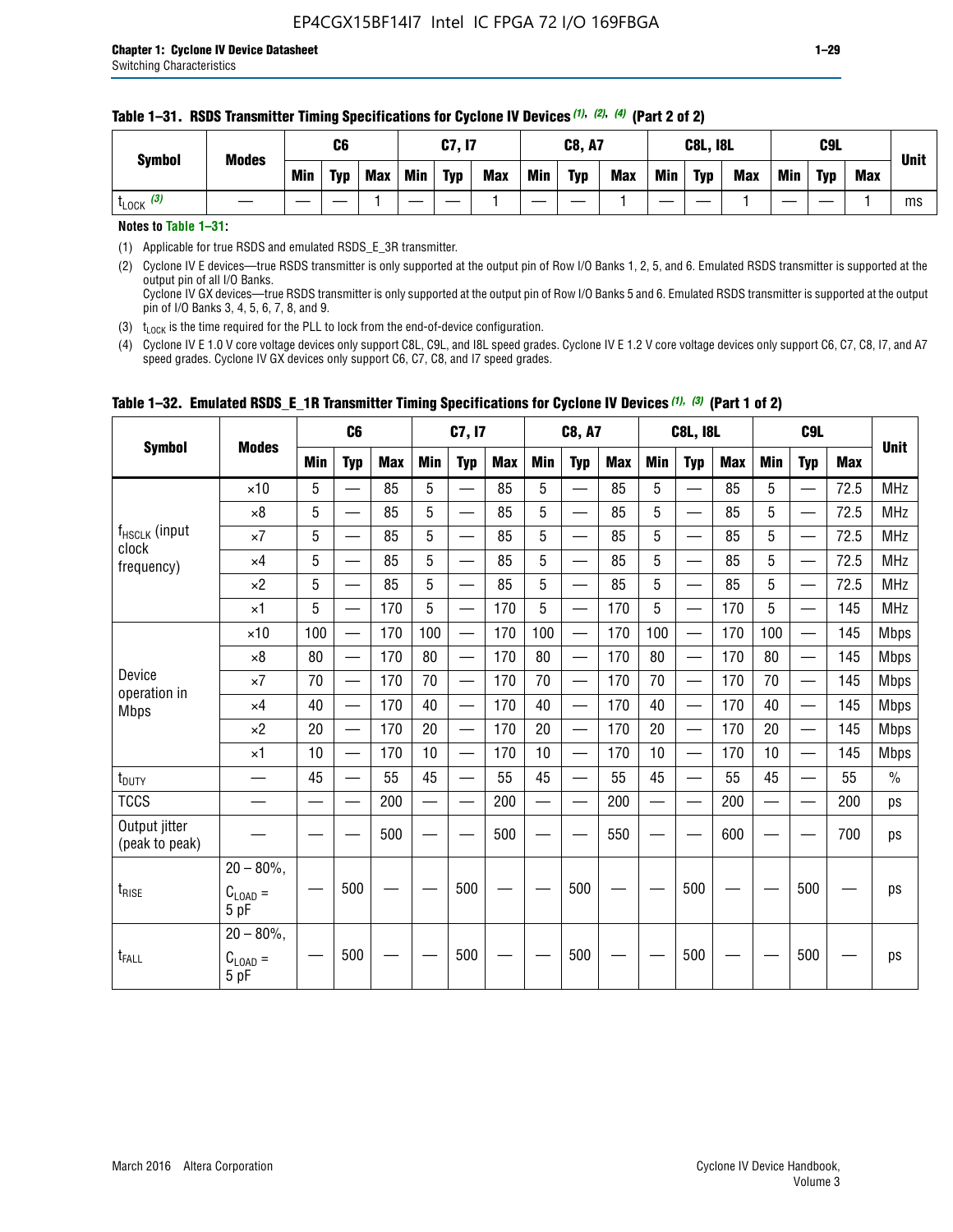| C6<br>C7, I7                                                                                                             | <b>C8, A7</b>            | <b>C8L, I8L</b>                 | C9L                             |             |
|--------------------------------------------------------------------------------------------------------------------------|--------------------------|---------------------------------|---------------------------------|-------------|
| <b>Modes</b><br><b>Symbol</b><br><b>Typ</b><br><b>Min</b><br><b>Max</b><br>Min<br><b>Min</b><br><b>Typ</b><br><b>Max</b> | <b>Typ</b><br><b>Max</b> | Min<br><b>Typ</b><br><b>Max</b> | Min<br><b>Typ</b><br><b>Max</b> | <b>Unit</b> |
| (2)<br>LOCK                                                                                                              |                          |                                 |                                 | ms          |

#### **Table 1–32. Emulated RSDS\_E\_1R Transmitter Timing Specifications for Cyclone IV Devices** *(1), (3)* **(Part 2 of 2)**

**Notes to Table 1–32:**

(1) Emulated RSDS\_E\_1R transmitter is supported at the output pin of all I/O Banks of Cyclone IV E devices and I/O Banks 3, 4, 5, 6, 7, 8, and 9 of Cyclone IV GX devices.

(2)  $t_{\text{LOCK}}$  is the time required for the PLL to lock from the end-of-device configuration.

(3) Cyclone IV E 1.0 V core voltage devices only support C8L, C9L, and I8L speed grades. Cyclone IV E 1.2 V core voltage devices only support C6, C7, C8, I7, and A7 speed grades. Cyclone IV GX devices only support C6, C7, C8, and I7 speed grades.

|                                 |                                           |     | C <sub>6</sub>           |            |                          | C7, I7                   |            |            | <b>C8, A7</b>            |              |            | <b>C8L, I8L</b>          |            |            | C <sub>9</sub> L         |            | <b>Unit</b> |
|---------------------------------|-------------------------------------------|-----|--------------------------|------------|--------------------------|--------------------------|------------|------------|--------------------------|--------------|------------|--------------------------|------------|------------|--------------------------|------------|-------------|
| <b>Symbol</b>                   | <b>Modes</b>                              | Min | <b>Typ</b>               | <b>Max</b> | <b>Min</b>               | <b>Typ</b>               | <b>Max</b> | <b>Min</b> | <b>Typ</b>               | <b>Max</b>   | <b>Min</b> | <b>Typ</b>               | <b>Max</b> | <b>Min</b> | <b>Typ</b>               | <b>Max</b> |             |
|                                 | $\times$ 10                               | 5   |                          | 200        | 5                        | —                        | 155.5      | 5          | $\overline{\phantom{0}}$ | 155.5        | 5          | $\overline{\phantom{0}}$ | 155.5      | 5          | $\overline{\phantom{0}}$ | 132.5      | <b>MHz</b>  |
|                                 | $\times 8$                                | 5   |                          | 200        | 5                        | $\overline{\phantom{0}}$ | 155.5      | 5          | —                        | 155.5        | 5          |                          | 155.5      | 5          |                          | 132.5      | <b>MHz</b>  |
| f <sub>HSCLK</sub> (input       | $\times 7$                                | 5   |                          | 200        | 5                        | ÷,                       | 155.5      | 5          | —                        | 155.5        | 5          |                          | 155.5      | 5          |                          | 132.5      | <b>MHz</b>  |
| clock<br>frequency)             | $\times$ 4                                | 5   | $\overline{\phantom{0}}$ | 200        | 5                        | —                        | 155.5      | 5          | $\overline{\phantom{0}}$ | 155.5        | 5          |                          | 155.5      | 5          | $\overline{\phantom{0}}$ | 132.5      | <b>MHz</b>  |
|                                 | $\times 2$                                | 5   | $\overline{\phantom{0}}$ | 200        | 5                        | $\overline{\phantom{0}}$ | 155.5      | 5          | $\overline{\phantom{0}}$ | 155.5        | 5          | $\overline{\phantom{0}}$ | 155.5      | 5          |                          | 132.5      | <b>MHz</b>  |
|                                 | $\times$ 1                                | 5   | $\overline{\phantom{0}}$ | 400        | 5                        |                          | 311        | 5          | —                        | 311          | 5          | $\overline{\phantom{0}}$ | 311        | 5          |                          | 265        | <b>MHz</b>  |
|                                 | $\times$ 10                               | 100 |                          | 400        | 100                      | $\overline{\phantom{0}}$ | 311        | 100        | $\overline{\phantom{0}}$ | 311          | 100        | $\overline{\phantom{0}}$ | 311        | 100        |                          | 265        | <b>Mbps</b> |
|                                 | $\times 8$                                | 80  | $\overline{\phantom{0}}$ | 400        | 80                       | $\overline{\phantom{0}}$ | 311        | 80         | $\overline{\phantom{0}}$ | 311          | 80         | $\overline{\phantom{0}}$ | 311        | 80         |                          | 265        | <b>Mbps</b> |
| Device                          | $\times 7$                                | 70  |                          | 400        | 70                       |                          | 311        | 70         | $\overline{\phantom{0}}$ | 311          | 70         |                          | 311        | 70         |                          | 265        | <b>Mbps</b> |
| operation in<br><b>Mbps</b>     | $\times 4$                                | 40  | $\overline{\phantom{0}}$ | 400        | 40                       |                          | 311        | 40         | $\overline{\phantom{0}}$ | 311          | 40         | —                        | 311        | 40         |                          | 265        | <b>Mbps</b> |
|                                 | $\times 2$                                | 20  |                          | 400        | 20                       | —                        | 311        | 20         | $\overline{\phantom{0}}$ | 311          | 20         | $\overline{\phantom{0}}$ | 311        | 20         |                          | 265        | <b>Mbps</b> |
|                                 | ×1                                        | 10  | $\overline{\phantom{0}}$ | 400        | 10                       |                          | 311        | 10         | $\overline{\phantom{0}}$ | 311          | 10         | —                        | 311        | 10         |                          | 265        | <b>Mbps</b> |
| t <sub>DUTY</sub>               |                                           | 45  |                          | 55         | 45                       | $\overline{\phantom{0}}$ | 55         | 45         | $\overline{\phantom{0}}$ | 55           | 45         | $\overline{\phantom{0}}$ | 55         | 45         |                          | 55         | $\%$        |
| <b>TCCS</b>                     |                                           |     |                          | 200        | $\overline{\phantom{0}}$ |                          | 200        |            |                          | 200          | —          |                          | 200        |            |                          | 200        | ps          |
| Output jitter<br>(peak to peak) |                                           |     |                          | 500        |                          |                          | 500        |            |                          | 550          |            |                          | 600        |            |                          | 700        | ps          |
| $t_{\sf RISE}$                  | $20 - 80\%$ ,<br>$C_{LOAD} =$<br>5 pF     |     | 500                      |            |                          | 500                      |            |            | 500                      |              |            | 500                      |            |            | 500                      |            | ps          |
| t <sub>FALL</sub>               | $20 - 80\%$<br>$\rm C_{LOAD}$ $=$<br>5 pF |     | 500                      |            |                          | 500                      |            |            | 500                      |              |            | 500                      |            |            | 500                      |            | ps          |
| $t_{\text{LOCK}}$ (3)           |                                           |     |                          | 1          |                          |                          | 1          |            |                          | $\mathbf{1}$ |            |                          | 1          |            |                          | 1          | ms          |

**Table 1–33. Mini-LVDS Transmitter Timing Specifications for Cyclone IV Devices** *(1)***,** *(2)***,** *(4)*

**Notes to Table 1–33:**

(1) Applicable for true and emulated mini-LVDS transmitter.

(2) Cyclone IV E—true mini-LVDS transmitter is only supported at the output pin of Row I/O Banks 1, 2, 5, and 6. Emulated mini-LVDS transmitter is supported at the output pin of all I/O banks.

Cyclone IV GX—true mini-LVDS transmitter is only supported at the output pin of Row I/O Banks 5 and 6. Emulated mini-LVDS transmitter is supported at the output pin of I/O Banks 3, 4, 5, 6, 7, 8, and 9.

(3)  $t_{\text{LOCK}}$  is the time required for the PLL to lock from the end-of-device configuration.

(4) Cyclone IV E 1.0 V core voltage devices only support C8L, C9L, and I8L speed grades. Cyclone IV E 1.2 V core voltage devices only support C6, C7, C8, I7, and A7 speed grades. Cyclone IV GX devices only support C6, C7, C8, and I7 speed grades.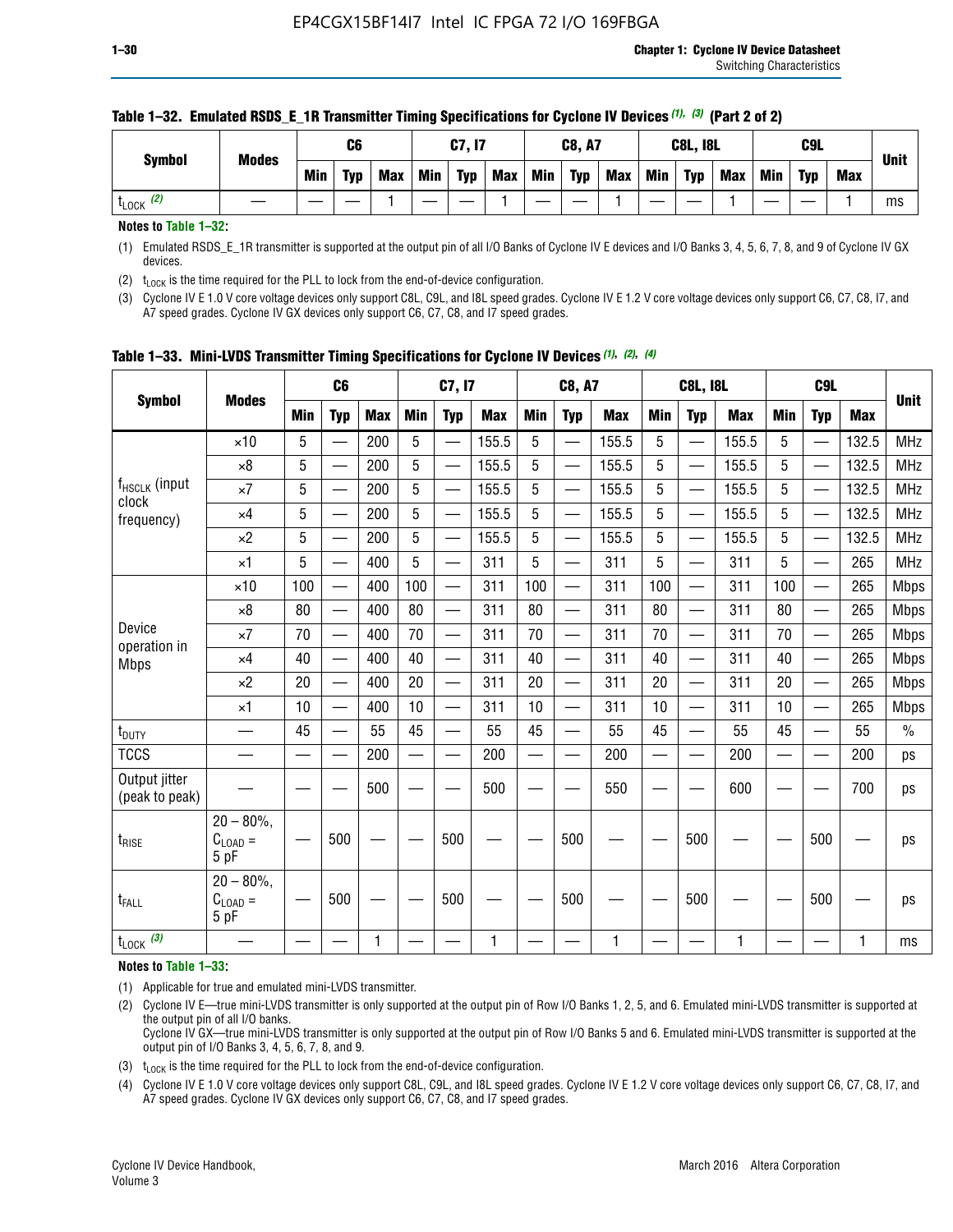|                                    |              |            | C6         |            | C7, I7     |            | <b>C8, A7</b> |     | <b>C8L, I8L</b> |            | C <sub>9</sub> L |               |
|------------------------------------|--------------|------------|------------|------------|------------|------------|---------------|-----|-----------------|------------|------------------|---------------|
| <b>Symbol</b>                      | <b>Modes</b> | <b>Min</b> | <b>Max</b> | <b>Min</b> | <b>Max</b> | <b>Min</b> | <b>Max</b>    | Min | <b>Max</b>      | <b>Min</b> | <b>Max</b>       | <b>Unit</b>   |
|                                    | $\times$ 10  | 5          | 420        | 5          | 370        | 5          | 320           | 5   | 320             | 5          | 250              | <b>MHz</b>    |
|                                    | $\times 8$   | 5          | 420        | 5          | 370        | 5          | 320           | 5   | 320             | 5          | 250              | <b>MHz</b>    |
| f <sub>HSCLK</sub> (input<br>clock | $\times 7$   | 5          | 420        | 5          | 370        | 5          | 320           | 5   | 320             | 5          | 250              | MHz           |
| frequency)                         | $\times 4$   | 5          | 420        | 5          | 370        | 5          | 320           | 5   | 320             | 5          | 250              | MHz           |
|                                    | $\times 2$   | 5          | 420        | 5          | 370        | 5          | 320           | 5   | 320             | 5          | 250              | MHz           |
|                                    | $\times$ 1   | 5          | 420        | 5          | 402.5      | 5          | 402.5         | 5   | 362             | 5          | 265              | <b>MHz</b>    |
|                                    | $\times$ 10  | 100        | 840        | 100        | 740        | 100        | 640           | 100 | 640             | 100        | 500              | Mbps          |
|                                    | ×8           | 80         | 840        | 80         | 740        | 80         | 640           | 80  | 640             | 80         | 500              | <b>Mbps</b>   |
| <b>HSIODR</b>                      | $\times 7$   | 70         | 840        | 70         | 740        | 70         | 640           | 70  | 640             | 70         | 500              | <b>Mbps</b>   |
|                                    | $\times 4$   | 40         | 840        | 40         | 740        | 40         | 640           | 40  | 640             | 40         | 500              | <b>Mbps</b>   |
|                                    | $\times 2$   | 20         | 840        | 20         | 740        | 20         | 640           | 20  | 640             | 20         | 500              | <b>Mbps</b>   |
|                                    | $\times$ 1   | 10         | 420        | 10         | 402.5      | 10         | 402.5         | 10  | 362             | 10         | 265              | <b>Mbps</b>   |
| t <sub>DUTY</sub>                  |              | 45         | 55         | 45         | 55         | 45         | 55            | 45  | 55              | 45         | 55               | $\frac{0}{0}$ |
| <b>TCCS</b>                        |              |            | 200        |            | 200        |            | 200           |     | 200             |            | 200              | ps            |
| Output jitter<br>(peak to peak)    |              |            | 500        |            | 500        |            | 550           |     | 600             |            | 700              | ps            |
| $t_{\text{LOCK}}$ (2)              |              |            | 1          |            | 1          |            | 1             |     | 1               |            | 1                | ms            |

**Table 1–34. True LVDS Transmitter Timing Specifications for Cyclone IV Devices** *(1)***,** *(3)*

**Notes to Table 1–34:**

(1) Cyclone IV E—true LVDS transmitter is only supported at the output pin of Row I/O Banks 1, 2, 5, and 6. Cyclone IV GX—true LVDS transmitter is only supported at the output pin of Row I/O Banks 5 and 6.

(2)  $t_{\text{LOCK}}$  is the time required for the PLL to lock from the end-of-device configuration.

(3) Cyclone IV E 1.0 V core voltage devices only support C8L, C9L, and I8L speed grades. Cyclone IV E 1.2 V core voltage devices only support C6, C7, C8, I7, and A7 speed grades. Cyclone IV GX devices only support C6, C7, C8, and I7 speed grades.

|  |  |  |  |  |  | Table 1–35. Emulated LVDS Transmitter Timing Specifications for Cyclone IV Devices <sup>(1),</sup> <sup>(3)</sup> (Part 1 of 2) |  |  |
|--|--|--|--|--|--|---------------------------------------------------------------------------------------------------------------------------------|--|--|
|--|--|--|--|--|--|---------------------------------------------------------------------------------------------------------------------------------|--|--|

|                             |              | C <sub>6</sub> |            | C7, I7     |            | <b>C8, A7</b> |            | <b>C8L, I8L</b> |            |            | C <sub>9</sub> L |             |
|-----------------------------|--------------|----------------|------------|------------|------------|---------------|------------|-----------------|------------|------------|------------------|-------------|
| <b>Symbol</b>               | <b>Modes</b> | Min            | <b>Max</b> | <b>Min</b> | <b>Max</b> | <b>Min</b>    | <b>Max</b> | <b>Min</b>      | <b>Max</b> | <b>Min</b> | <b>Max</b>       | <b>Unit</b> |
|                             | $\times$ 10  | 5              | 320        | 5          | 320        | 5             | 275        | 5               | 275        | 5          | 250              | <b>MHz</b>  |
|                             | $\times 8$   | 5              | 320        | 5          | 320        | 5             | 275        | 5               | 275        | 5          | 250              | <b>MHz</b>  |
| $f_{HSCLK}$ (input<br>clock | $\times 7$   | 5              | 320        | 5          | 320        | 5             | 275        | 5               | 275        | 5          | 250              | <b>MHz</b>  |
| frequency)                  | $\times$ 4   | 5              | 320        | 5          | 320        | 5             | 275        | 5               | 275        | 5          | 250              | <b>MHz</b>  |
|                             | $\times 2$   | 5              | 320        | 5          | 320        | 5             | 275        | 5               | 275        | 5          | 250              | <b>MHz</b>  |
|                             | $\times$ 1   | 5              | 402.5      | 5          | 402.5      | 5             | 402.5      | 5               | 362        | 5          | 265              | <b>MHz</b>  |
|                             | $\times$ 10  | 100            | 640        | 100        | 640        | 100           | 550        | 100             | 550        | 100        | 500              | <b>Mbps</b> |
|                             | $\times 8$   | 80             | 640        | 80         | 640        | 80            | 550        | 80              | 550        | 80         | 500              | <b>Mbps</b> |
| <b>HSIODR</b>               | $\times 7$   | 70             | 640        | 70         | 640        | 70            | 550        | 70              | 550        | 70         | 500              | <b>Mbps</b> |
|                             | $\times$ 4   | 40             | 640        | 40         | 640        | 40            | 550        | 40              | 550        | 40         | 500              | <b>Mbps</b> |
|                             | $\times 2$   | 20             | 640        | 20         | 640        | 20            | 550        | 20              | 550        | 20         | 500              | <b>Mbps</b> |
|                             | $\times$ 1   | 10             | 402.5      | 10         | 402.5      | 10            | 402.5      | 10              | 362        | 10         | 265              | <b>Mbps</b> |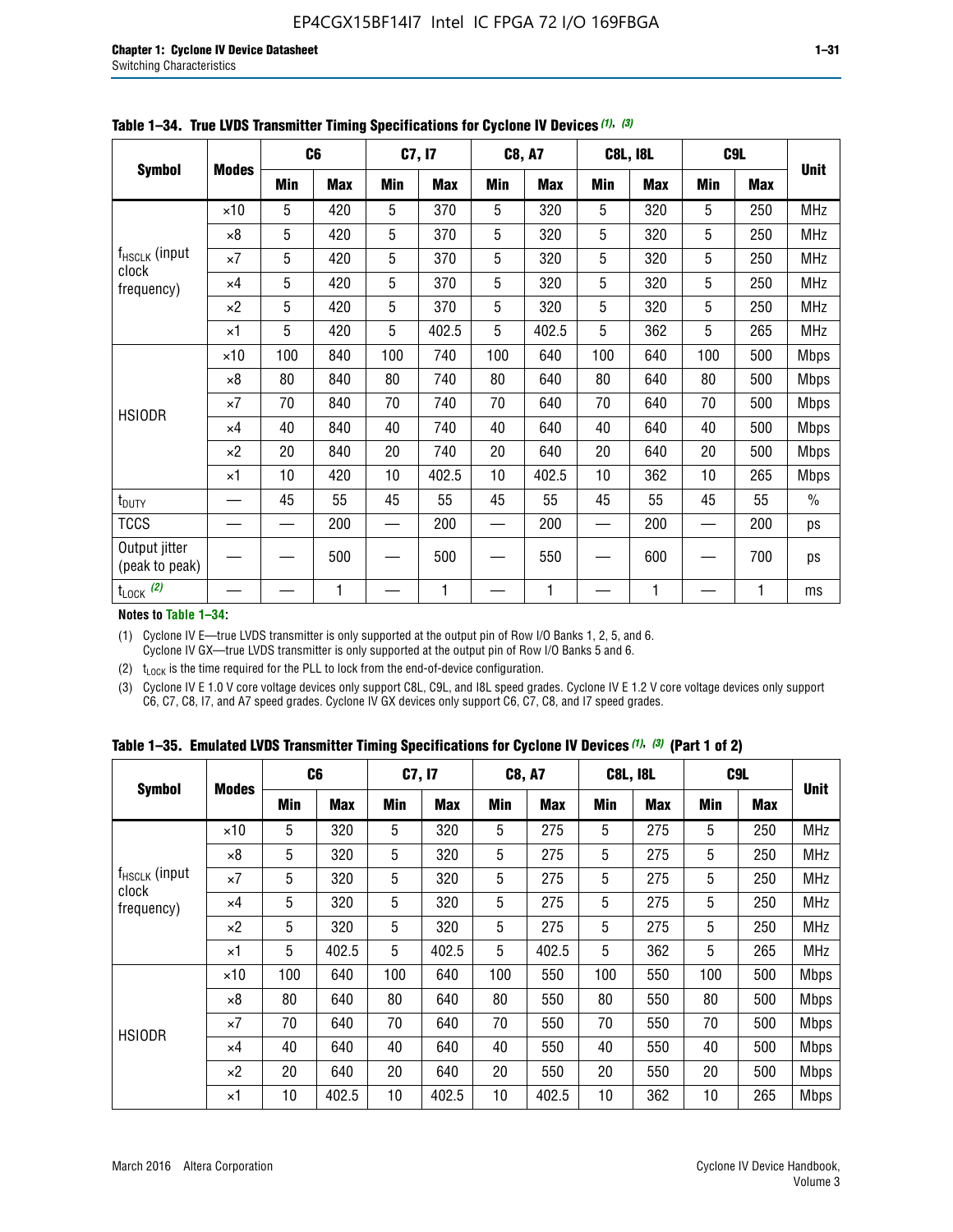|                                 |               | C <sub>6</sub> |     | C7, I7     |            | <b>C8, A7</b> |            | <b>C8L, I8L</b> |            |            | C <sub>9</sub> L |               |             |
|---------------------------------|---------------|----------------|-----|------------|------------|---------------|------------|-----------------|------------|------------|------------------|---------------|-------------|
|                                 | <b>Symbol</b> | <b>Modes</b>   | Min | <b>Max</b> | <b>Min</b> | <b>Max</b>    | <b>Min</b> | <b>Max</b>      | <b>Min</b> | <b>Max</b> | <b>Min</b>       | <b>Max</b>    | <b>Unit</b> |
| t <sub>DUTY</sub>               |               | 45             | 55  | 45         | 55         | 45            | 55         | 45              | 55         | 45         | 55               | $\frac{0}{0}$ |             |
| <b>TCCS</b>                     |               |                | 200 |            | 200        |               | 200        |                 | 200        | —          | 200              | ps            |             |
| Output jitter<br>(peak to peak) |               |                | 500 |            | 500        |               | 550        |                 | 600        | —          | 700              | ps            |             |
| $t_{\text{LOCK}}$ (2)           |               |                |     |            |            |               |            |                 |            |            |                  | ms            |             |

#### **Table 1–35. Emulated LVDS Transmitter Timing Specifications for Cyclone IV Devices** *(1)***,** *(3)* **(Part 2 of 2)**

#### **Notes to Table 1–35:**

(1) Cyclone IV E—emulated LVDS transmitter is supported at the output pin of all I/O Banks.

Cyclone IV GX—emulated LVDS transmitter is supported at the output pin of I/O Banks 3, 4, 5, 6, 7, 8, and 9.

(2)  $t_{\text{LOCK}}$  is the time required for the PLL to lock from the end-of-device configuration.

(3) Cyclone IV E 1.0 V core voltage devices only support C8L, C9L, and I8L speed grades. Cyclone IV E 1.2 V core voltage devices only support C6, C7, C8, I7, and A7 speed grades. Cyclone IV GX devices only support C6, C7, C8, and I7 speed grades.

|                                    |              | C <sub>6</sub> |            | C7, I7     |            | <b>C8, A7</b> |            | <b>C8L, I8L</b> |            | C <sub>9</sub> L |            |             |
|------------------------------------|--------------|----------------|------------|------------|------------|---------------|------------|-----------------|------------|------------------|------------|-------------|
| <b>Symbol</b>                      | <b>Modes</b> | Min            | <b>Max</b> | <b>Min</b> | <b>Max</b> | Min           | <b>Max</b> | Min             | <b>Max</b> | Min              | <b>Max</b> | <b>Unit</b> |
|                                    | $\times$ 10  | 10             | 437.5      | 10         | 370        | 10            | 320        | 10              | 320        | 10               | 250        | <b>MHz</b>  |
|                                    | $\times 8$   | 10             | 437.5      | 10         | 370        | 10            | 320        | 10              | 320        | 10               | 250        | <b>MHz</b>  |
| f <sub>HSCLK</sub> (input<br>clock | $\times 7$   | 10             | 437.5      | 10         | 370        | 10            | 320        | 10              | 320        | 10               | 250        | <b>MHz</b>  |
| frequency)                         | ×4           | 10             | 437.5      | 10         | 370        | 10            | 320        | 10              | 320        | 10               | 250        | <b>MHz</b>  |
|                                    | $\times 2$   | 10             | 437.5      | 10         | 370        | 10            | 320        | 10              | 320        | 10               | 250        | <b>MHz</b>  |
|                                    | ×1           | 10             | 437.5      | 10         | 402.5      | 10            | 402.5      | 10              | 362        | 10               | 265        | <b>MHz</b>  |
|                                    | $\times$ 10  | 100            | 875        | 100        | 740        | 100           | 640        | 100             | 640        | 100              | 500        | <b>Mbps</b> |
|                                    | $\times 8$   | 80             | 875        | 80         | 740        | 80            | 640        | 80              | 640        | 80               | 500        | <b>Mbps</b> |
| <b>HSIODR</b>                      | $\times 7$   | 70             | 875        | 70         | 740        | 70            | 640        | 70              | 640        | 70               | 500        | <b>Mbps</b> |
|                                    | $\times 4$   | 40             | 875        | 40         | 740        | 40            | 640        | 40              | 640        | 40               | 500        | <b>Mbps</b> |
|                                    | $\times 2$   | 20             | 875        | 20         | 740        | 20            | 640        | 20              | 640        | 20               | 500        | <b>Mbps</b> |
|                                    | ×1           | 10             | 437.5      | 10         | 402.5      | 10            | 402.5      | 10              | 362        | 10               | 265        | <b>Mbps</b> |
| SW                                 |              |                | 400        |            | 400        |               | 400        |                 | 550        | —                | 640        | ps          |
| Input jitter<br>tolerance          |              |                | 500        |            | 500        |               | 550        |                 | 600        |                  | 700        | ps          |
| $t_{\text{LOCK}}$ (2)              |              |                | 1          |            | 1          |               | 1          |                 | 1          |                  | 1          | ms          |

**Table 1–36. LVDS Receiver Timing Specifications for Cyclone IV Devices** *(1)***,** *(3)*

#### **Notes to Table 1–36:**

(1) Cyclone IV E—LVDS receiver is supported at all I/O Banks.

Cyclone IV GX—LVDS receiver is supported at I/O Banks 3, 4, 5, 6, 7, 8, and 9.

(2)  $t_{\text{LOCK}}$  is the time required for the PLL to lock from the end-of-device configuration.

(3) Cyclone IV E 1.0 V core voltage devices only support C8L, C9L, and I8L speed grades. Cyclone IV E 1.2 V core voltage devices only support C6, C7, C8, I7, and A7 speed grades. Cyclone IV GX devices only support C6, C7, C8, and I7 speed grades.

### **External Memory Interface Specifications**

The external memory interfaces for Cyclone IV devices are auto-calibrating and easy to implement.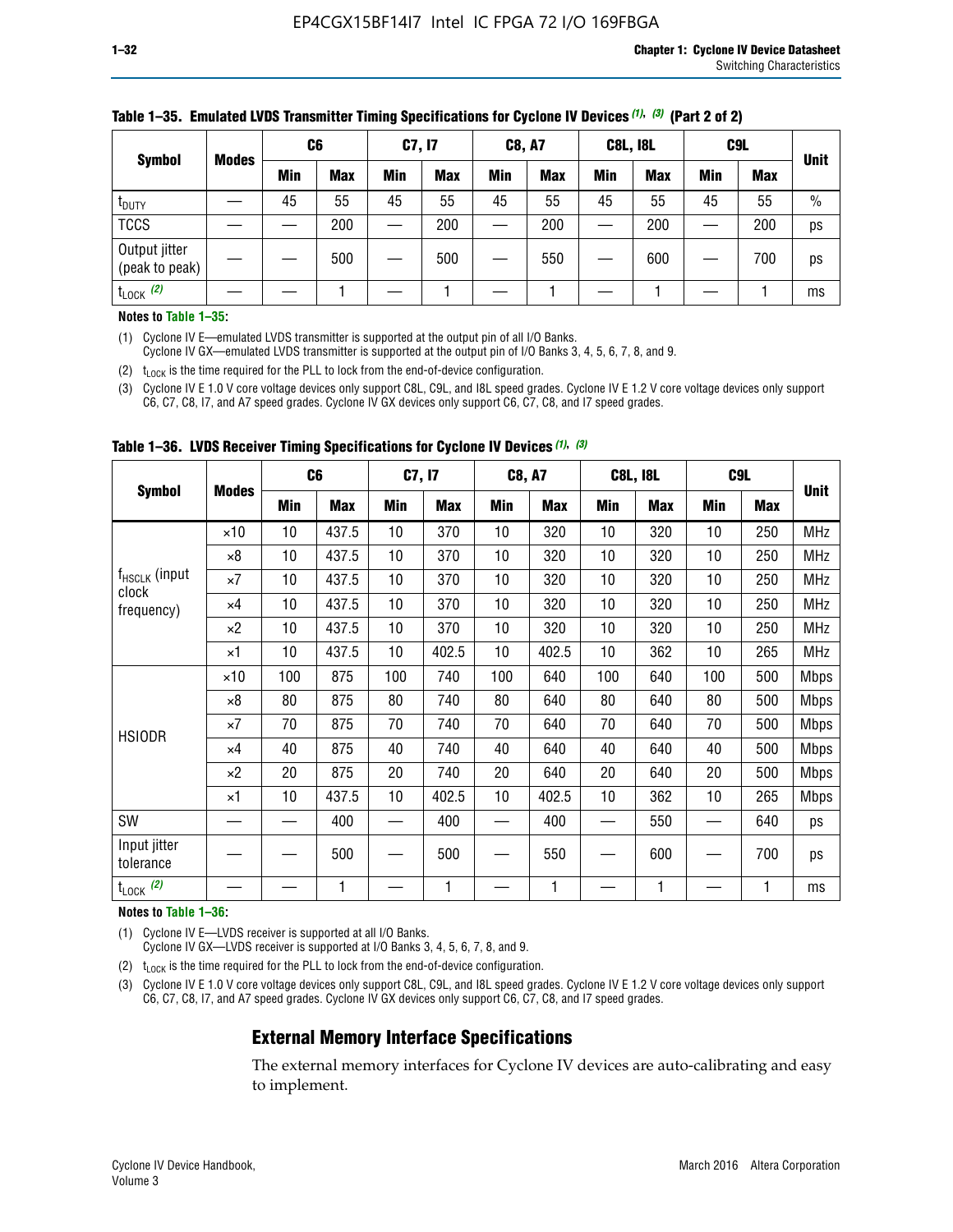**for more information about the supported maximum clock rate, device and pin** planning, IP implementation, and device termination, refer to *[Section III: System](http://www.altera.com/literature/hb/external-memory/emi_intro_specs.pdf)  [Performance Specifications](http://www.altera.com/literature/hb/external-memory/emi_intro_specs.pdf)* of the *External Memory Interface Handbook*.

Table 1–37 lists the memory output clock jitter specifications for Cyclone IV devices.

**Table 1–37. Memory Output Clock Jitter Specifications for Cyclone IV Devices** *(1)***,** *(2)*

| <b>Parameter</b>             | <b>Symbol</b>  | Min    | <b>Max</b> | <b>Unit</b> |
|------------------------------|----------------|--------|------------|-------------|
| Clock period jitter          | $L$ JIT(per)   | $-125$ | 125        | ps          |
| Cycle-to-cycle period jitter | $L$ JIT $(cc)$ | $-200$ | 200        | ps          |
| Duty cycle jitter            | LJIT(duty)     | $-150$ | 150        | рs          |

**Notes to Table 1–37:**

- (1) Memory output clock jitter measurements are for 200 consecutive clock cycles, as specified in the JEDEC DDR2 standard.
- (2) The clock jitter specification applies to memory output clock pins generated using DDIO circuits clocked by a PLL output routed on a global clock (GCLK) network.

### **Duty Cycle Distortion Specifications**

Table 1–38 lists the worst case duty cycle distortion for Cyclone IV devices.

**Table 1–38. Duty Cycle Distortion on Cyclone IV Devices I/O Pins** *(1)***,** *(2), (3)*

| <b>Symbol</b>     | C6  |            | C7, I7     |            | <b>C8, I8L, A7</b> |            | C9L        | <b>Unit</b> |               |
|-------------------|-----|------------|------------|------------|--------------------|------------|------------|-------------|---------------|
|                   | Min | <b>Max</b> | <b>Min</b> | <b>Max</b> | Min                | <b>Max</b> | <b>Min</b> | <b>Max</b>  |               |
| Output Duty Cycle | 45  | 55         | 45         | 55         | 45                 | 55         | 45         | 55          | $\frac{0}{0}$ |

**Notes to Table 1–38:**

(1) The duty cycle distortion specification applies to clock outputs from the PLLs, global clock tree, and IOE driving the dedicated and general purpose I/O pins.

(2) Cyclone IV devices meet the specified duty cycle distortion at the maximum output toggle rate for each combination of I/O standard and current strength.

(3) Cyclone IV E 1.0 V core voltage devices only support C8L, C9L, and I8L speed grades. Cyclone IV E 1.2 V core voltage devices only support C6, C7, C8, I7, and A7 speed grades. Cyclone IV GX devices only support C6, C7, C8, and I7 speed grades.

### **OCT Calibration Timing Specification**

Table 1–39 lists the duration of calibration for series OCT with calibration at device power-up for Cyclone IV devices.

#### **Table 1–39. Timing Specification for Series OCT with Calibration at Device Power-Up for Cyclone IV Devices** *(1)*

| Symbol  | <b>Description</b>                                            | <b>Maximum</b> | <b>Units</b> |
|---------|---------------------------------------------------------------|----------------|--------------|
| LOCTCAL | Duration of series OCT with<br>calibration at device power-up | 20             | μs           |

#### **Note to Table 1–39***:*

(1) OCT calibration takes place after device configuration and before entering user mode.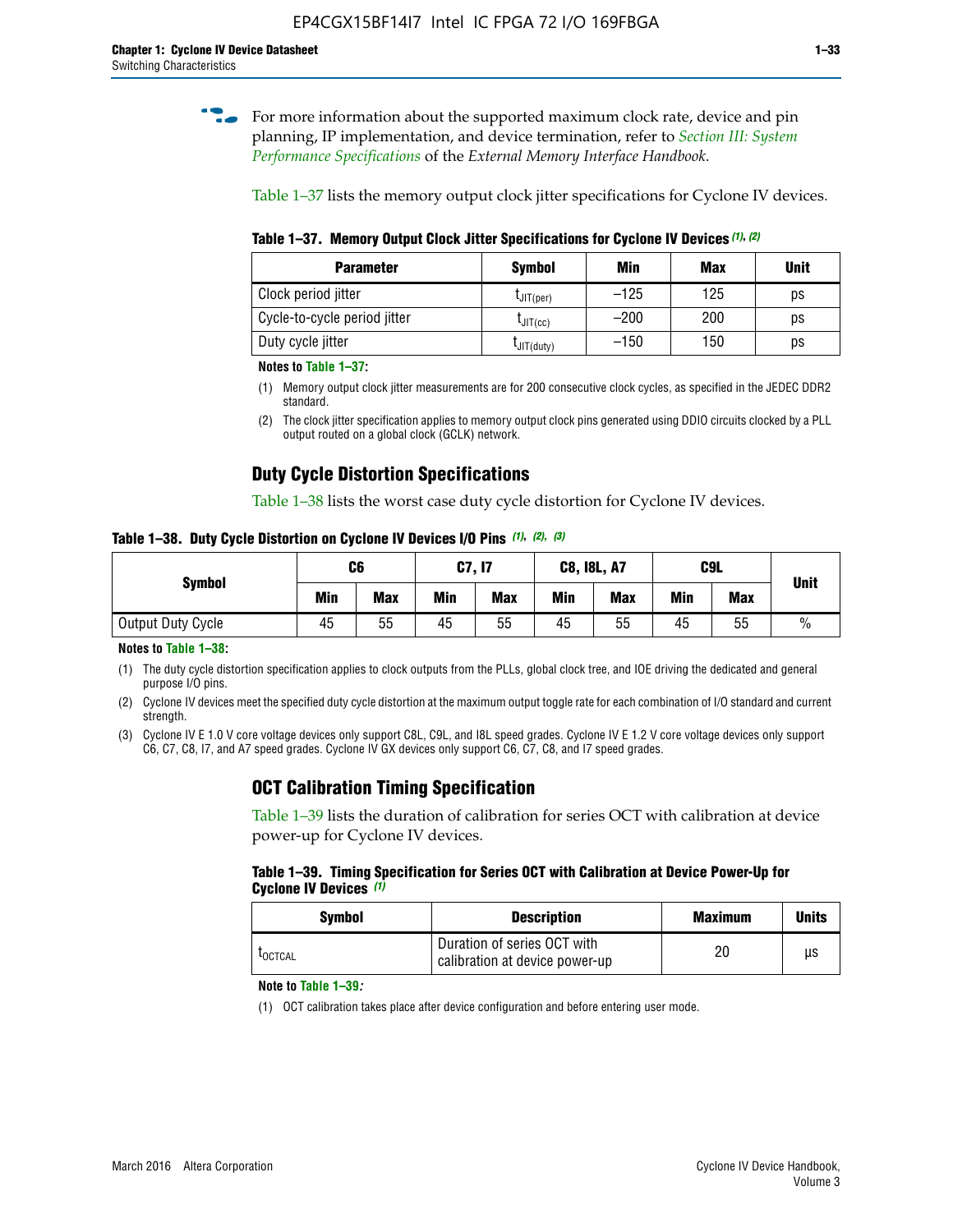### **IOE Programmable Delay**

Table 1–40 and Table 1–41 list the IOE programmable delay for Cyclone IV E 1.0 V core voltage devices.

#### **Table 1–40. IOE Programmable Delay on Column Pins for Cyclone IV E 1.0 V Core Voltage Devices** *(1)***,** *(2)*

|                                                                       |                                | <b>Number</b>  | Min<br><b>Offset</b> | <b>Max Offset</b>  |            |                    |             |       |    |  |
|-----------------------------------------------------------------------|--------------------------------|----------------|----------------------|--------------------|------------|--------------------|-------------|-------|----|--|
| <b>Parameter</b>                                                      | <b>Paths Affected</b>          | 0f             |                      | <b>Fast Corner</b> |            | <b>Slow Corner</b> | <b>Unit</b> |       |    |  |
|                                                                       |                                | <b>Setting</b> |                      | C8L                | <b>18L</b> | C8L                | C9L         | 18L   |    |  |
| Input delay from pin to<br>internal cells                             | Pad to I/O<br>dataout to core  | 7              | 0                    | 2.054              | 1.924      | 3.387              | 4.017       | 3.411 | ns |  |
| Input delay from pin to<br>input register                             | Pad to I/O input<br>register   | 8              | 0                    | 2.010              | 1.875      | 3.341              | 4.252       | 3.367 | ns |  |
| Delay from output register<br>to output pin                           | I/O output<br>register to pad  | 2              | 0                    | 0.641              | 0.631      | 1.111              | 1.377       | 1.124 | ns |  |
| Input delay from<br>dual-purpose clock pin to<br>fan-out destinations | Pad to global<br>clock network | 12             | 0                    | 0.971              | 0.931      | 1.684              | 2.298       | 1.684 | ns |  |

#### **Notes to Table 1–40:**

(1) The incremental values for the settings are generally linear. For the exact values for each setting, use the latest version of the Quartus II software.

(2) The minimum and maximum offset timing numbers are in reference to setting **0** as available in the Quartus II software.

| Table 1–41. IOE Programmable Delay on Row Pins for Cyclone IV E 1.0 V Core Voltage Devices (1), (2) |  |  |
|-----------------------------------------------------------------------------------------------------|--|--|
|-----------------------------------------------------------------------------------------------------|--|--|

|                                                                       |                                | <b>Number</b>  |                      | <b>Max Offset</b> |                    |       |                    |            |             |  |
|-----------------------------------------------------------------------|--------------------------------|----------------|----------------------|-------------------|--------------------|-------|--------------------|------------|-------------|--|
| <b>Parameter</b>                                                      | <b>Paths Affected</b>          | 0f             | Min<br><b>Offset</b> |                   | <b>Fast Corner</b> |       | <b>Slow Corner</b> |            | <b>Unit</b> |  |
|                                                                       |                                | <b>Setting</b> |                      | C8L               | <b>18L</b>         | C8L   | C9L                | <b>18L</b> |             |  |
| Input delay from pin to<br>internal cells                             | Pad to I/O<br>dataout to core  |                | 0                    | 2.057             | 1.921              | 3.389 | 4.146              | 3.412      | ns          |  |
| Input delay from pin to<br>input register                             | Pad to I/O input<br>register   | 8              | 0                    | 2.059             | 1.919              | 3.420 | 4.374              | 3.441      | ns          |  |
| Delay from output register<br>to output pin                           | I/O output<br>register to pad  | 2              | 0                    | 0.670             | 0.623              | 1.160 | 1.420              | 1.168      | ns          |  |
| Input delay from<br>dual-purpose clock pin to<br>fan-out destinations | Pad to global<br>clock network | 12             | 0                    | 0.960             | 0.919              | 1.656 | 2.258              | 1.656      | ns          |  |

#### **Notes to Table 1–41:**

(1) The incremental values for the settings are generally linear. For the exact values for each setting, use the latest version of the Quartus II software.

(2) The minimum and maximum offset timing numbers are in reference to setting **0** as available in the Quartus II software.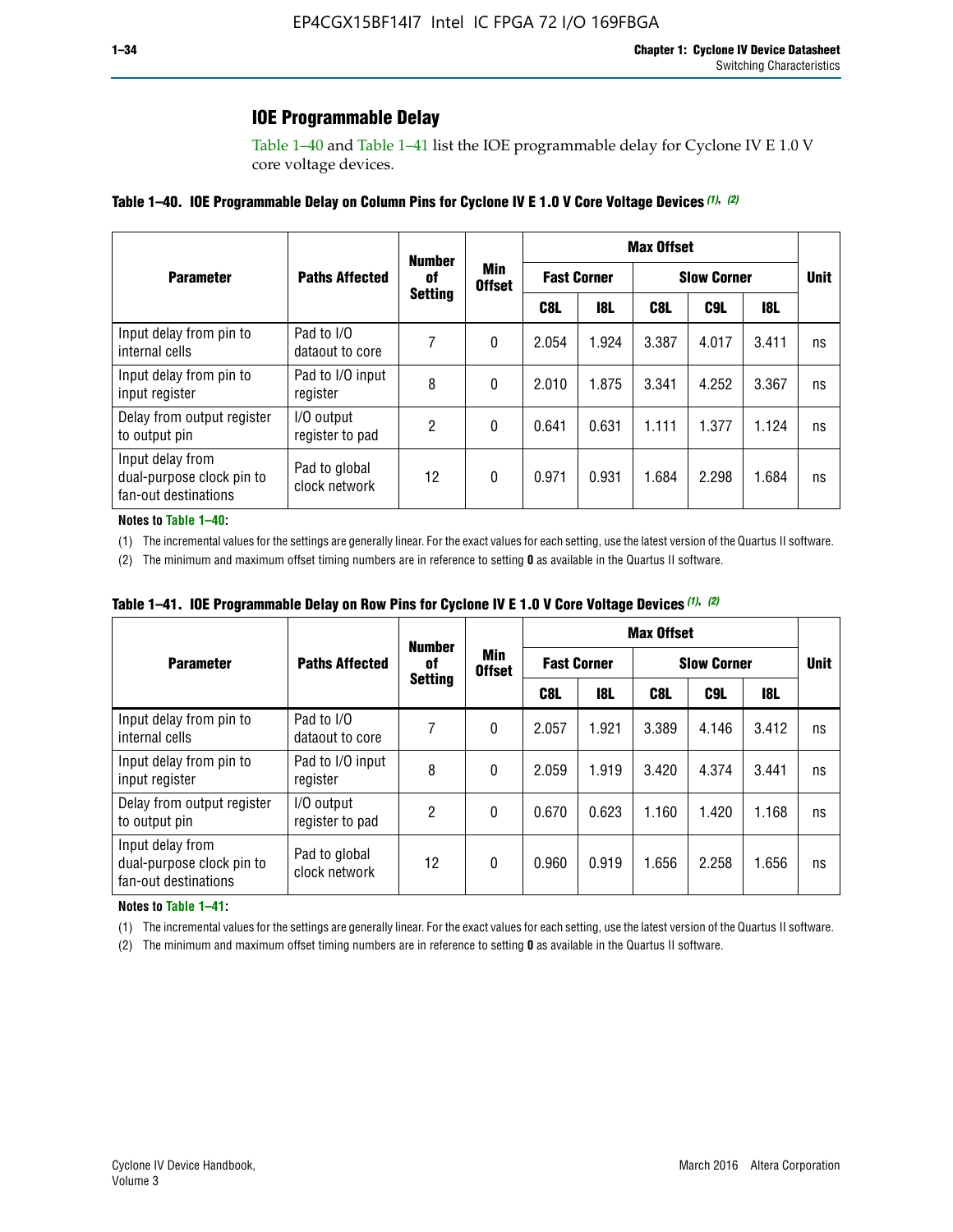Table 1–42 and Table 1–43 list the IOE programmable delay for Cyclone IV E 1.2 V core voltage devices.

|                                                                       |                                   | <b>Number</b>  |                             | <b>Max Offset</b> |                    |           |                    |       |       |               |       |    |
|-----------------------------------------------------------------------|-----------------------------------|----------------|-----------------------------|-------------------|--------------------|-----------|--------------------|-------|-------|---------------|-------|----|
| <b>Parameter</b>                                                      | <b>Paths</b><br><b>Affected</b>   | of             | <b>Min</b><br><b>Offset</b> |                   | <b>Fast Corner</b> |           | <b>Slow Corner</b> |       |       |               |       |    |
|                                                                       |                                   | <b>Setting</b> |                             | C <sub>6</sub>    | $\mathbf{I}$       | <b>A7</b> | C6                 | C7    | C8    | $\mathsf{I}7$ | A7    |    |
| Input delay from pin to<br>internal cells                             | Pad to I/O<br>dataout to<br>core  | 7              | 0                           | 1.314             | 1.211              | 1.211     | 2.177              | 2.340 | 2.433 | 2.388         | 2.508 | ns |
| Input delay from pin to<br>input register                             | Pad to I/O<br>input register      | 8              | $\Omega$                    | 1.307             | 1.203              | 1.203     | 2.19               | 2.387 | 2.540 | 2.430         | 2.545 | ns |
| Delay from output<br>register to output pin                           | I/O output<br>register to<br>pad  | 2              | 0                           | 0.437             | 0.402              | 0.402     | 0.747              | 0.820 | 0.880 | 0.834         | 0.873 | ns |
| Input delay from<br>dual-purpose clock pin<br>to fan-out destinations | Pad to global<br>clock<br>network | 12             | 0                           | 0.693             | 0.665              | 0.665     | 1.200              | 1.379 | 1.532 | 1.393         | 1.441 | ns |

**Table 1–42. IOE Programmable Delay on Column Pins for Cyclone IV E 1.2 V Core Voltage Devices** *(1)***,** *(2)*

**Notes to Table 1–42:**

(1) The incremental values for the settings are generally linear. For the exact values for each setting, use the latest version of the Quartus II software.

(2) The minimum and maximum offset timing numbers are in reference to setting **0** as available in the Quartus II software.

|                                                                       |                                   | <b>Number</b>  |                      | <b>Max Offset</b> |                    |           |                    |                |       |              |       |    |
|-----------------------------------------------------------------------|-----------------------------------|----------------|----------------------|-------------------|--------------------|-----------|--------------------|----------------|-------|--------------|-------|----|
| <b>Parameter</b>                                                      | <b>Paths</b><br><b>Affected</b>   | 0f             | Min<br><b>Offset</b> |                   | <b>Fast Corner</b> |           | <b>Slow Corner</b> |                |       |              |       |    |
|                                                                       |                                   | <b>Setting</b> |                      | C6                | $\overline{17}$    | <b>A7</b> | C6                 | C <sub>7</sub> | C8    | $\mathbf{I}$ | A7    |    |
| Input delay from pin to<br>internal cells                             | Pad to I/O<br>dataout to<br>core  | 7              | 0                    | 1.314             | 1.209              | 1.209     | 2.201              | 2.386          | 2.510 | 2.429        | 2.548 | ns |
| Input delay from pin to<br>input register                             | Pad to I/O<br>input register      | 8              | $\theta$             | 1.312             | 1.207              | 1.207     | 2.202              | 2.402          | 2.558 | 2.447        | 2.557 | ns |
| Delay from output<br>register to output pin                           | I/O output<br>register to<br>pad  | $\overline{2}$ | $\Omega$             | 0.458             | 0.419              | 0.419     | 0.783              | 0.861          | 0.924 | 0.875        | 0.915 | ns |
| Input delay from<br>dual-purpose clock pin<br>to fan-out destinations | Pad to global<br>clock<br>network | 12             | 0                    | 0.686             | 0.657              | 0.657     | 1.185              | 1.360          | 1.506 | 1.376        | 1.422 | ns |

**Table 1–43. IOE Programmable Delay on Row Pins for Cyclone IV E 1.2 V Core Voltage Devices** *(1)***,** *(2)*

#### **Notes to Table 1–43:**

(1) The incremental values for the settings are generally linear. For the exact values for each setting, use the latest version of the Quartus II software.

(2) The minimum and maximum offset timing numbers are in reference to setting **0** as available in the Quartus II software.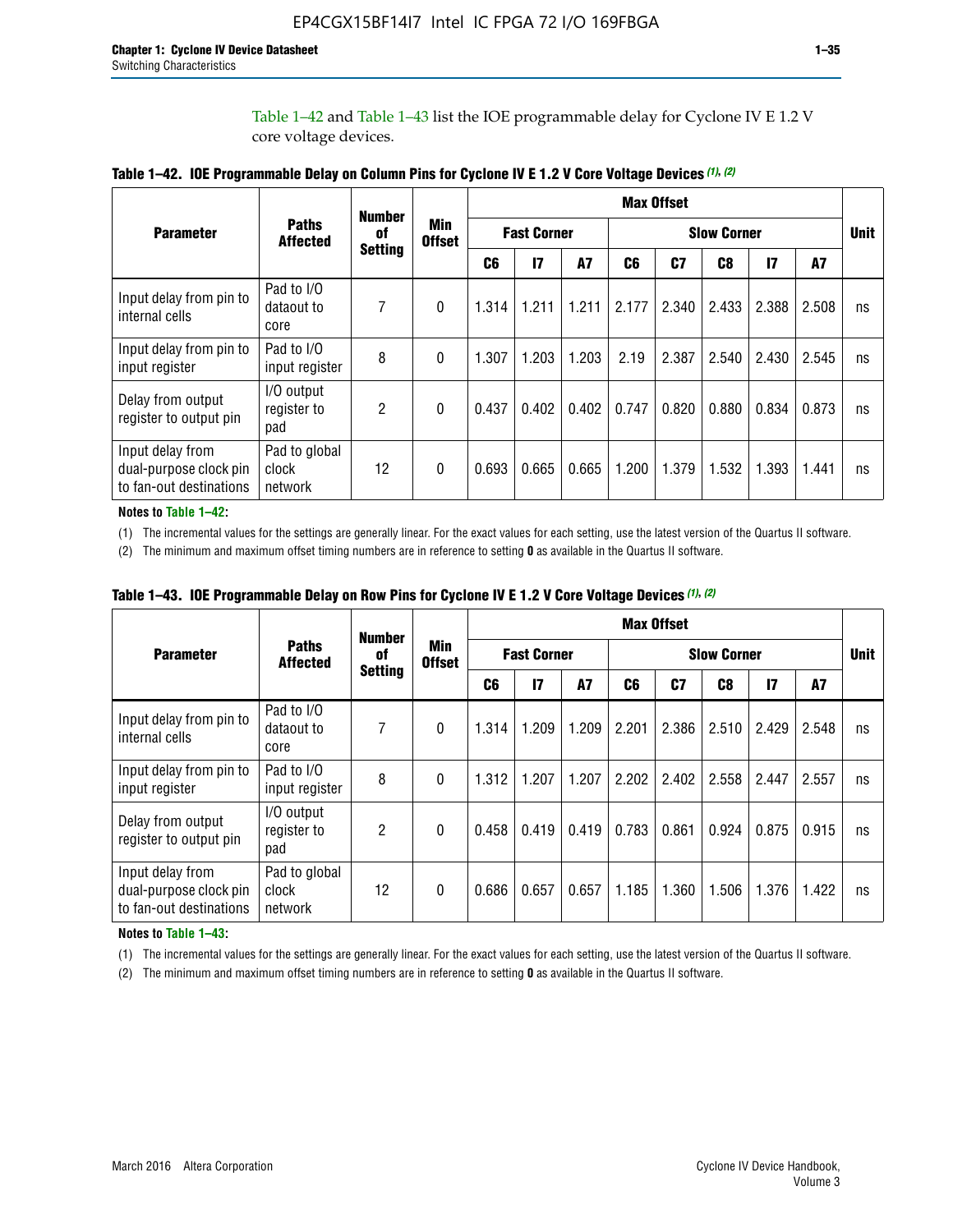Table 1–44 and Table 1–45 list the IOE programmable delay for Cyclone IV GX devices.

|                                                                       |                                   | <b>Number</b>         |                             |       |                    |       | <b>Max Offset</b>  |                |               |    |
|-----------------------------------------------------------------------|-----------------------------------|-----------------------|-----------------------------|-------|--------------------|-------|--------------------|----------------|---------------|----|
| <b>Parameter</b>                                                      | <b>Paths</b><br><b>Affected</b>   | 0f<br><b>Settings</b> | <b>Min</b><br><b>Offset</b> |       | <b>Fast Corner</b> |       | <b>Slow Corner</b> |                |               |    |
|                                                                       |                                   |                       |                             | C6    | $\mathbf{I}$       | C6    | C <sub>7</sub>     | C <sub>8</sub> | $\mathsf{I}7$ |    |
| Input delay from pin to<br>internal cells                             | Pad to I/O<br>dataout to<br>core  | 7                     | $\mathbf{0}$                | 1.313 | 1.209              | 2.184 | 2.336              | 2.451          | 2.387         | ns |
| Input delay from pin to<br>input register                             | Pad to I/O<br>input register      | 8                     | $\Omega$                    | 1.312 | 1.208              | 2.200 | 2.399              | 2.554          | 2.446         | ns |
| Delay from output<br>register to output pin                           | I/O output<br>register to<br>pad  | 2                     | $\mathbf{0}$                | 0.438 | 0.404              | 0.751 | 0.825              | 0.886          | 0.839         | ns |
| Input delay from<br>dual-purpose clock pin<br>to fan-out destinations | Pad to global<br>clock<br>network | 12                    | 0                           | 0.713 | 0.682              | 1.228 | 1.41               | 1.566          | 1.424         | ns |

**Table 1–44. IOE Programmable Delay on Column Pins for Cyclone IV GX Devices** *(1)***,** *(2)*

**Notes to Table 1–44:**

(1) The incremental values for the settings are generally linear. For exact values of each setting, use the latest version of the Quartus II software.

(2) The minimum and maximum offset timing numbers are in reference to setting **0** as available in the Quartus II software.

|                                                                       |                                  | <b>Number</b>   | Min<br><b>Offset</b> | <b>Max Offset</b> |                    |       |             |       |              |    |
|-----------------------------------------------------------------------|----------------------------------|-----------------|----------------------|-------------------|--------------------|-------|-------------|-------|--------------|----|
| <b>Parameter</b>                                                      | <b>Paths</b><br><b>Affected</b>  | 0f              |                      |                   | <b>Fast Corner</b> |       | <b>Unit</b> |       |              |    |
|                                                                       |                                  | <b>Settings</b> |                      | C6                | 17                 | C6    | C7          | C8    | $\mathbf{I}$ |    |
| Input delay from pin to<br>internal cells                             | Pad to I/O<br>dataout to<br>core | 7               | $\mathbf{0}$         | 1.314             | 1.210              | 2.209 | 2.398       | 2.526 | 2.443        | ns |
| Input delay from pin to<br>input register                             | Pad to I/O<br>input register     | 8               | $\mathbf{0}$         | 1.313             | 1.208              | 2.205 | 2.406       | 2.563 | 2.450        | ns |
| Delay from output<br>register to output pin                           | I/O output<br>register to<br>pad | $\overline{2}$  | $\mathbf{0}$         | 0.461             | 0.421              | 0.789 | 0.869       | 0.933 | 0.884        | ns |
| Input delay from<br>dual-purpose clock pin<br>to fan-out destinations | Pad to global<br>clock network   | 12              | 0                    | 0.712             | 0.682              | 1.225 | 1.407       | 1.562 | 1.421        | ns |

**Table 1–45. IOE Programmable Delay on Row Pins for Cyclone IV GX Devices** *(1)***,** *(2)*

#### **Notes to Table 1–45:**

(1) The incremental values for the settings are generally linear. For exact values of each setting, use the latest version of Quartus II software.

(2) The minimum and maximum offset timing numbers are in reference to setting **0** as available in the Quartus II software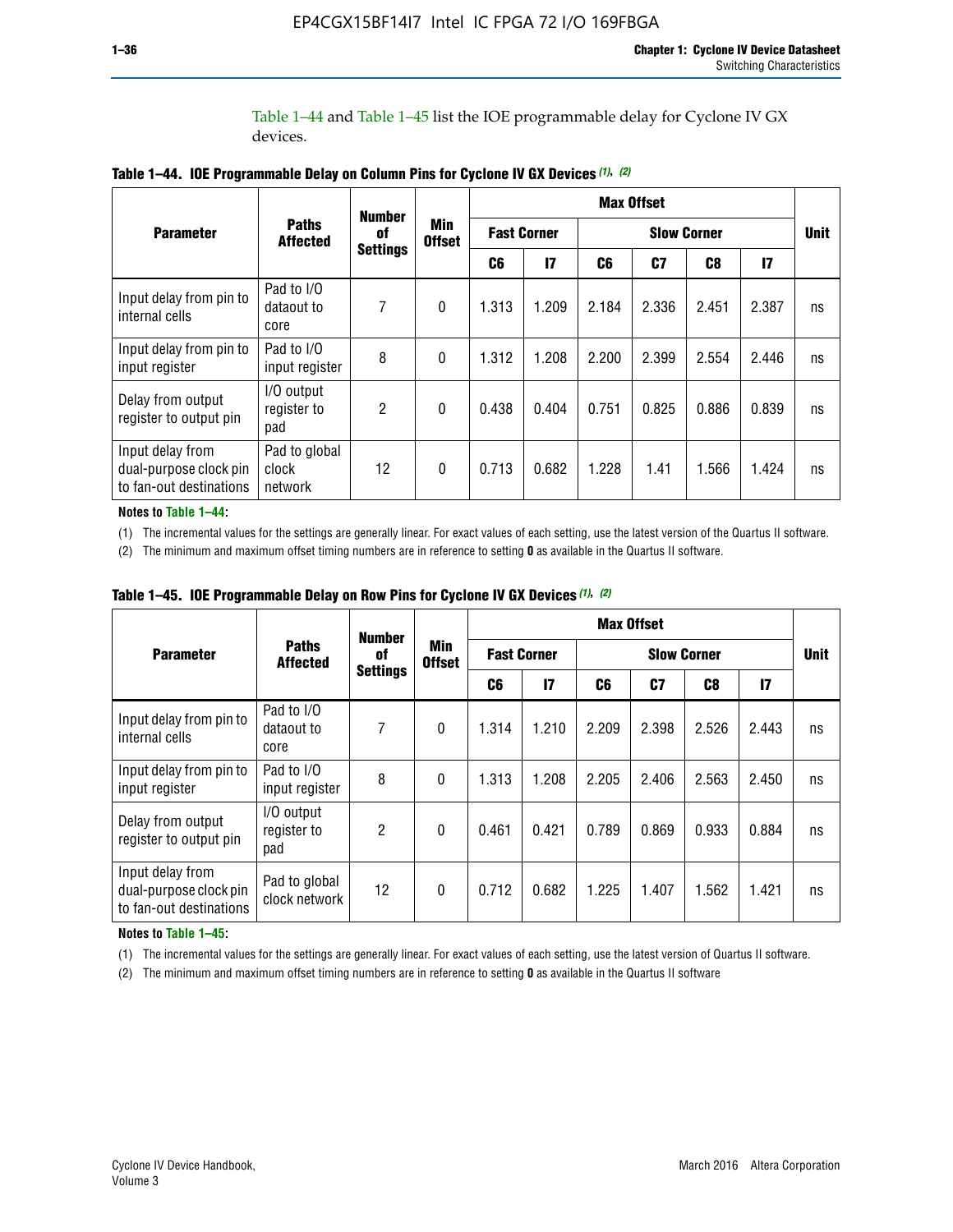# **I/O Timing**

Use the following methods to determine I/O timing:

- the Excel-based I/O Timing
- the Quartus II timing analyzer

The Excel-based I/O timing provides pin timing performance for each device density and speed grade. The data is typically used prior to designing the FPGA to get a timing budget estimation as part of the link timing analysis. The Quartus II timing analyzer provides a more accurate and precise I/O timing data based on the specifics of the design after place-and-route is complete.

**For The Excel-based I/O Timing spreadsheet is downloadable from Cyclone IV Devices** [Literature](http://www.altera.com/literature/lit-cyclone-iv.jsp) website.

# **Glossary**

Table 1–46 lists the glossary for this chapter.

| <b>Letter</b> | <b>Term</b>                                                     | <b>Definitions</b>                                                                                                                               |  |  |  |  |  |  |
|---------------|-----------------------------------------------------------------|--------------------------------------------------------------------------------------------------------------------------------------------------|--|--|--|--|--|--|
| A             |                                                                 |                                                                                                                                                  |  |  |  |  |  |  |
| B             |                                                                 |                                                                                                                                                  |  |  |  |  |  |  |
| C             |                                                                 |                                                                                                                                                  |  |  |  |  |  |  |
| D             |                                                                 |                                                                                                                                                  |  |  |  |  |  |  |
| E             |                                                                 |                                                                                                                                                  |  |  |  |  |  |  |
| F             | $f_{\sf HSCLK}$                                                 | High-speed I/O block: High-speed receiver/transmitter input and output clock frequency.                                                          |  |  |  |  |  |  |
| G             | <b>GCLK</b>                                                     | Input pin directly to Global Clock network.                                                                                                      |  |  |  |  |  |  |
|               | <b>GCLK PLL</b>                                                 | Input pin to Global Clock network through the PLL.                                                                                               |  |  |  |  |  |  |
| н             | <b>HSIODR</b>                                                   | High-speed I/O block: Maximum/minimum LVDS data transfer rate (HSIODR = 1/TUI).                                                                  |  |  |  |  |  |  |
|               | Input Waveforms<br>for the SSTL<br>Differential I/O<br>Standard | $\frac{1}{\sqrt{1+\frac{1}{2}}}\left\{ \frac{1}{\sqrt{1+\frac{1}{2}}}\right\}$<br><b>V</b> swing<br>$\cdots$ $V_{REF}$<br>\<br>$\sim V_{\rm IL}$ |  |  |  |  |  |  |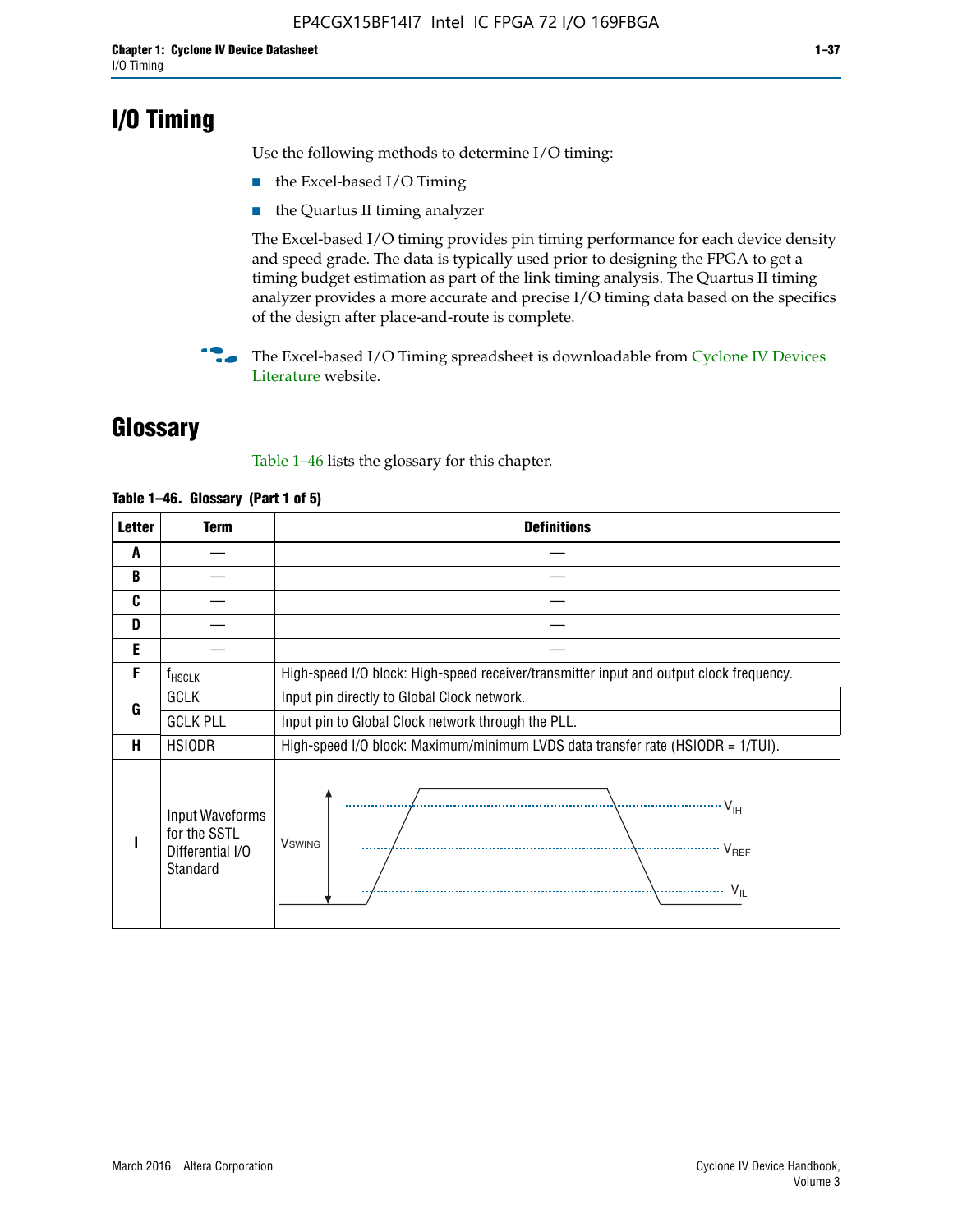### **Table 1–46. Glossary (Part 2 of 5)**

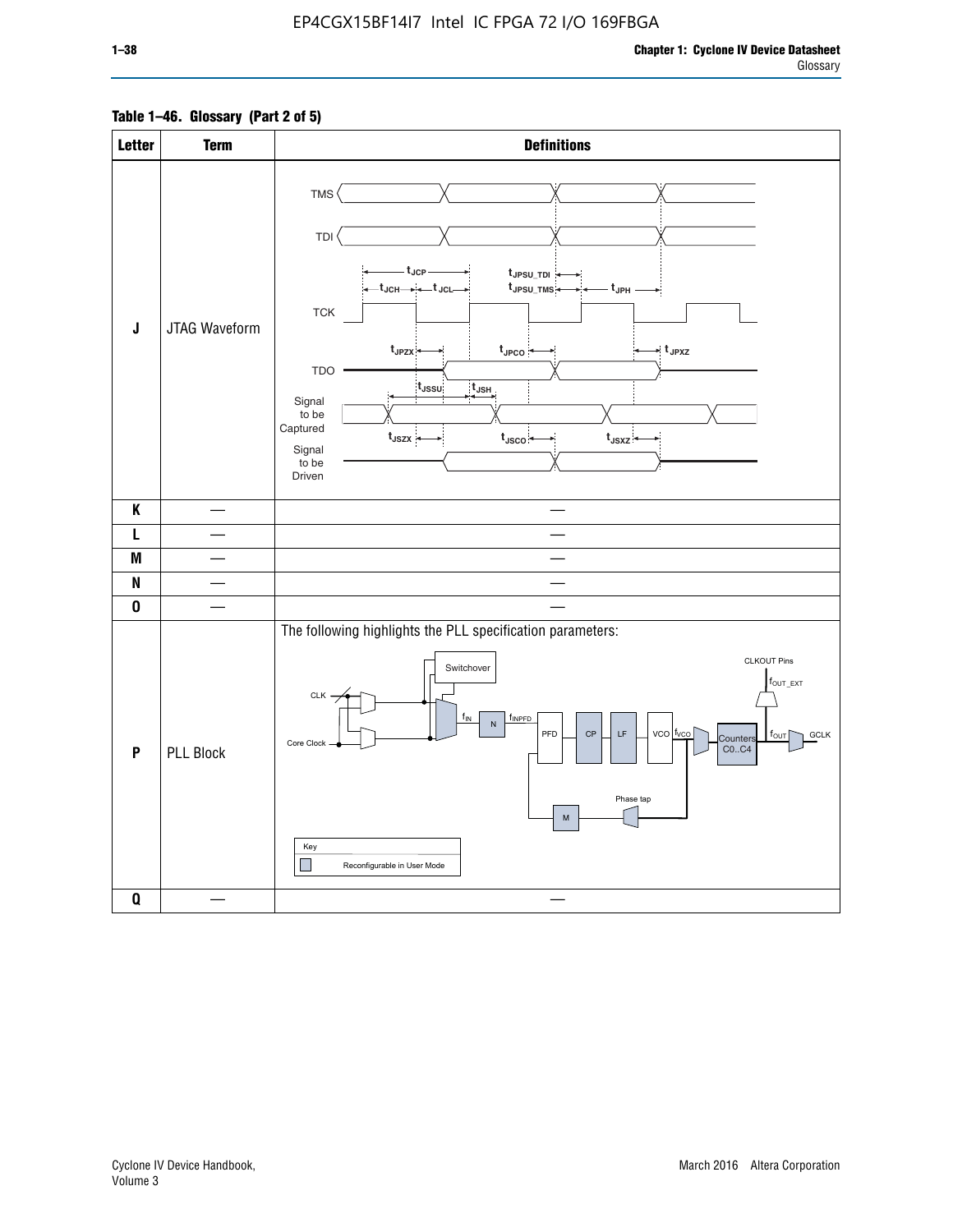### **Table 1–46. Glossary (Part 3 of 5)**

| <b>Letter</b> | <b>Term</b>                | <b>Definitions</b>                                                                                                                                                                                |  |  |  |  |  |  |  |
|---------------|----------------------------|---------------------------------------------------------------------------------------------------------------------------------------------------------------------------------------------------|--|--|--|--|--|--|--|
|               | $R_L$                      | Receiver differential input discrete resistor (external to Cyclone IV devices).                                                                                                                   |  |  |  |  |  |  |  |
|               |                            | Receiver input waveform for LVDS and LVPECL differential standards:                                                                                                                               |  |  |  |  |  |  |  |
|               |                            | <b>Single-Ended Waveform</b>                                                                                                                                                                      |  |  |  |  |  |  |  |
|               |                            | Positive Channel (p) = $V_{\text{H}}$                                                                                                                                                             |  |  |  |  |  |  |  |
|               |                            | $\mathsf{V}_{\mathsf{ID}}$                                                                                                                                                                        |  |  |  |  |  |  |  |
|               |                            | Negative Channel (n) = $V_{\parallel}$<br>$V_{CM}$                                                                                                                                                |  |  |  |  |  |  |  |
|               | Receiver Input             | Ground                                                                                                                                                                                            |  |  |  |  |  |  |  |
| R             | Waveform                   |                                                                                                                                                                                                   |  |  |  |  |  |  |  |
|               |                            | Differential Waveform (Mathematical Function of Positive & Negative Channel)                                                                                                                      |  |  |  |  |  |  |  |
|               |                            |                                                                                                                                                                                                   |  |  |  |  |  |  |  |
|               |                            | $V_{ID}$                                                                                                                                                                                          |  |  |  |  |  |  |  |
|               |                            | 0V<br>$V_{ID}$                                                                                                                                                                                    |  |  |  |  |  |  |  |
|               |                            | $p - n$                                                                                                                                                                                           |  |  |  |  |  |  |  |
|               | Receiver input             |                                                                                                                                                                                                   |  |  |  |  |  |  |  |
|               | skew margin                | High-speed I/O block: The total margin left after accounting for the sampling window and TCCS.<br>$RSKM = (TUI - SW - TCCS) / 2.$                                                                 |  |  |  |  |  |  |  |
|               | (RSKM)                     |                                                                                                                                                                                                   |  |  |  |  |  |  |  |
|               |                            | $V_{CCIO}$                                                                                                                                                                                        |  |  |  |  |  |  |  |
|               |                            |                                                                                                                                                                                                   |  |  |  |  |  |  |  |
|               |                            | $V_{\text{\tiny OH}}^-$                                                                                                                                                                           |  |  |  |  |  |  |  |
|               |                            | $V_{H(AC)}$                                                                                                                                                                                       |  |  |  |  |  |  |  |
|               |                            | $V_{IH(DC)}$<br>V <sub>REF</sub>                                                                                                                                                                  |  |  |  |  |  |  |  |
|               |                            | $V_{\text{IL(DC)}}$                                                                                                                                                                               |  |  |  |  |  |  |  |
|               | Single-ended               | VIL(AC)                                                                                                                                                                                           |  |  |  |  |  |  |  |
|               | voltage-<br>referenced I/O |                                                                                                                                                                                                   |  |  |  |  |  |  |  |
| S             | Standard                   | $V_{\text{OL}}$                                                                                                                                                                                   |  |  |  |  |  |  |  |
|               |                            | $\rm V_{ss}^-$                                                                                                                                                                                    |  |  |  |  |  |  |  |
|               |                            | The JEDEC standard for SSTI and HSTL I/O standards defines both the AC and DC input signal                                                                                                        |  |  |  |  |  |  |  |
|               |                            | values. The AC values indicate the voltage levels at which the receiver must meet its timing                                                                                                      |  |  |  |  |  |  |  |
|               |                            | specifications. The DC values indicate the voltage levels at which the final logic state of the<br>receiver is unambiguously defined. After the receiver input crosses the AC value, the receiver |  |  |  |  |  |  |  |
|               |                            | changes to the new logic state. The new logic state is then maintained as long as the input stays                                                                                                 |  |  |  |  |  |  |  |
|               |                            | beyond the DC threshold. This approach is intended to provide predictable receiver timing in the                                                                                                  |  |  |  |  |  |  |  |
|               | SW (Sampling               | presence of input waveform ringing.<br>High-speed I/O block: The period of time during which the data must be valid to capture it                                                                 |  |  |  |  |  |  |  |
|               | Window)                    | correctly. The setup and hold times determine the ideal strobe position in the sampling window.                                                                                                   |  |  |  |  |  |  |  |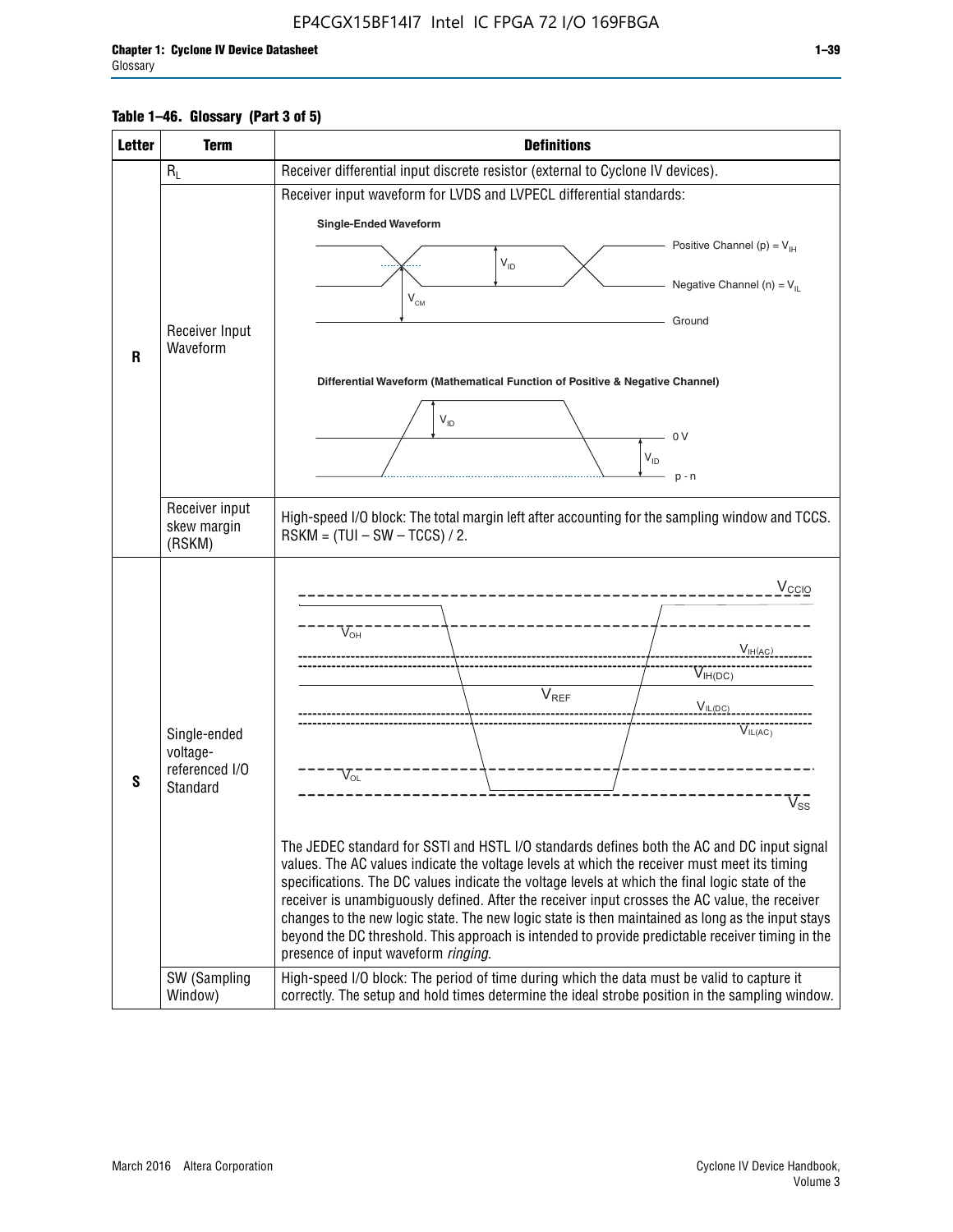| <b>Letter</b> | <b>Term</b>                                                                      | <b>Definitions</b>                                                                                                                                                                                                                                                                                                                                                                |  |  |  |  |  |
|---------------|----------------------------------------------------------------------------------|-----------------------------------------------------------------------------------------------------------------------------------------------------------------------------------------------------------------------------------------------------------------------------------------------------------------------------------------------------------------------------------|--|--|--|--|--|
|               | $t_{C}$                                                                          | High-speed receiver and transmitter input and output clock period.                                                                                                                                                                                                                                                                                                                |  |  |  |  |  |
|               | Channel-to-<br>channel-skew<br>(TCCS)                                            | High-speed I/O block: The timing difference between the fastest and slowest output edges,<br>including $t_{C0}$ variation and clock skew. The clock is included in the TCCS measurement.                                                                                                                                                                                          |  |  |  |  |  |
|               | $t_{\text{cin}}$                                                                 | Delay from the clock pad to the I/O input register.                                                                                                                                                                                                                                                                                                                               |  |  |  |  |  |
|               | $t_{CO}$                                                                         | Delay from the clock pad to the I/O output.                                                                                                                                                                                                                                                                                                                                       |  |  |  |  |  |
|               | $t_{\text{cout}}$                                                                | Delay from the clock pad to the I/O output register.                                                                                                                                                                                                                                                                                                                              |  |  |  |  |  |
|               | t <sub>DUTY</sub>                                                                | High-speed I/O block: Duty cycle on high-speed transmitter output clock.                                                                                                                                                                                                                                                                                                          |  |  |  |  |  |
|               | t <sub>FALL</sub>                                                                | Signal high-to-low transition time (80-20%).                                                                                                                                                                                                                                                                                                                                      |  |  |  |  |  |
|               | $t_H$                                                                            | Input register hold time.                                                                                                                                                                                                                                                                                                                                                         |  |  |  |  |  |
|               | <b>Timing Unit</b><br>Interval (TUI)                                             | High-speed I/O block: The timing budget allowed for skew, propagation delays, and data<br>sampling window. (TUI = $1/($ Receiver Input Clock Frequency Multiplication Factor) = $tC/w$ ).                                                                                                                                                                                         |  |  |  |  |  |
|               | <b>t</b> <sub>INJITTER</sub>                                                     | Period jitter on the PLL clock input.                                                                                                                                                                                                                                                                                                                                             |  |  |  |  |  |
|               | t <sub>outjitter_dedclk</sub>                                                    | Period jitter on the dedicated clock output driven by a PLL.                                                                                                                                                                                                                                                                                                                      |  |  |  |  |  |
|               | t <sub>outjitter_io</sub>                                                        | Period jitter on the general purpose I/O driven by a PLL.                                                                                                                                                                                                                                                                                                                         |  |  |  |  |  |
|               | $t_{\sf plicin}$                                                                 | Delay from the PLL inclk pad to the I/O input register.                                                                                                                                                                                                                                                                                                                           |  |  |  |  |  |
|               | Delay from the PLL inclk pad to the I/O output register.<br>$t_{\text{pll}$ cout |                                                                                                                                                                                                                                                                                                                                                                                   |  |  |  |  |  |
| T             | Transmitter<br>Output<br>Waveform                                                | Transmitter output waveforms for the LVDS, mini-LVDS, PPDS and RSDS Differential I/O<br>Standards:<br><b>Single-Ended Waveform</b><br>Positive Channel (p) = $V_{OH}$<br>VOD<br>Negative Channel (n) = $V_{OL}$<br>$V_{OS}$<br>Ground<br>Differential Waveform (Mathematical Function of Positive & Negative Channel)<br>$V_{OD}$<br>n V<br>$\mathsf{V}_{\mathsf{OD}}$<br>$p - n$ |  |  |  |  |  |
|               | $t_{\text{RISE}}$                                                                | Signal low-to-high transition time (20-80%).                                                                                                                                                                                                                                                                                                                                      |  |  |  |  |  |
|               | $t_{\scriptstyle\text{SU}}$                                                      | Input register setup time.                                                                                                                                                                                                                                                                                                                                                        |  |  |  |  |  |
| U             |                                                                                  |                                                                                                                                                                                                                                                                                                                                                                                   |  |  |  |  |  |

### **Table 1–46. Glossary (Part 4 of 5)**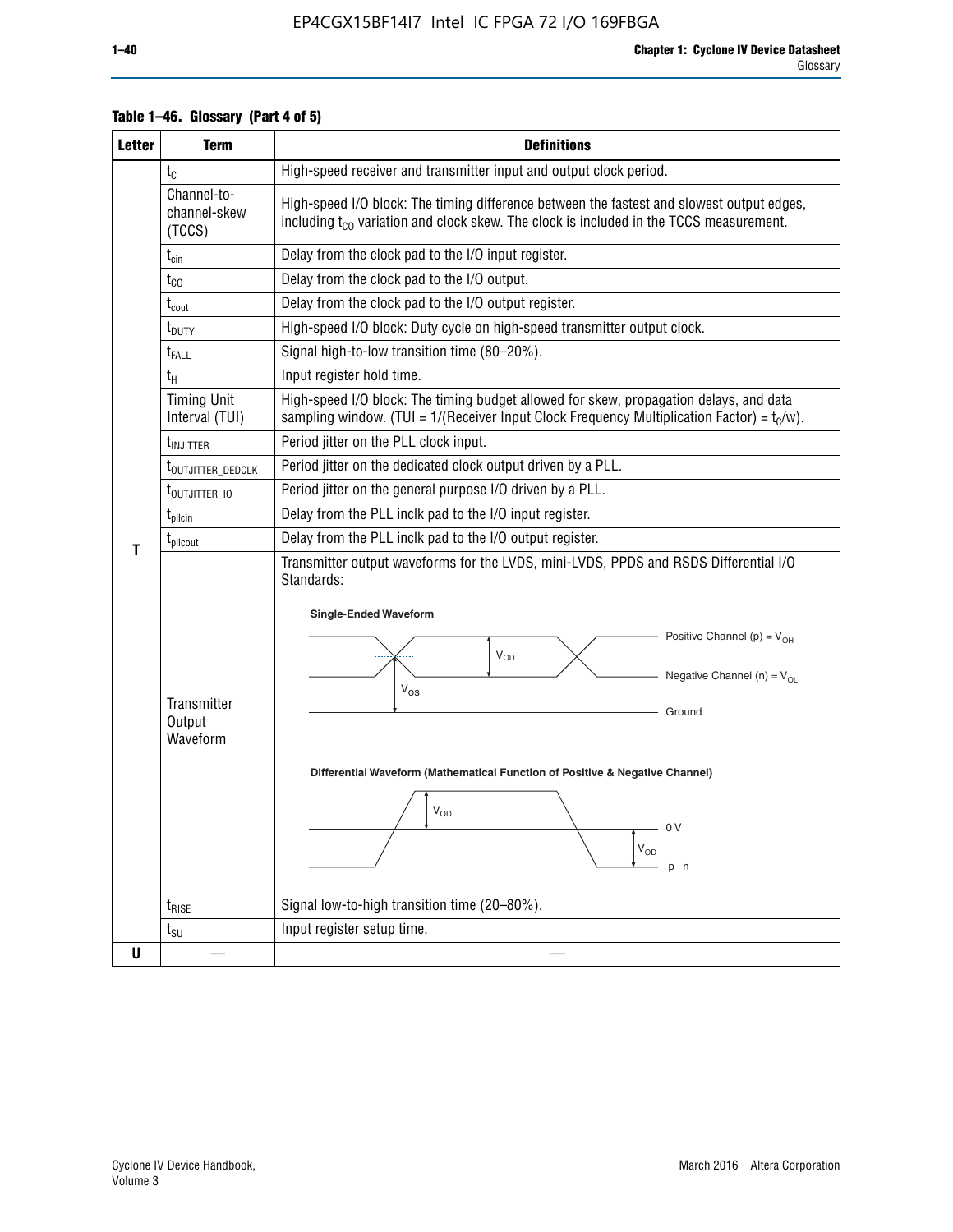### **Table 1–46. Glossary (Part 5 of 5)**

| <b>Letter</b> | <b>Term</b>             | <b>Definitions</b>                                                                                                                                                                                |
|---------------|-------------------------|---------------------------------------------------------------------------------------------------------------------------------------------------------------------------------------------------|
|               | $V_{CM(DC)}$            | DC common mode input voltage.                                                                                                                                                                     |
|               | $V_{DIF(AC)}$           | AC differential input voltage: The minimum AC input differential voltage required for switching.                                                                                                  |
|               | $V_{DIF(DC)}$           | DC differential input voltage: The minimum DC input differential voltage required for switching.                                                                                                  |
|               | V <sub>ICM</sub>        | Input common mode voltage: The common mode of the differential signal at the receiver.                                                                                                            |
|               | $V_{ID}$                | Input differential voltage swing: The difference in voltage between the positive and<br>complementary conductors of a differential transmission at the receiver.                                  |
|               | $V_{\text{IH}}$         | Voltage input high: The minimum positive voltage applied to the input that is accepted by the<br>device as a logic high.                                                                          |
|               | $V_{IH(AC)}$            | High-level AC input voltage.                                                                                                                                                                      |
|               | $V_{IH(DC)}$            | High-level DC input voltage.                                                                                                                                                                      |
|               | $V_{IL}$                | Voltage input low: The maximum positive voltage applied to the input that is accepted by the<br>device as a logic low.                                                                            |
|               | $V_{IL(AC)}$            | Low-level AC input voltage.                                                                                                                                                                       |
|               | $V_{IL(DC)}$            | Low-level DC input voltage.                                                                                                                                                                       |
|               | $V_{\text{IN}}$         | DC input voltage.                                                                                                                                                                                 |
|               | $V_{OCM}$               | Output common mode voltage: The common mode of the differential signal at the transmitter.                                                                                                        |
| $\mathbf{V}$  | $V_{OD}$                | Output differential voltage swing: The difference in voltage between the positive and<br>complementary conductors of a differential transmission at the transmitter. $V_{OD} = V_{OH} - V_{OL}$ . |
|               | $V_{OH}$                | Voltage output high: The maximum positive voltage from an output that the device considers is<br>accepted as the minimum positive high level.                                                     |
|               | $V_{OL}$                | Voltage output low: The maximum positive voltage from an output that the device considers is<br>accepted as the maximum positive low level.                                                       |
|               | $V_{OS}$                | Output offset voltage: $V_{OS} = (V_{OH} + V_{OL}) / 2$ .                                                                                                                                         |
|               | $V_{OX (AC)}$           | AC differential output cross point voltage: the voltage at which the differential output signals<br>must cross.                                                                                   |
|               | V <sub>REF</sub>        | Reference voltage for the SSTL and HSTL I/O standards.                                                                                                                                            |
|               | $V_{REF\,(AC)}$         | AC input reference voltage for the SSTL and HSTL I/O standards. $V_{REF(AC)} = V_{REF(DC)} +$ noise. The<br>peak-to-peak AC noise on $V_{REF}$ must not exceed 2% of $V_{REF(DC)}$ .              |
|               | $V_{REF(DC)}$           | DC input reference voltage for the SSTL and HSTL I/O standards.                                                                                                                                   |
|               | $V_{\text{SWING (AC)}}$ | AC differential input voltage: AC input differential voltage required for switching. For the SSTL<br>differential I/O standard, refer to Input Waveforms.                                         |
|               | $V_{SWING (DC)}$        | DC differential input voltage: DC input differential voltage required for switching. For the SSTL<br>differential I/O standard, refer to Input Waveforms.                                         |
|               | $V_{TT}$                | Termination voltage for the SSTL and HSTL I/O standards.                                                                                                                                          |
|               | $V_{X(AC)}$             | AC differential input cross point voltage: The voltage at which the differential input signals must<br>cross.                                                                                     |
| W             |                         |                                                                                                                                                                                                   |
| X             |                         |                                                                                                                                                                                                   |
| Υ             |                         |                                                                                                                                                                                                   |
| Z             |                         |                                                                                                                                                                                                   |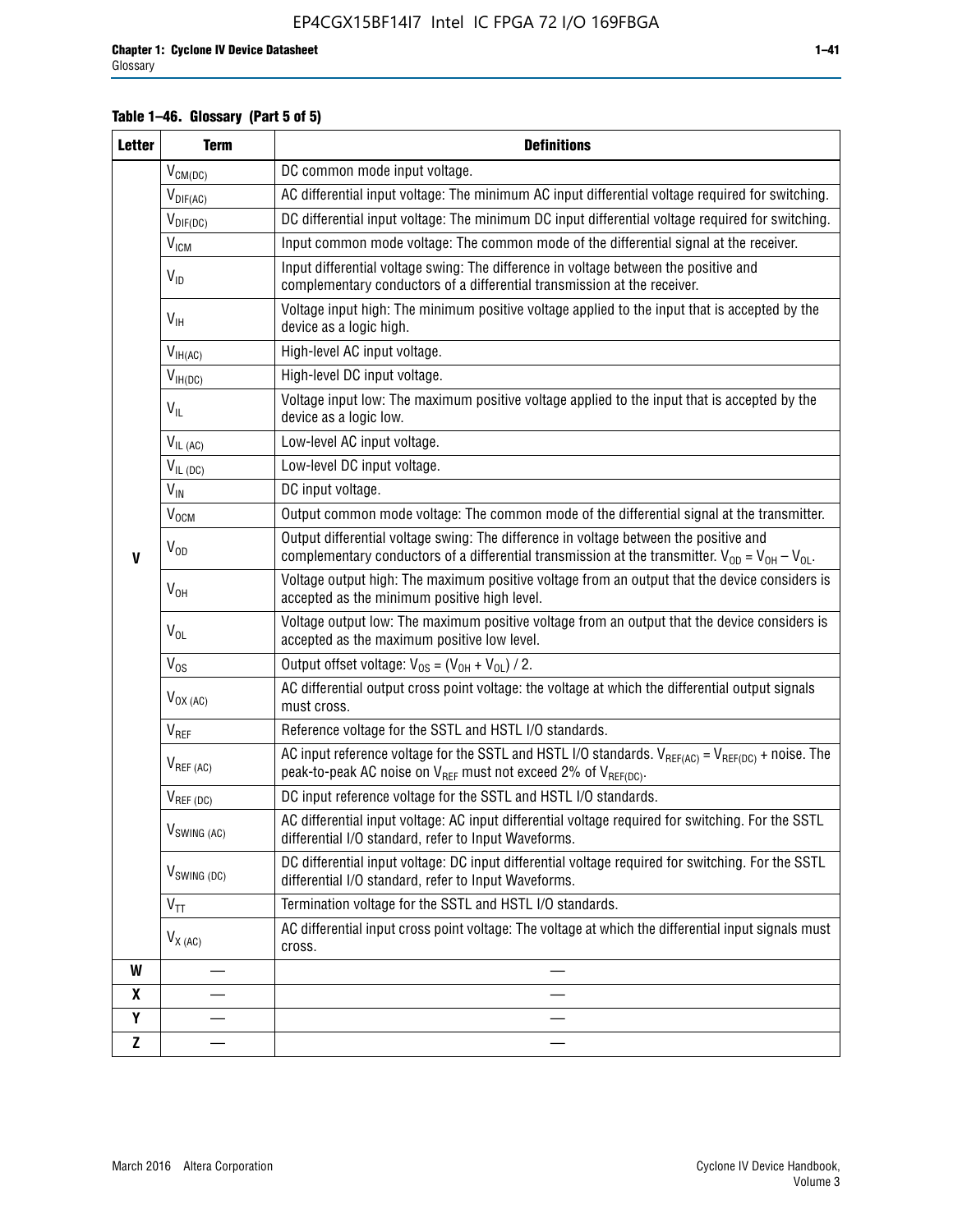# **Document Revision History**

Table 1–47 lists the revision history for this chapter.

| <b>Date</b>         | <b>Version</b> | <b>Changes</b>                                                                                                                                                                                                                            |  |  |  |  |
|---------------------|----------------|-------------------------------------------------------------------------------------------------------------------------------------------------------------------------------------------------------------------------------------------|--|--|--|--|
| March 2016          | 2.0            | Updated note (5) in Table $1-21$ to remove support for the N148 package.                                                                                                                                                                  |  |  |  |  |
|                     |                | Updated maximum value for $V_{CCD, PL}$ in Table 1-1.                                                                                                                                                                                     |  |  |  |  |
| October 2014<br>1.9 |                | Removed extended temperature note in Table 1-3.                                                                                                                                                                                           |  |  |  |  |
| December 2013       | 1.8            | Updated Table 1-21 by adding Note (15).                                                                                                                                                                                                   |  |  |  |  |
| May 2013            | 1.7            | Updated Table 1-15 by adding Note (4).                                                                                                                                                                                                    |  |  |  |  |
|                     |                | Dpdated the maximum value for $V_1$ , $V_{CCD\_PLL}$ , $V_{CC10}$ , $V_{CC\_CLKIN}$ , $V_{CCH\_GXB}$ , and $V_{CCA\_GXB}$<br>Table $1-1$ .                                                                                                |  |  |  |  |
|                     |                | $\blacksquare$ Updated Table 1-11 and Table 1-22.                                                                                                                                                                                         |  |  |  |  |
| October 2012        | 1.6            | $\blacksquare$ Updated Table 1-21 to include peak-to-peak differential input voltage for the<br>Cyclone IV GX transceiver input reference clock.                                                                                          |  |  |  |  |
|                     |                | $\blacksquare$ Updated Table 1-29 to include the typical DCLK value.                                                                                                                                                                      |  |  |  |  |
|                     |                | <b>Updated the minimum f<sub>HSCLK</sub></b> value in Table 1-31, Table 1-32, Table 1-33,<br>Table 1-34, and Table 1-35.                                                                                                                  |  |  |  |  |
|                     | 1.5            | • Updated "Maximum Allowed Overshoot or Undershoot Voltage", "Operating<br>Conditions", and "PLL Specifications" sections.                                                                                                                |  |  |  |  |
| November 2011       |                | Updated Table 1-2, Table 1-3, Table 1-4, Table 1-5, Table 1-8, Table 1-9,<br>Table 1-15, Table 1-18, Table 1-19, and Table 1-21.                                                                                                          |  |  |  |  |
|                     |                | ■ Updated Figure $1-1$ .                                                                                                                                                                                                                  |  |  |  |  |
|                     |                | • Updated for the Quartus II software version 10.1 release.                                                                                                                                                                               |  |  |  |  |
| December 2010       | 1.4            | $\blacksquare$ Updated Table 1-21 and Table 1-25.                                                                                                                                                                                         |  |  |  |  |
|                     |                | $\blacksquare$ Minor text edits.                                                                                                                                                                                                          |  |  |  |  |
|                     |                | Updated for the Quartus II software version 10.0 release:                                                                                                                                                                                 |  |  |  |  |
|                     |                | Updated Table 1-3, Table 1-4, Table 1-21, Table 1-25, Table 1-28, Table 1-30,<br>Table 1-40, Table 1-41, Table 1-42, Table 1-43, Table 1-44, and Table 1-45.                                                                              |  |  |  |  |
| <b>July 2010</b>    | 1.3            | ■ Updated Figure $1-2$ and Figure $1-3$ .                                                                                                                                                                                                 |  |  |  |  |
|                     |                | Removed SW Requirement and TCCS for Cyclone IV Devices tables.                                                                                                                                                                            |  |  |  |  |
|                     |                | $\blacksquare$ Minor text edits.                                                                                                                                                                                                          |  |  |  |  |
|                     |                | Updated to include automotive devices:                                                                                                                                                                                                    |  |  |  |  |
|                     |                | • Updated the "Operating Conditions" and "PLL Specifications" sections.                                                                                                                                                                   |  |  |  |  |
| March 2010          | 1.2            | $\blacksquare$ Updated Table 1-1, Table 1-8, Table 1-9, Table 1-21, Table 1-26, Table 1-27,<br>Table 1-31, Table 1-32, Table 1-33, Table 1-34, Table 1-35, Table 1-36,<br>Table 1-37, Table 1-38, Table 1-40, Table 1-42, and Table 1-43. |  |  |  |  |
|                     |                | Added Table 1-5 to include ESD for Cyclone IV devices GPIOs and HSSI I/Os.                                                                                                                                                                |  |  |  |  |
|                     |                | Added Table 1-44 and Table 1-45 to include IOE programmable delay for<br>Cyclone IV E 1.2 V core voltage devices.                                                                                                                         |  |  |  |  |
|                     |                | Minor text edits.                                                                                                                                                                                                                         |  |  |  |  |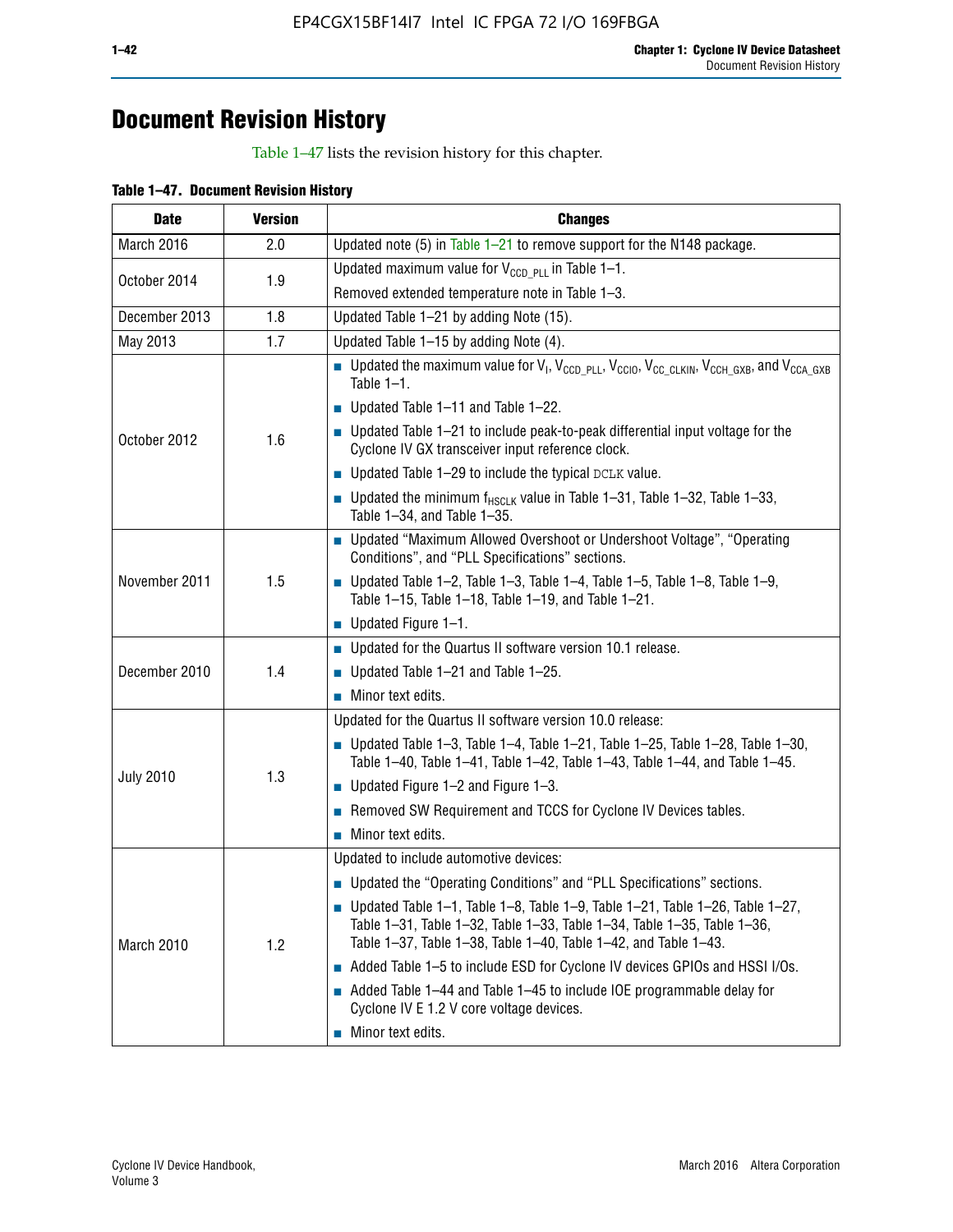### **Table 1–47. Document Revision History**

| <b>Date</b>   | <b>Version</b> | <b>Changes</b>                                                                                                                                                                          |
|---------------|----------------|-----------------------------------------------------------------------------------------------------------------------------------------------------------------------------------------|
| February 2010 | 1.1            | Updated Table 1-3 through Table 1-44 to include information for Cyclone IV E<br>devices and Cyclone IV GX devices for Quartus II software version 9.1 SP1 release.<br>Minor text edits. |
| November 2009 | 1.0            | Initial release.                                                                                                                                                                        |